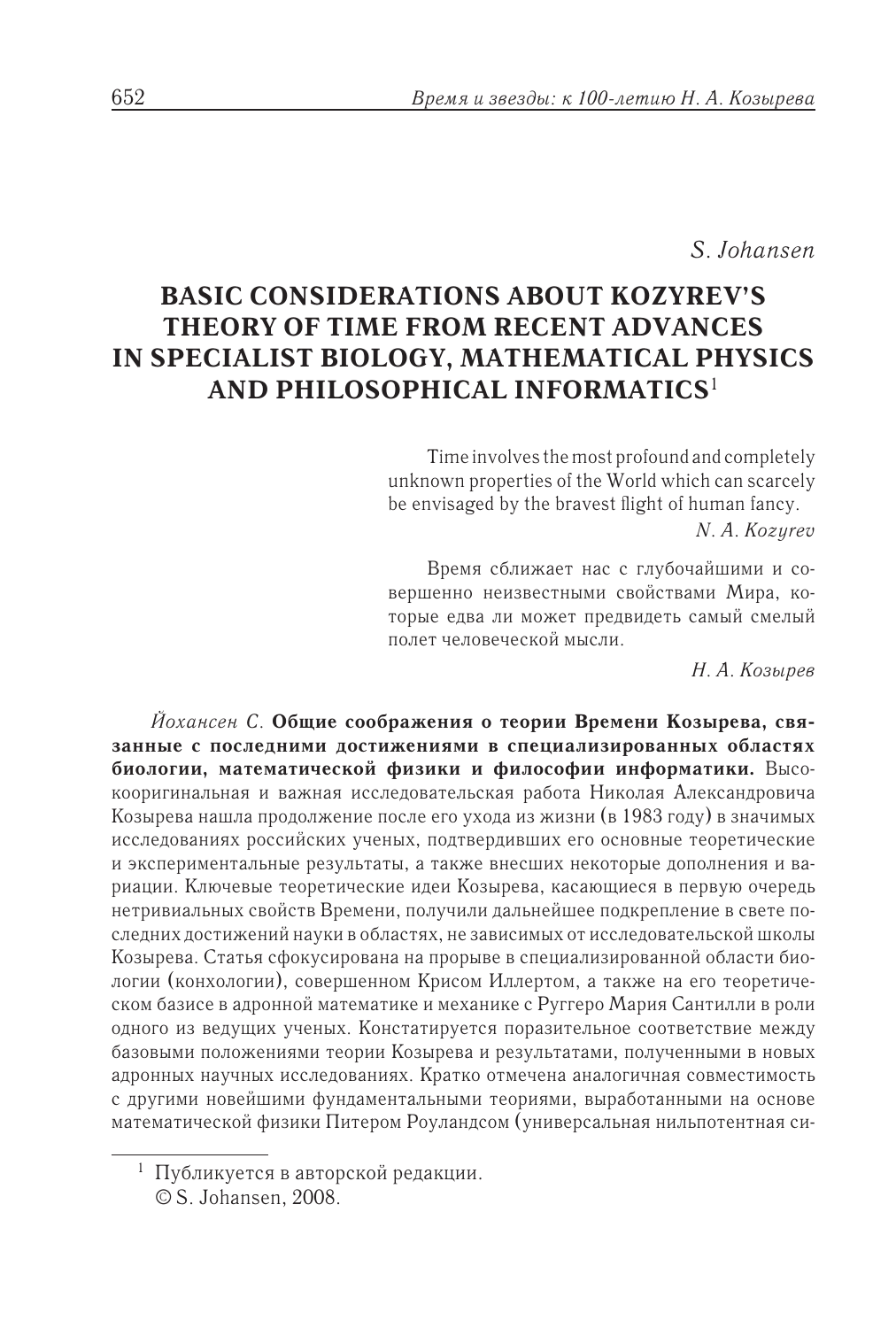стема перезаписи), Гартмутом Мюллером (теория глобальной соизмеримости) и Матти Питкёненом (топологическая геометродинамика). Наконец, рассмотрена совместимость теории Козырева с последними достижениями дифференциальной философии информатики.

Делается заключительный вывод о том, что исследовательская работа Козырева обладает высокой степенью совместимости с другими амбициозными инициативами по достижению более высокой формы научного знания и что существует значительный потенциал для взаимообогащения указанных теорий с перспективой превращения их в более когерентное образование.

The highly original and important work by Nikolai Aleksandrovich Kozyrev has after his passing in 1983 been followed up with much significant research by Russian scientists, which has basically confirmed his basic theories and experimental results, as well as added some further developments and modifications. Key notions in Kozyrev's theories, especially with regard to non-trivial properties of Time, have also gained increasing support from recent scientific advances achieved independently of the Kozyrev tradition. The article focuses the break through in specialist biology (conchology) by Chris Illert, as well as its general underpinning in hadronic mathematics and mechanics with Ruggero Maria Santilli as the most prominent scientist. It is argued that there is a striking compatibility between basic notions in Kozyrev's theory and the results achieved in the new hadronic sciences. Also, a similar compatibility is shortly pointed out with other recent grand theories worked out from mathematical physics by Peter Rowlands (universal nilpotent rewrite system), Hartmut Muller (Global Scaling Theory) and Matti Pitkanen (topological geometrodynamics). Finally, Kozyrev compatibility with recent developments in differential philosophical informatics is also discussed. The overall conclusion is that the work of Kozyrev is highly compatible with other ambitious enterprises to establish a superior science, and that there is a significant potential for cross-fertilization between said theories into a more coherent cluster.

#### **I. KOZYREV COMPATIBILITY WITH CONCHOLOGY AND THE TIME OF THE SEA SHELL**

Chris Illert is the world leading expert in conchology, and succeeded in specialist studies during the 1980's and early 1990's to find a universal algorithm to explain the growth pattern of all known sea shells (Illert 1983, 1987, 1989, 1990a,b, 1992, 1993, 1995, 1995b). This modeling of sea shell growth was only possible by a primary description of the growth trajectory in a certain supra-Euclidean space, projected through geometric deformation into sea shell growth as it appears for human perception. The supra-Euclidean description of the growth trajectory required was not possible with traditional supra-Euclidean geometry, such as Riemannian or Minkowskian, but required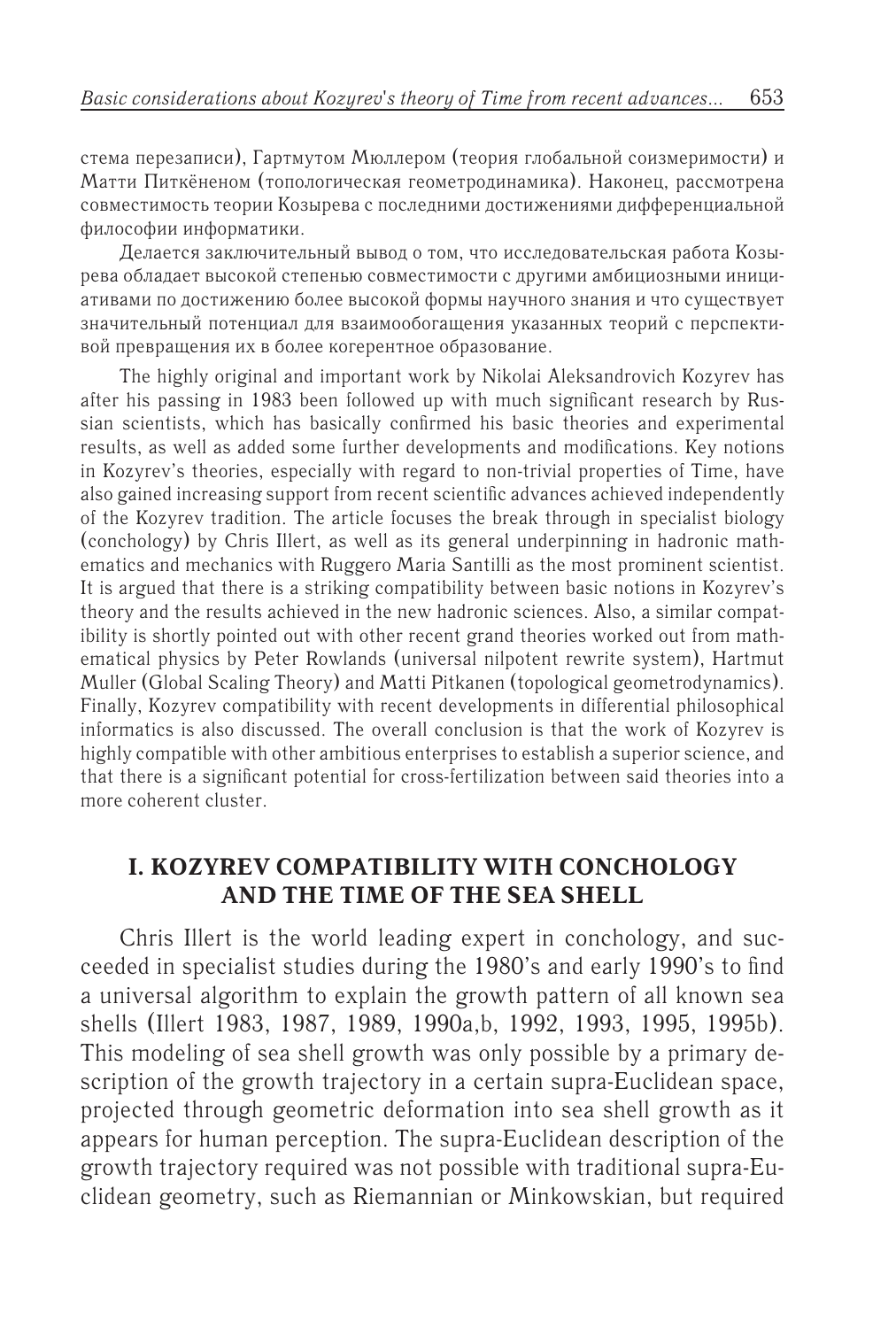a more general geometry, which it is appropriate to name *hadronic geometry.* The mathematical physicist Ruggero Maria Santilli (IBR Ia) initiated the development of huge new classes of number fields with corresponding geometries and mathematical techniques, named *hadronic mathematics, a scientific enterprise with revolutionary and* already well established implications for physics as well as other disciplines. This development has now gone on for four decades and with a rising numbers of contributions from professional mathematicians. Hadronic mathematics encompasses, in progressive complexity, the new and more general fields of *isonumbers*, genonumbers and Santilli *hypernumbers,* with corresponding liftings of the totality of preceding mathematics, and with corresponding development of iso- , geno- and hypergeometries.

For a certain class of sea shells, namely sea shells with bifurcation, Illert proved that sea shell growth could only be understood by the acknowledgement of certain NON-TRIVIAL time categories presupposing hadronic mathematics and mechanics for a precise comprehension. For this class of shells, such nontrivial information flows in supra-Euclidean space is projected from isospacetime (and its asymmetric isodual spacetime) through deformation into the ordinary Euclidean time line, where these information flows manifest as forward and backward LEAPS in time.

For this discovery and break-through in theoretical biology, Illert in 1995 was honored by winning the *IBR International Prize for Biology*. In the announcement of the nomination it is stated that Illert established «the inapplicability of conventional geometries (such as the Euclidean, Minkowskian or Riemannian geometries) for quantitative representations of sea shells growth, thus providing the foundations for potentially historical advances in biology» (IBR Ib).

Illert has also made far-reaching contributions to nuclear physics, chemistry and linguistics. Due to inertia and inoptimal information flows in the global science ecology, these contributions are still not much known. However, in the *SPIE Milestone Series,* volume 15, «a reprint collection of outstanding papers from the world literature on optical and optoelectronic science, engineering, and technology» from last century (1900–1990), section one («Chirality and optical activity»), Illert was the only scientist honored by being represented with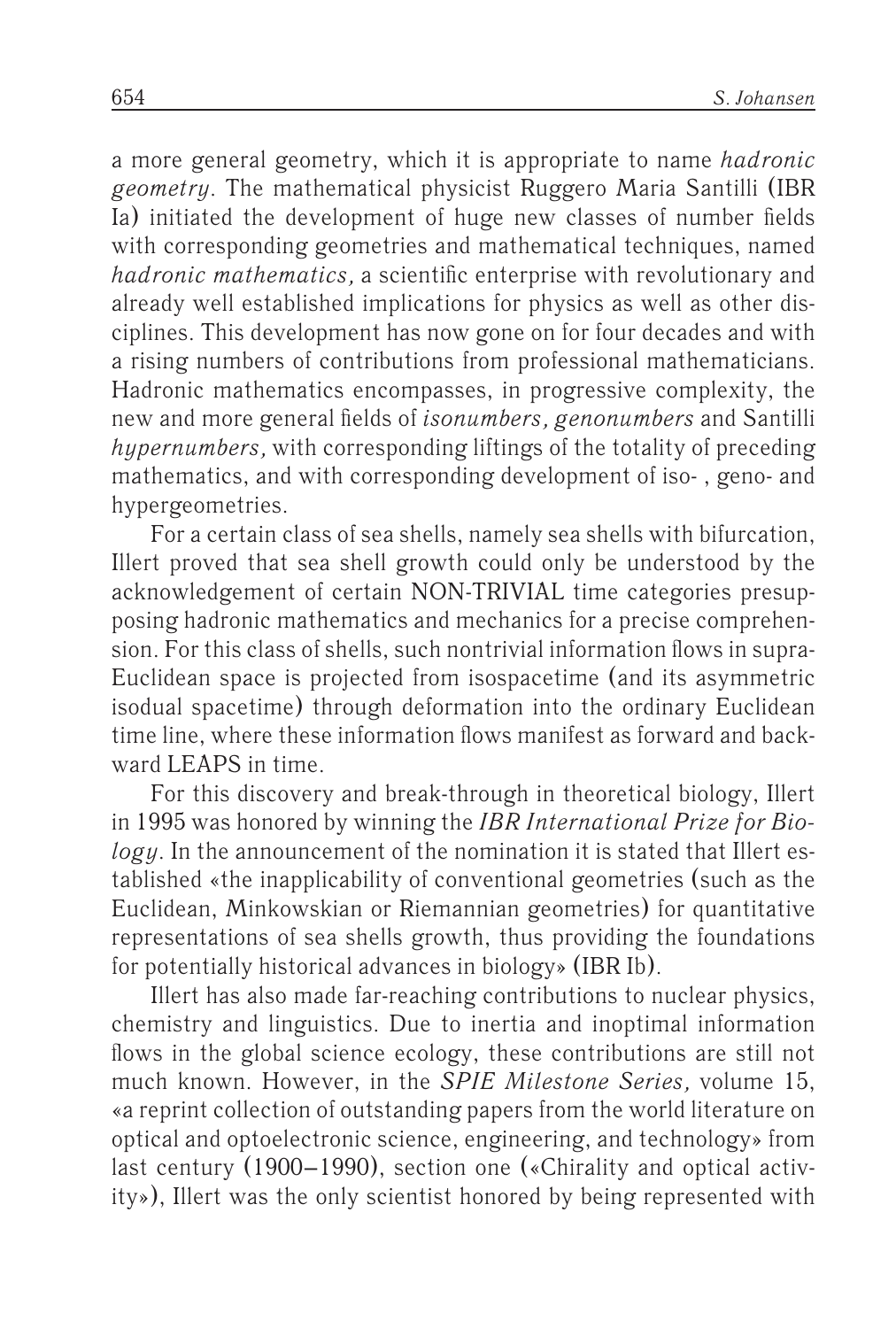more than one paper of the eight papers picked. Both of Illert's papers (1987, 1989) were dedicated to «formulation and solution of the classical sea shell problem» (Lakhtakia 1990).

Due to the importance of Illert's results in conchology for supporting basic notions of Kozyrev, especially with regard to the nature of Time, we will present Illert's extensive sea shell research in some detail.

Illert's contributions to conchology consist of many publications, but the most important and extensive is Illert and Santilli 1995 where Illert has written the first part (p. 1–112) named *Mathematical Representations of Sea Shells from Self-similiarity in Non-conservative Mechanics* (i.e. a mechanics more extended than quantum mechanics). Illert's representation reveals a UNIVERSAL algorithm (cf. eqs. 3.1 p. 72 and 3.2 p. 73, and equation 5 in Illert 1989:768) for sea shell growth, «from a solid empirical base encompassing 100.000 or so (living or extinct) molluscan shell varieties» (p. 4), more specifically «a unique second-order coupled differential equation (3.2) describing all of the several major categories of shell geometries found in the real world» (p. 101). The universal algorithm was tested against the most intricate and complex sea shell structures (among them *Nipponites mirabilis* — cf. p. 91) through extensive computer simulations, and with impressing empirical matching.

The most general assumption in Illert's systematic presentation as in most theoretical mechanics  $-$  is the concept of energy (p. 3) and the principle of least action for energy flow to «dissipate stresses» during sea shell growth to resemble optimal tensile clocksprings» (p. 9). To reveal the hidden universal growth algorithm, Illert uses the principle of self-similarity (including scale-invariance) of growth — elaborated from Aristotle's notion of *gnomon.* (p. 27–64) from which Illert derives and explains «in a natural way» the self-similarity differential equations with two specified constraints (eqs. 2.41 and 2.42, p. 67), this leaving only two arbitrary constants which values Illert groups in different classes leading to various classes of clock-spring trajectories (p. 1 and p. 9) corresponding with the empirical variations of sea shell forms (p. 72–105).

In developing the equation for the universal growth algorithm, Illert discovered the necessity of moving — technically speaking — from a real to a complex Langrangian which requires a LIFTING from Euclid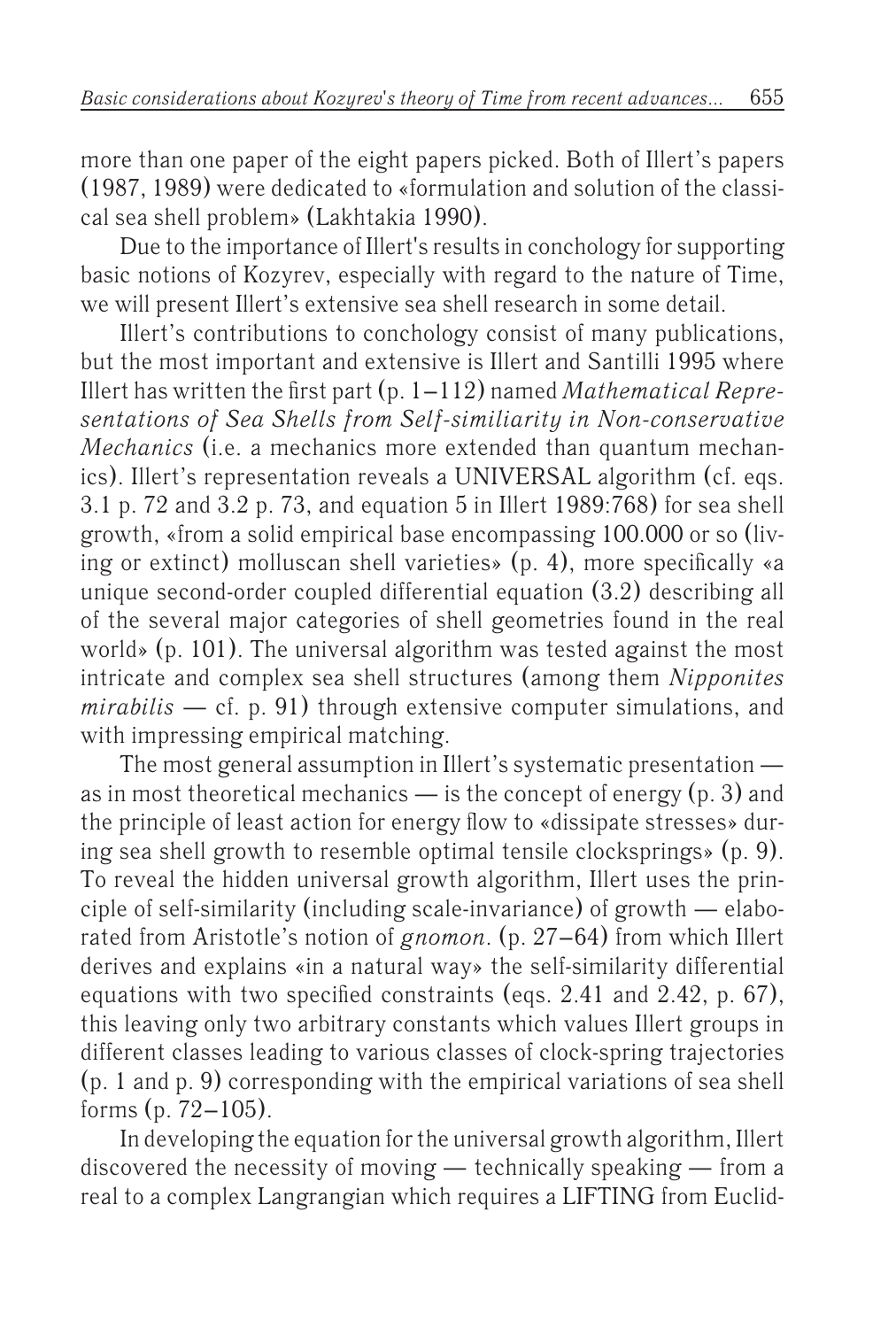ean space to what is called ISO-EUCLIDEAN space in the modern isomathematic branch of mathematics (cf. p. 101). This was necessary because the two mentioned «critical constants, associated with trajectory "curvature" and "torsion" often have to be complex numbers» (p. 2). Iso-Euclidean space is a certain multidimensional complex space, in Illert's case basically with SIX dimensions. The concept of such space was NOT known before the initiation of iso-mathematics (Santilli 1988), and is not to be confused with trivial multidimensional modeling or with hyperdimensional geometry in general, dating back to Riemann in 1854. Iso-mathematics is a new and more extensive landscape of mathematics where ALL earlier known mathematical operations, supposing the number of 1 as the basic unit, is GENERALIZED and LIFTED to encompass ANY other unit which COINCIDES with the original basic unit, and at the same time has an ARBITRARY functional dependence on other variables. Hence, iso-mathematics rose from detrivializing and generalizing the conventional unit of mathematics.

This means that Illert's systematic examination revealed a highly non-trivial general result: that the hidden universal algorithm for sea shell growth could ONLY be discovered with the extension of 3D space to «at least five space-like and one time-like dimensions»  $(p, 2)$ . This has far-reaching implications for an adequate understanding of the ontological architecture of space itself, degrading the ordinary 3D perception of space to a MANIFESTATION of a higher order (in the sense of David Bohm) of space organization. Some quotes from Illert in this regard: (In this article comments of mine are in brackets, and emphasizes of mine are in boldface.)

*the growth-trajectory that we see (hereafter called a CLOCK-SPRING) is only the real part of a* **more general** (–) *curve through a multi-dimensional space. Even the underlying physical principles (such as HOOKE'S LAW)* **only** *emerge coherently, and seem to make sense, within our full complex-space formalism* (–). *Real space <Euclidean 3D> just doesn*'*t seem adequate. So are seashell geometries profound enough to tell us that we live in a world that doesn't quite* **make sense** *unless* we assume that it has at least five space*like and one time-like dimensions?* (–) *Certainly, if we do take shell geometries seriously, our insights are all the more powerful because they emerge from totally* **classical,** *non-quantum, reasoning* (p. 2)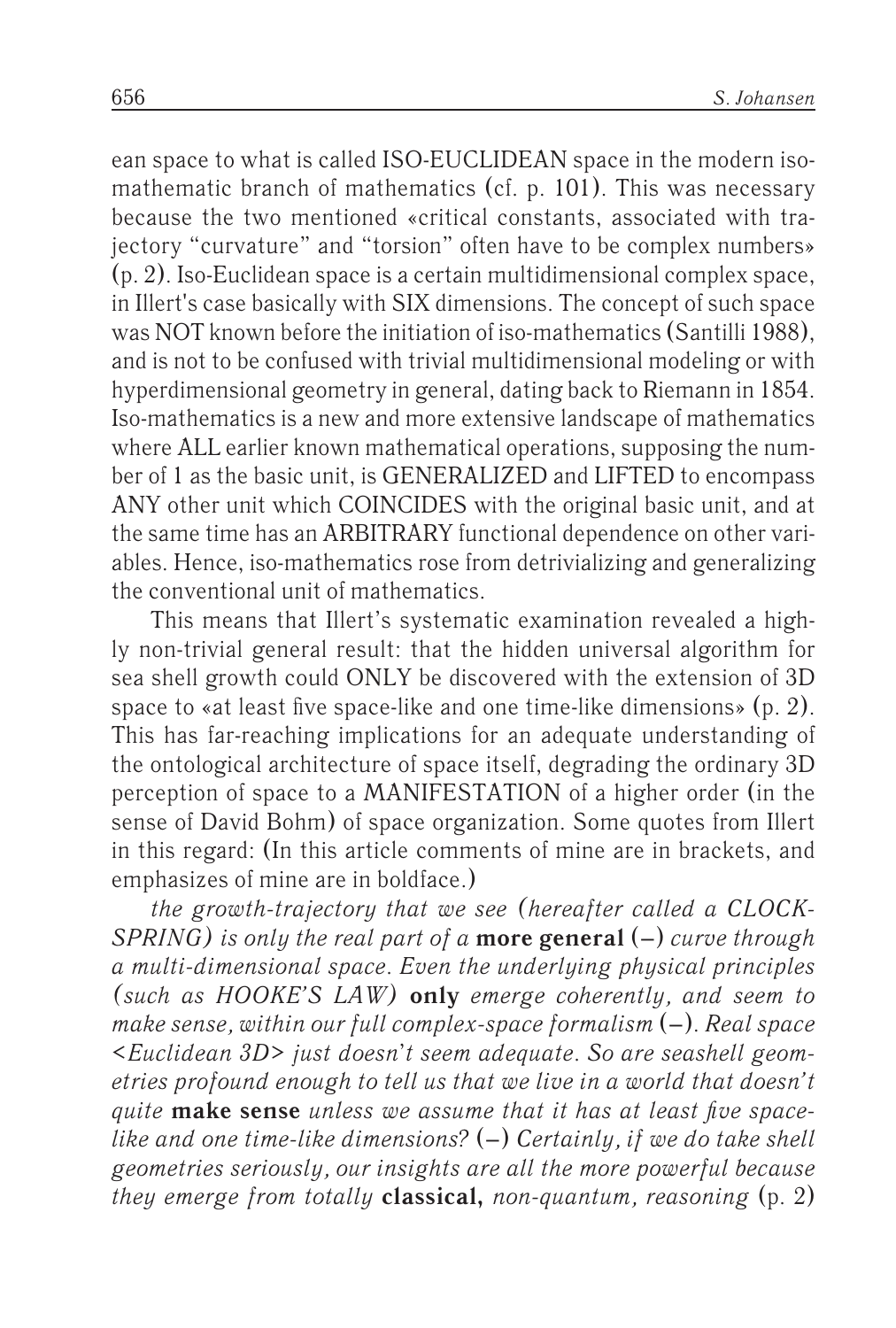*forms that are* **different** *in normal* **Euclidean** *space may be* **uni**fied *in this more general geometry*  $\leq i.e.$  *isospace* $> (-1)$  *We already* **know** *that shell growth trajectories are iso-euclidean, but, if we tried to force them into purely Euclidean space,* **they would wrinkle and the shells would crack or explode. (–)** *the iso-euclidean trajectory of* Nipponites mirabilis *starts out in a* **regular planar spiral** *before eventually becoming serpentine. But if we force it to exist in a more «Euclideanish» space* (–) *the whole curve* **meanders grossly**  *from beginning to end, it is just like stuffing elastic piano-wire into a smaller box thereby forcing it to wrinkle more severely* (p. 101–102).

Illert classifies clocksprings in first and second kind, depending on if their representation requires first or second order discrete mathematics. Even quite simple sea shells, classified as clocksprings of the first kind, can have a growth trajectory where the imagined «wire» may pass through itself. Illert argues this to not represent any crucial difficulty since the «wire» is imagined as INFINITELY thin in his approach (cf. p. 82). (However, there exists ONE topological structure, the *diagonal woven Klein-bottle* discovered by Morgan (and further discussed by Purcell (2006), where the wire passes through itself in 3D WITH-OUT being infinitely thin.) While sea shells with self-intersection as such may not be too big a deal in Illert's theory, there is a certain subclass of such shells that poses a huge and highly interesting challenge for the scientific understanding, namely the so-called BRANCHING clocksprings. I prefer to quote Illert at length here, because this may be a discovery in the history of science of uttermost importance for a more profound and extended understanding of the nature of time:

*shells such as* Yochelcionella, Rhaphaulus, Rhiostoma and Spiraculum *all utilize self-intersecting clockspring trajectories; actually*  **BRANCHING at points of trajectory-intersection,** *there after growing* **simultaneously along** *two separate branches of the clockspring! Some shells branch during the* **earliest** *developmental stages (as in Yochelcionella daleki, a self-intersecting clockspring of the*  **First** *Kind* (–)*), whilst others (such as Janospira nodus, a self-intersecting clockspring of the* **Second** *Kind) wait almost till the* **end**  of ontogeny before branching. The palaeontologists who first stud*ied these branching clockspring geometries described the shells as «curious», «ridiculous» «absurdities» but we can now see them as the*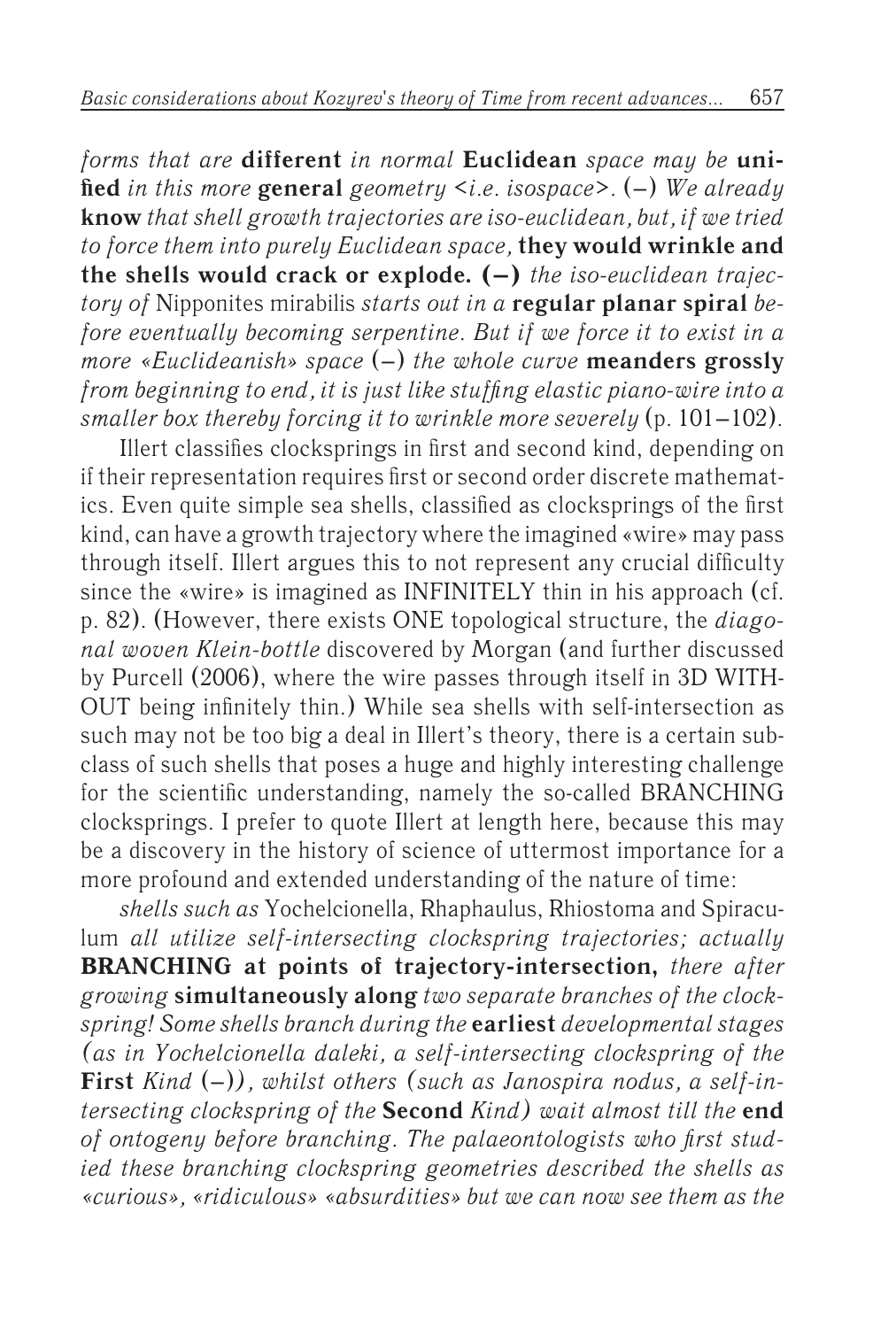**same** *optimale tensile spirals which other* **non-branching** *shells also utilize. And as trajectory-branching seems to occur widely, in*  **unrelated** *species, the usual «once-off» biological explanations won't suffice... there is a deeper geometrical principle at work!*  $(-)$ *how can the trajectory at the branchpoint* (–) *be causally linked to the*  **FUTURE** *ongoing pathway* (–)*? It seems as if Janospira, at the instant of branching,* **«knew» (ahead of time)** *about the existence and location of a future portion of the clockspring trajectory even though the outermost whorl had not, at the time of branching,* **actually** *looped about to (and indeed, never ultimately would)* **physically** *create the future intersection-point. We are talking here, about* **action with foreknowledge,** *action outside the expected linear Newtonian sequence, rather as if an impending future event acted* **BACKWARD**  *THROUGH (future) TIME to influence the present (p. 93-94).* 

Illert illustrates the issue with t he following vector-spiral diagram from his vector-equation for the clockspring trajectory (p. 95):



Fig. 1. (from Illert in Illert and Santilli 1995:95)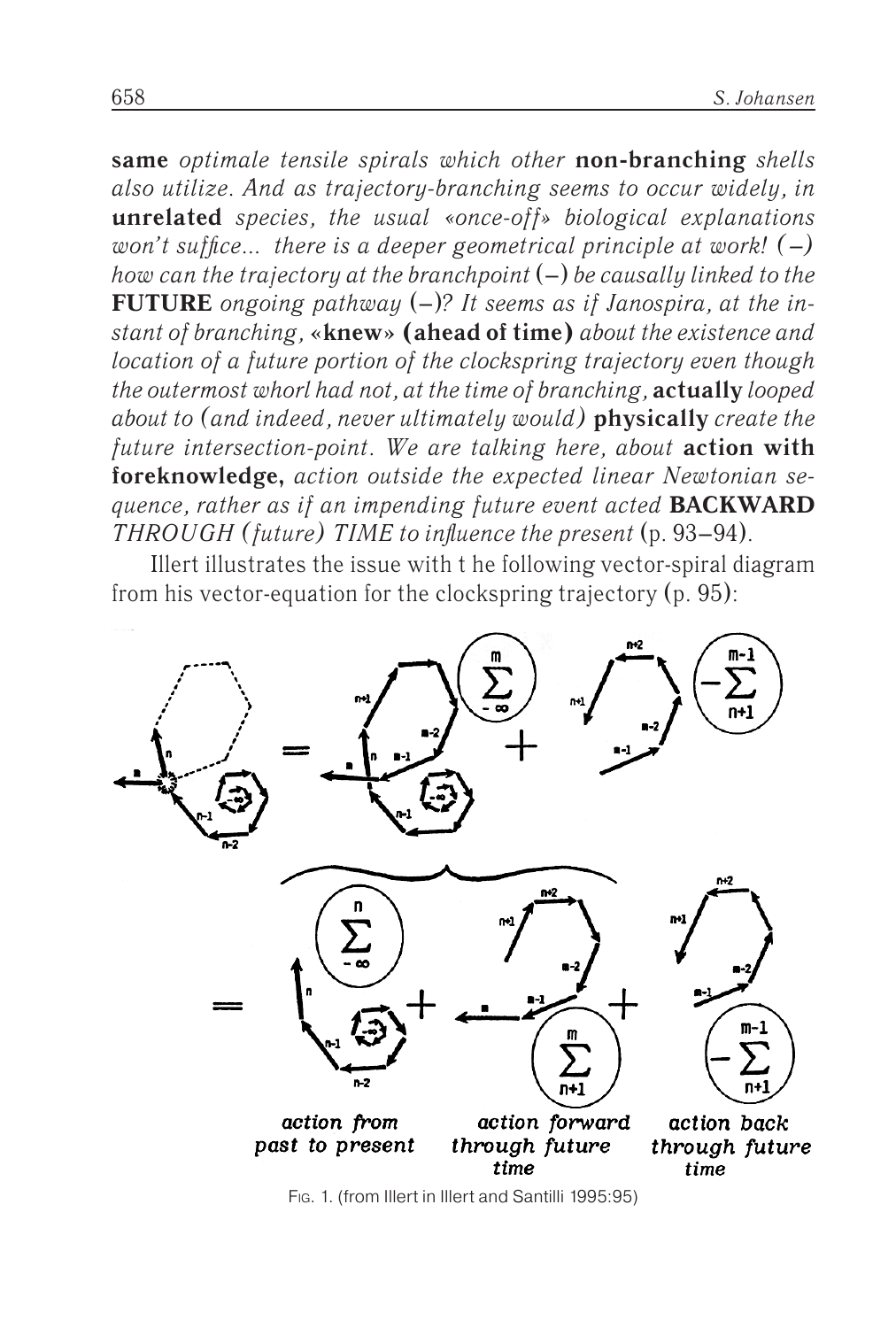The universal algorithm with the adequate value of the two critical constants gives the growth trajectory for this sea shell INCLUDING the dotted part of the trajectory. The dotted trajectory is NOT manifested in the physical structure, but the PROLONGED trajectory (m) from the branching point CONTINUING this dotted and 3D-VIRTUAL trajectory is. Hence, the prolonged trajectory (m) can ONLY be discovered from assuming that the dotted part has a crucial HIDDEN reality, obviously because the universal algorithm has an even HIGHER reality. Also, for this to be the case, the hidden algorithm has to include a determination of the LENGTH in space (both in hyperspace and 3D space) and time (cf. later) of the hidden part, and by this also the exact LOCATION in space and time of the branching point.

Illert's interpretation in and of fig.  $1$  is to view the growth trajectory as a combined result of three different trajectory parts with three corresponding different categories of time:

1) Interval  $[-\infty, n]$  with ordinary time flow or «action from past to present». We may name it «PLAY» for a convenient video analogy.

2) Interval [n+1, m] with «action forward through future time», by Illert coined *Sheldrake propagator* after Rupert Sheldrake's notion of such a time category (1981). We may name it «FORWARD» for short.

3) Interval [n+1, m–1] with «action back through future time», by Illert coined *Gatlin propagator* after Lisa Gatlin's notion of timereversed information flow (1980). We may name it «BACKWARD» for short.

The combined result is established in the succession from 1) to 2) to 3). 2) represents an addition to interval 1), while 3) represents a subtraction or deletion of and from interval 2) with the remaining exception of the «head» of 2): the new branch m anchored in the branching point.

2) and 3) represent highly non-trivial categories of time, and if Illert's theory is adequate, this of course must have crucial implications for ALL sciences. With regard to the non-triviality Illert writes:

*The main thing to realize is that branching clocksprings arize naturally from the* **same** *theory that describes* **all** *other known shell geometries, and that examples such as Janospira occur in Nature.*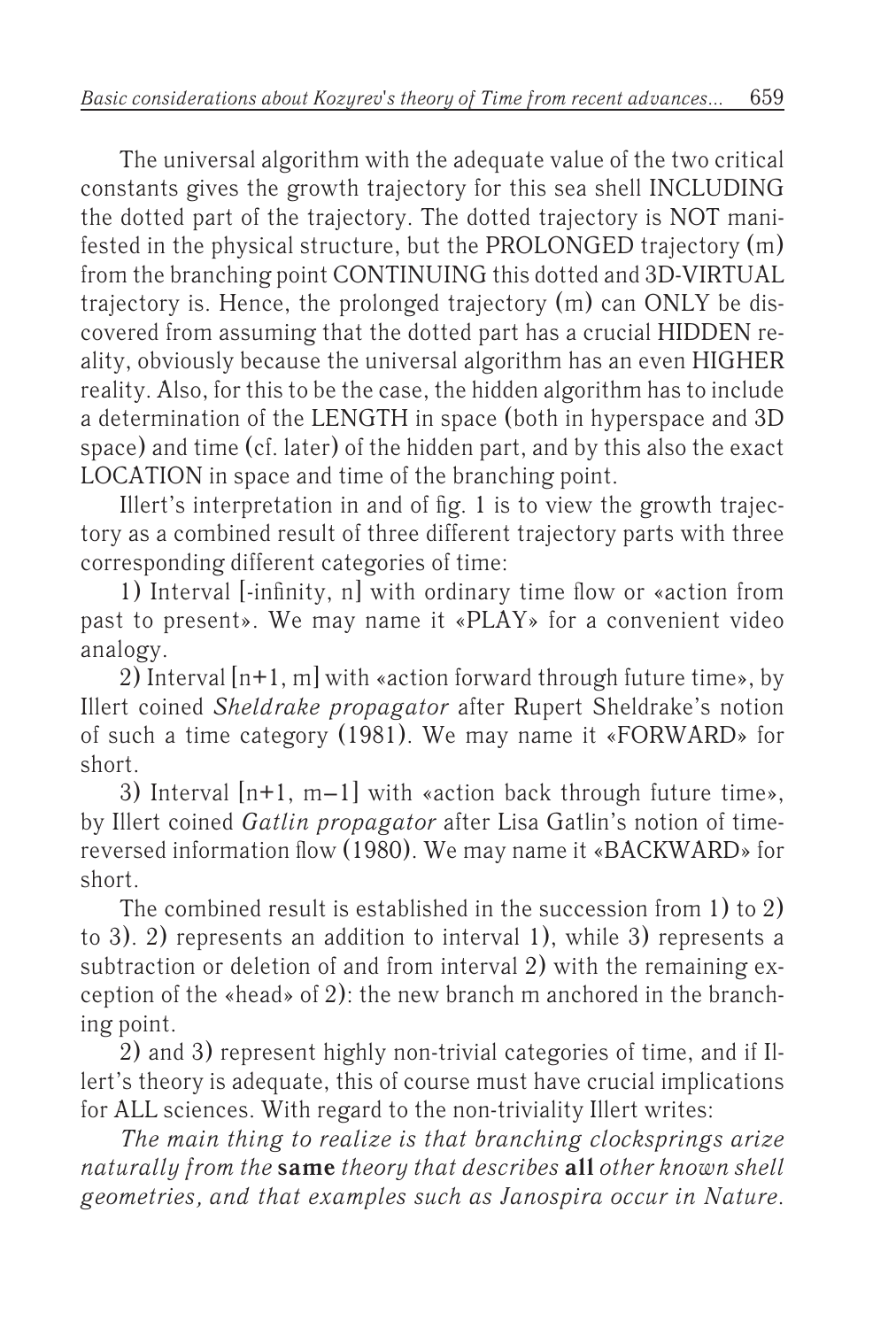*To be* **predicted** *by theory and* **observed** *in practice is a powerful*  **metaphysical** *position: how one mentally reconciles the causal implications is a* **psychological** *problem* (p. 96).

The discovery of the universal growth algorithm was only possible by looking for it and formulating it in ISO-Euclidean space. However, the nature of isospace also has DIRECT and UNIVERSAL implications for the understanding of TIME, consistent with Illert's highly non-trivial results in the case of the sea shell branching phenomenon.

It is interesting to note that Illert himself argues that non-trivial Sheldrake and Gatlin propagators also are highly relevant for understanding of PARTICLES, and presents a case inside physics itself: *charged lepton decay and neutrino production* (p. 96–100), with the possibility of description from Illert's Langrangian antiparticles as well as particles, and with the possibility of charged particles to travel in clockspring trajectories which sometimes branch. Also, Illert argues the possibility of the muon-antineutrino existing OUTSIDE the normal time flow as a time-reversed electron-neutrino, and the muon as NOT pointlike Newtonian, but smeared over a region of space-time as a TEMPORAL version of Young's famous double-slit experiment.

Illert's conchology studies do not discuss any relation between mass changes and non-trivial time flows. However, others of his results are highly relevant with regard to Kozyrev's theory of time, such as:

1) Time exists in classes and modes that are FAR FROM TRIVIAL, and not recognized — or recognizable — by most physics.

2) Hidden or supra-Euclidean time categories have PRIMACY compared to Euclidean time to describe and explain the overall pattern of time flows with connected observable phenomena in Euclidean spacetime.

3) Supra-Euclidean time flows projected to Euclidean time is necessary for the manifestation of certain PHYSICALLY observable phenomena, including in BIOLOGICAL nature, and such time flows can include LEAPS as measured along the ordinary time line. This is consistent with the results of the astronomical observations by Lavrentiev et al. (1990a,b, 1991, 1992) documenting non-electromagnetic and highly non-trivial effects from stars on PHYSICAL sensors from positions of the stars in the PAST (corresponding to the visual positions we observe from receiving their light), their real positions in the PRES-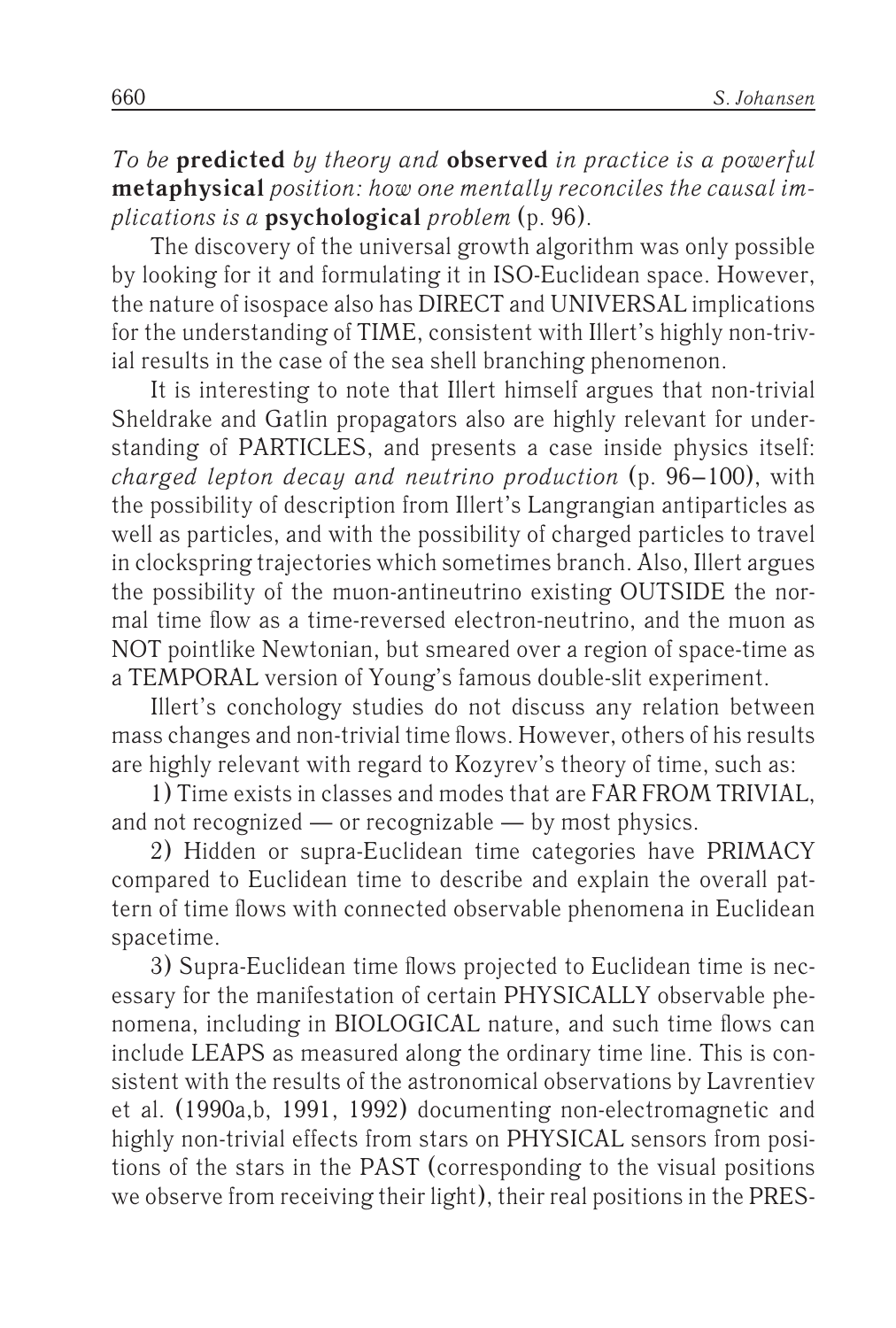ENT (in the case of the sun also documented to effect BIOLOGICAL sensors), and their positions in the FUTURE (symmetrical to their past positions, measured across the axis of their present positions).

4) Supra-Euclidean time flows projected to Euclidean time are necessary for the manifestation of certain IRREVERSIBLE phenomena in biological nature, such as branching in sea shell growth. Notice that this case is an EMERGENT irreversible phenomenon, ADDING more complex order (branching compared to not-branching growth), contrary, or rather complementary, to the well documented Kozyrev irreversible «cause» deforming the «effect» to more entropy, sought explained by inflow of additional «Time energy». This irreversible antientropy effect is consistent with the effect from the present, non-visible position of the sun on biological sensors (growth of microorganism colonies) as documented by Lavrentiev et al.

5) The ordinary notion of causality between physical objects and states needs DETRIVIALIZATION and COMPLEXIFICATION, including comprehension of the influence of supra-Euclidean time flows on objects and events in Euclidean spacetime, to reconcile the paradoxes rising from the ordinary notion which considers time jumps impossible.

6) «TIME TRAVEL», backward as well as forward, is not any logical absurdity or any fanciful construct, but an undeniable and quite crucial aspect of the ordinary state of affairs in Nature's dynamic architecture, as illustrated by even a quite simple biological system as branching sea shells. Hence, there is nothing surrealistic to the idea of imitating Nature's time flow by means of adequate human technology, as illustrated by the time machine experiments already executed by Chernobrov (1996, 2001).

7) Conventional notions in physics concerning the topology of overall spacetime have restricted relevance due to shortcomings in ontological rigor and sophistication, while the topology of the KLEIN-BOTTLE may offer a crucial key.

Illert argued that the basic structure of space may be somewhat similar to the structure of a complex sea shell, which — when selfintersecting — is close to the suggestion of a Klein-bottle structure. Also, a certain class of sea shell analyzed by Illert was coined «Moebius conoids» because a set of allowable spire shapes is successively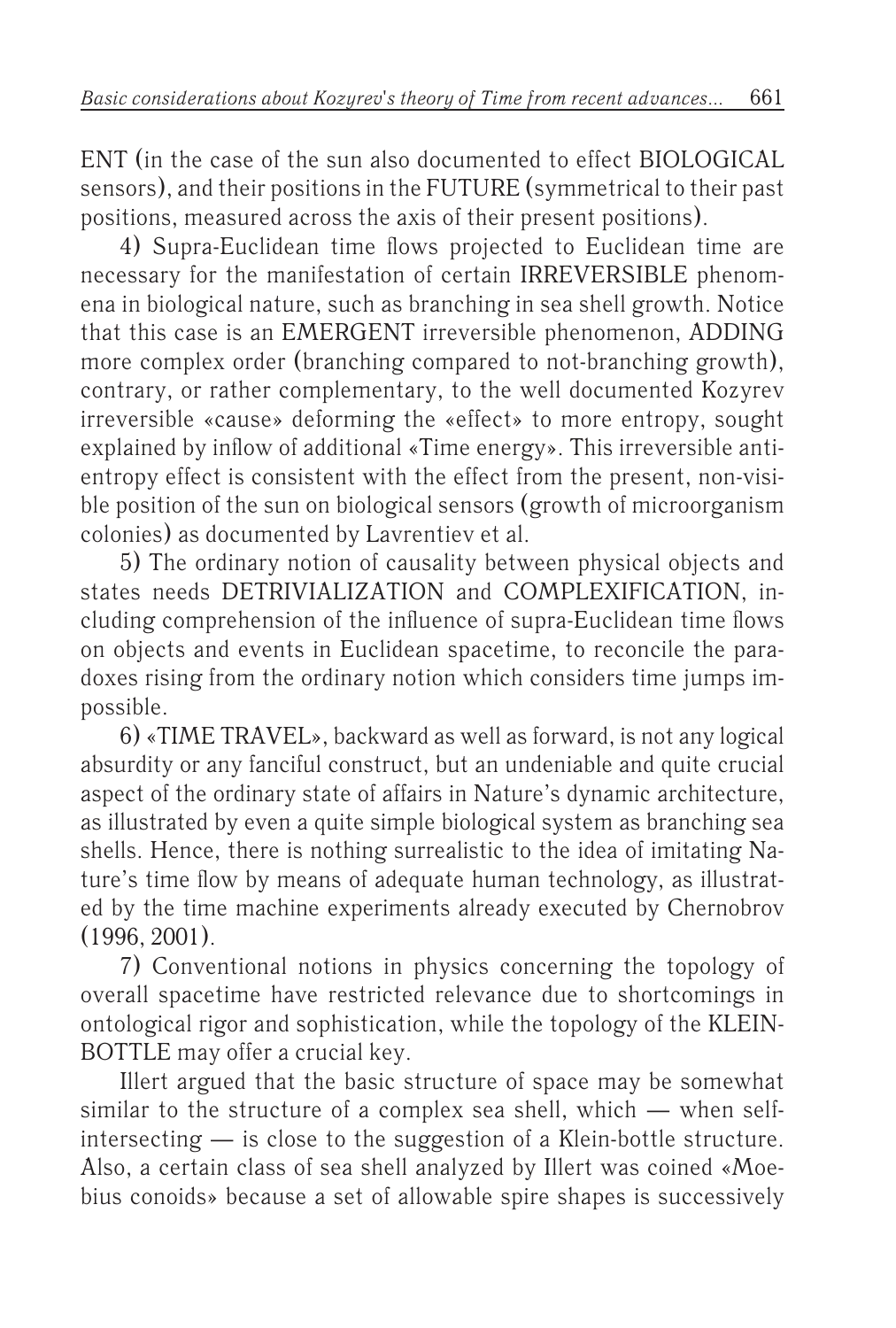ordered as an unfolding Moebius strip (1987:fig.9; 1990b: 1613, eq.1, figs. 1 and 3), and Illert has pointed out that «Moebius-ness is a telltale sign of Klein-bottle-ishness» (Illert 2007).

Profound significance of the Klein-bottle for topology and physics, as well as for other disciplines, has been increasingly acknowledged by scientists during the last generation (cf. Rosen 1988, 1994, 1995, 1996; Morgan I, Purcell 1998, 2006; and also Brodey I and Johansen 2000, 2004, 2006).

Moebius Band magnetic monopole devices as described by Shakhparonov (I) were developed from theoretical insights in Klein-bottle projection into physical 3D space having highly non-trivial implications for energy creation, flow and density.

*The fundamental tenet of the causal mechanics developed by Kozyrev can be formulated as follows: There are two types of energy in the Universe. The positive or «right» energy acts as a factor of entropy increase. The negative, or «left» energy tends to decrease the entropy, i.e. acts as a factor, which regulates the entropy increase. The «right» energy is transformed to the «left» one and this fact may be interpreted as a course of time from the past to the future. When the energy is transformed from the «left» to the «right» form, time is reversed. Kozyrev supposed* (–) *that through revolving of a body together with a coordinate system along a circumference the right coordinate system is transformed to the left one at the moment, when the body reaches the point situated at the opposite side of the diameter* (Shakhparonov I:275–276).

Moebius Band technology exploits the effects of knitting these two opposite points together by a Klein-bottle projection, «gluing» the two coordinate systems in revolved superposition.

From Illert's results the success of this recent and unorthodox technology inspired by Kozyrev's work does not appear so surprising.

#### **II. KOZYREV COMPATIBILITY WITH THE SCIENTIFIC REVOLUTION OF PHYSICS INTO HADRONIC MECHANICS**

The non-triviality of time flows in branching sea shells is argued by Illert to only be a single manifestation of a highly COMMON phenomenon in nature, a communality that can be argued DIRECTLY from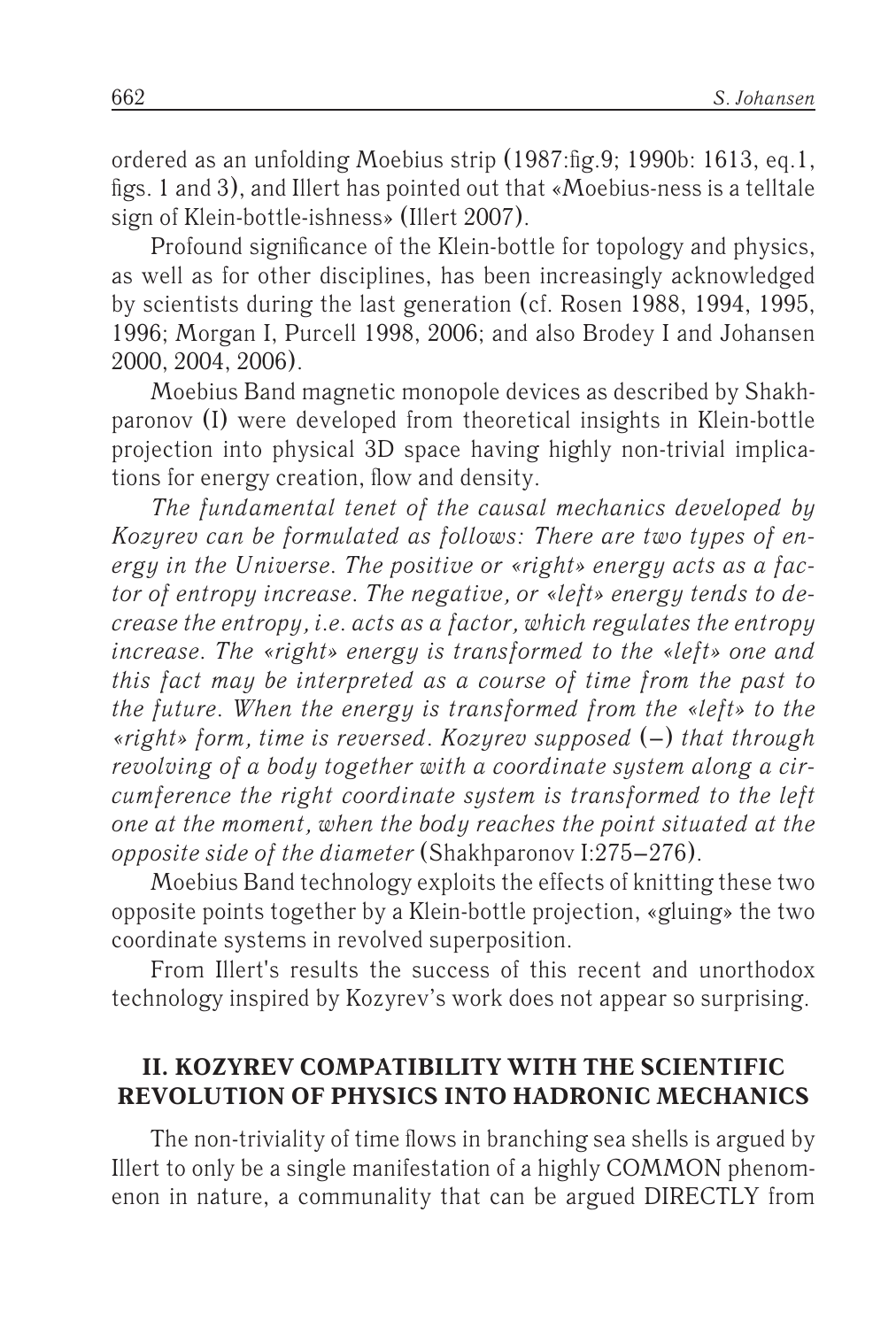the very architecture of isospace (and its isodual — cf. later) and the related physics of hadronic mechanics. Illert's conchology represents a pioneering study in the history of science, being the first specialist scientific study with highly non-trivial results, including the nature of time, consistent with — and ONLY with — the extensions by hadronic mathematics from Euclidean spacetime to isospacetime and in physics from classical and quantum mechanics end Einstein relativity into hadronic mechanics. In this way Illert's results give crucial GENERAL support to hadronic mechanics and the underlying geometry as a more advanced and relevant physics to describe and explain nature.

As Illert states (p. 103), the iso-Euclidean geometry was discovered by Ruggero Maria Santilli (1988), and has during the last 20 years been further treated in rich detail by Santilli himself and various mathematicians. Let's examine closer the way Santilli connects to Illert's conchology, and the GENERAL significance of non-trivial time categories in hadronic mechanics and its underlying hadronic mathematics.

The most extensive text expressing Santilli's connection to conchology, is Santilli's contribution to Illert and Santilli 1995: *Part II: Representation of Sea Shells via Isotopic and Genotopic Geometries* (p. 112–183).

Santilli presents an ALTERNATIVE and ADDITIONAL argument to Illert's for the impossibility of a mathematical representation of the growth of (certain classes of) sea shells in Euclidean space (p. 112–115). Santilli's argument focuses on the restrictions embedded in the basic AXIOMS of Euclidean geometry, where the Langrangian is restricted by Euclidean SCALAR PRODUCTS and Euclidean DISTANCE, while the adequate Langrangian to represent sea shell growth requires a more **«generalized** notion of distance and, therefore, a generalized GEOMETRY» (p. 115).

The next question is WHAT generalization of geometry is needed. Could this be the well-known Riemann space or Minkowski space connected to the relativity theories? Santilli states that Minkowski space and relativistic space-time is excluded because the sea shell basically is AT REST (p. 112). But could a transition from 3D Euclidean to the more general 3D Riemann space hit the mark, to represent sea shell growth in a CURVED space? Santilli argues, with reference to Illert's  $diagram$  in fig. 1, that also this possibility is excluded because of the re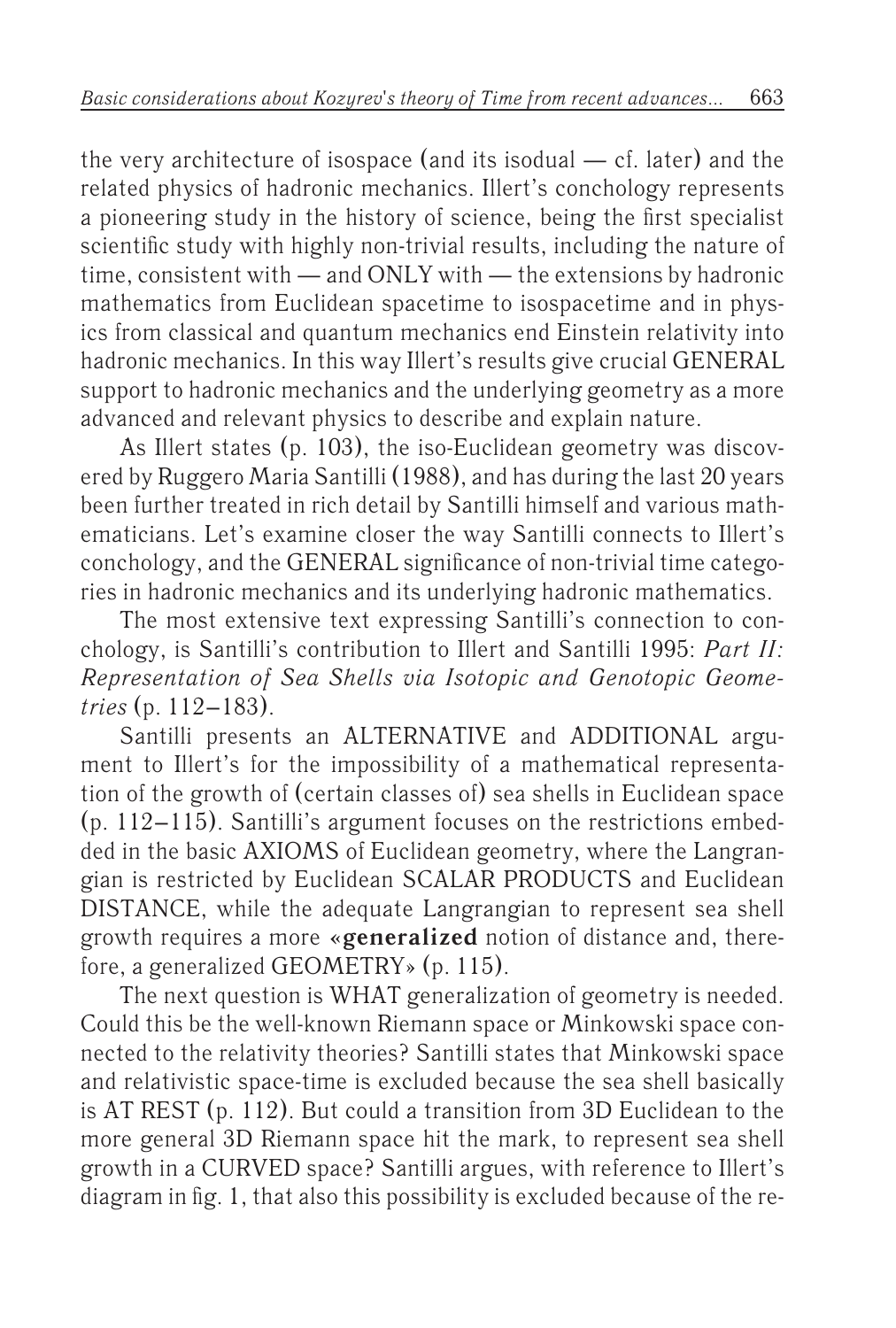lated insufficiency of the conventional notion of TIME to describe and explain the BRANCHING phenomenon, «because the «time arrow» in the transition from the Euclidean to the Riemannian geometry remains the same» (p. 116). Santilli writes:

*In fact, the Euclidean geometry and «our» conventional notion of* **time** *are manifestly* unable *to provide any representation of the behaviour in the* **neighborhood of branching points** (–). *As a matter of fact, the Euclidean notions would imply clear inconsistencies, such as the prediction of an* acausal *behaviour which is against the physical evidence of the* consistent *growth of sea shells. The above occurrence establishes beyond scientific doubt that sea shells evolve in time in a way structurally more* **general** *than our own perception of time and, in particular, in a way capable of mastering* **both**  *directions of time. In fact, the behaviour of sea shells at bifurcation is one specific example of what is commonly referred to as a* **spacetime machine**, *that is, the capability of moving in both space and time in a* **causal** *way* (p. 115).

Hence, the non-trivial time categories connected to branching shells, are quite crucial in the argument for describing sea shell growth in a MORE general geometry than Riemann space or Minkowski space. The iso-Euclidean geometry provides such a geometry with the adequate generality.

*«The main idea of the new geometry is the* **generalization** *of the fundamental Euclidean* **units** *of space and time»* (p. 117). In general, isomathematics is constructed from a DETRIVIALIZATION of the unit, based on the discovery that all earlier mathematics was implicitly restricted by the silent assumption of the number of 1 having to be the basic unit. In the words of Peter Rowlands (who has developed a far-reaching supra-mathematics — or rather: unitary supra- and omniscience — coined *nilpotent universal rewrite system):* «The number of one is already **loaded»** (Rowlands 2003). This means that applying the number of 1 as the basic unit imposes connected mathematical restrictions that are removed when the choice of unit is made RELATIVE and ARBITRARY (compared to the original unit) with a corresponding LIFTING of ALL earlier mathematics to a more complex and generalized one. Such liftings are *isotopic,* i.e. PRESERVING the axioms of the original mathematics. When lifting Euclidean geometry to a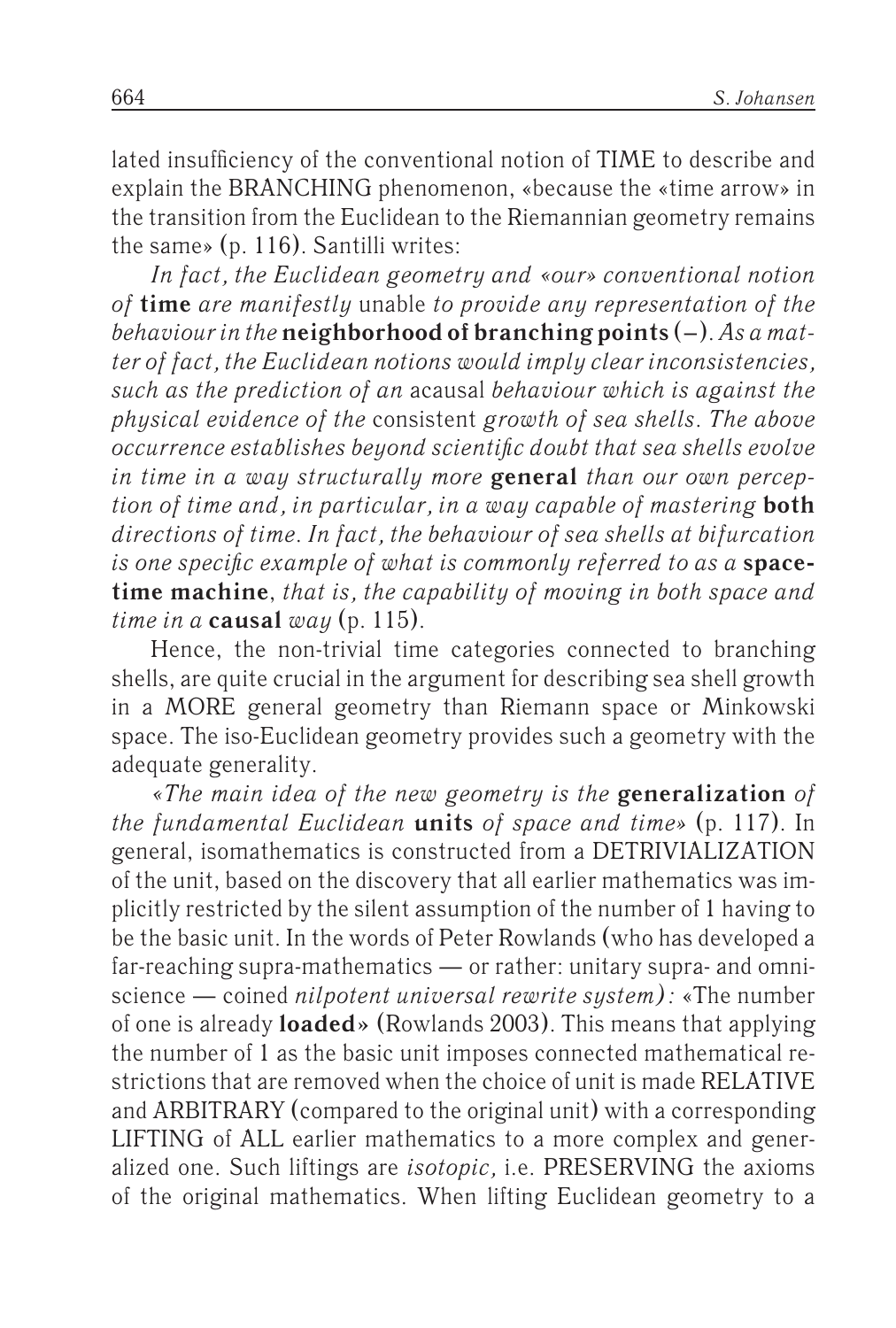more general iso-Euclidean geometry, this involves the ALTERATION (called *deformation)* of a mathematical object described with isounits vs. with Eulidean units. The deformation is given by the space *isotopic element* (inverse of the isounit) and is included in the isogeometry which therefore is much more extended than the Euclidean geometry. Also, Riemannian geometry manifests as just a particular case of a much broader isogeometry (cf. p. 118).

With regard to geometry, the lifting from Euclidean to iso-Euclidean space includes a lifting of the trivial space unit diagonal  $(1,1,1)$  into a nowhere singular and Hermetian, 3x3 dimensional matrix with unrestricted functional dependence on any quantity (such as time, angle, hypersurface), and a joint lifting of the Euclidean metric in the inverse amount. In its most general possible realization this is the NON-diagonal form of the dimensional matrix.

(Iso-Euclidean geometry was introduced by Santilli 1988, with its basic foundations worked out for the classical level in the two volume monograph Santilli 1991 and for the operator — i.e. particle — level in the two volume monograph Santilli 1995 (first editions 1993-1994). In depth mathematical studies of the new manifolds underlying this geometry, coined *Tsagas manifolds,* were published in Tsagas 1993. For a short introduction to isomathematics, see Santilli 2001:59–80 and 2003b.)

Santilli demonstrates mathematically that:

*the quantitative representations of sea shell growths achieved by Illert are indeed a* **particular** *case of the isoeuclidean geometry. In fact, an inspection of the general Langrangian*  $(-)$  *Eq.* (1.36), *p. 25* (–) *indicate the particular case in which the* 3x3-*dimensional isotopic element* (–) **reduced** *to a* **one***-dimensional scalar function* (–). *The understanding is that* **more general realizations in three dimensions are possible** (p. 118–119).

This is an important conclusion, making it likely that biological growth WAY MORE COMPLEX than sea shells also can be described and explained from iso-Euclidean geometry with LESS reductive iso-Langrangians than what was sufficient for Illert to crack the code for sea shell growth.

In iso-Euclidean geometry the universal algorithm for sea shell growth corresponds to a perfect SPHERE in isospace. Santilli proves mathematically that: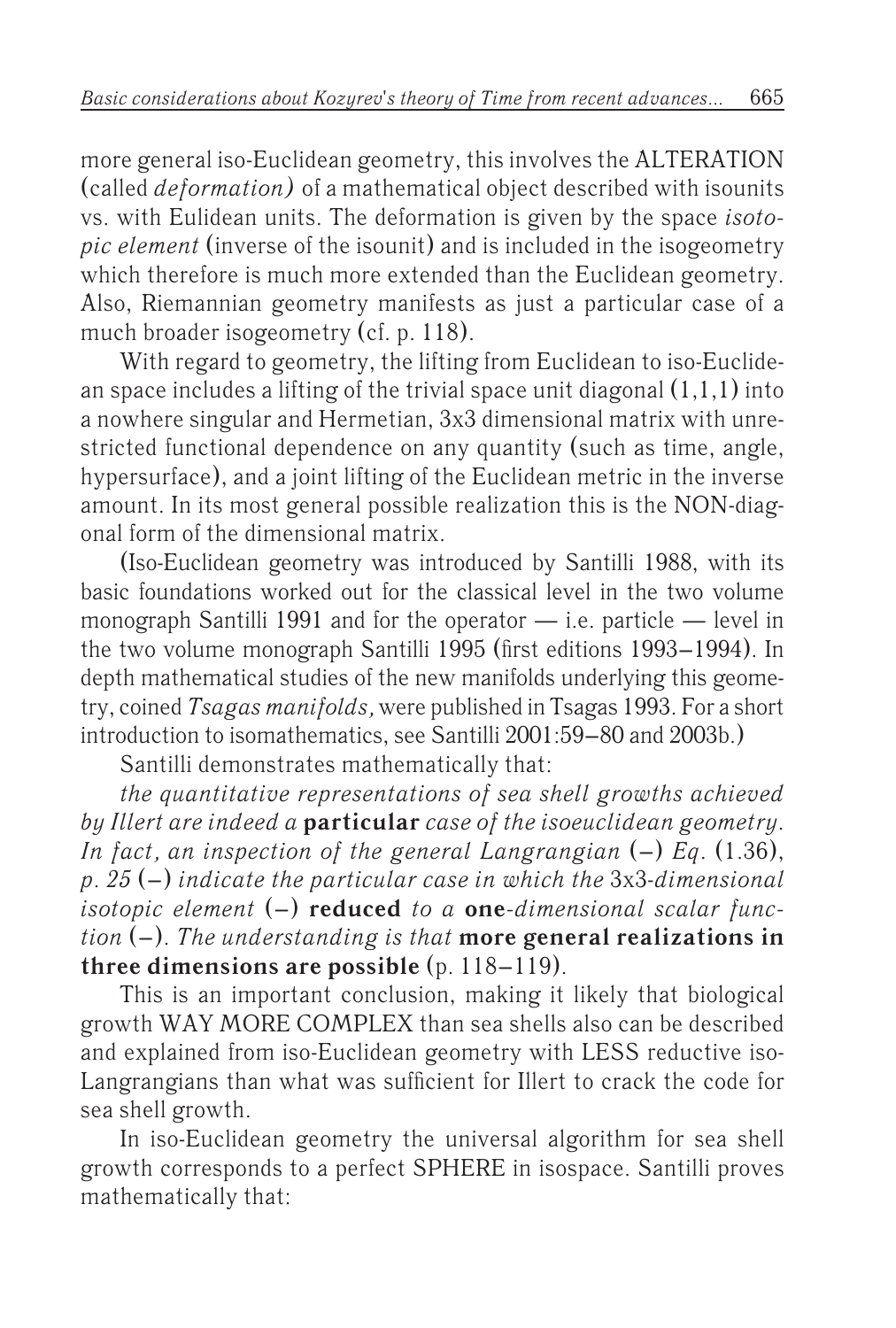**all** *possible compact and noncompact quadrics in Euclidean space (including sphere, ellipsoids and paraboloids) are unified by the isoeuclidean geometry in the* **covering** *notion of* **isosphere.** (–) *In fact, the isoeuclidean geometry indicates that the shape in which a sea shell* **appears** *to us, despite its complexity, can indeed be a perfect sphere in its own isospace. In fact, the* **deformation** *of the perfect sphere into the most general possible shape in the* **conventional**  *space* (–) *<its formula is presented> implies the* **reduction of all**  *infi nitely possible shapes of sea shells to only* **one** *shape, the* **perfect**  *sphere in* **isospace** (–). *The differentiation between one shape and another is then given by* **different isounits** (p. 120—121).

In fig. 3 (p. 122) Santilli shows geometrical illustrations of such differentiation from the unitary isosphere. To DISCOVER the possible reduction to a unitary isosphere, the isounit must be given the adequate («suitable») generalization of the unit (p. 123). Appendix В (p. 170– 175) presents the basics for the exact procedure in such a reduction. Santilli also gives different demonstrations of the reduction, presenting the exact equations for proving that hyperbolic clocksprings of both first and second kind reduces to a perfect CIRCLE in the iso-Euclidean plane, and that *Nipponites* reduces to a perfect SPHERE in isospace (p. 156–157).

In general, isogeometry offers powerful mathematical methods for reducing different geometric forms or relations which APPEAR unconnected in 3D to a UNITARY CONNECTION in ISOSPACE by LIFT-ING well-known structures from 3D geometry to a CORRESPOND-ING higher and broader structure in isospace. An illustration can be the isotopic lifting of the Pythagorean Theorem (p. 165). In isospace all such triangles are right triangles, but right isotriangles manifest in 3D as right triangles as only a special case; in most cases a right isotriangle is DEFORMED to a triangle with CURVED sides in the projection into Euclidean space. Further, ALL possible curved sides can be reduced to a right isotriangle (with 180 degrees sum of angles) by means of adequate isounits. This also illustrates that many geometrical structures that appeared too irregular in 3D to be within reach for pre-Santilli mathematics, can be represented adequately by adequate quite simple isostructures. In general, this is a strong indication that reality holds an overall ontological architecture where the observable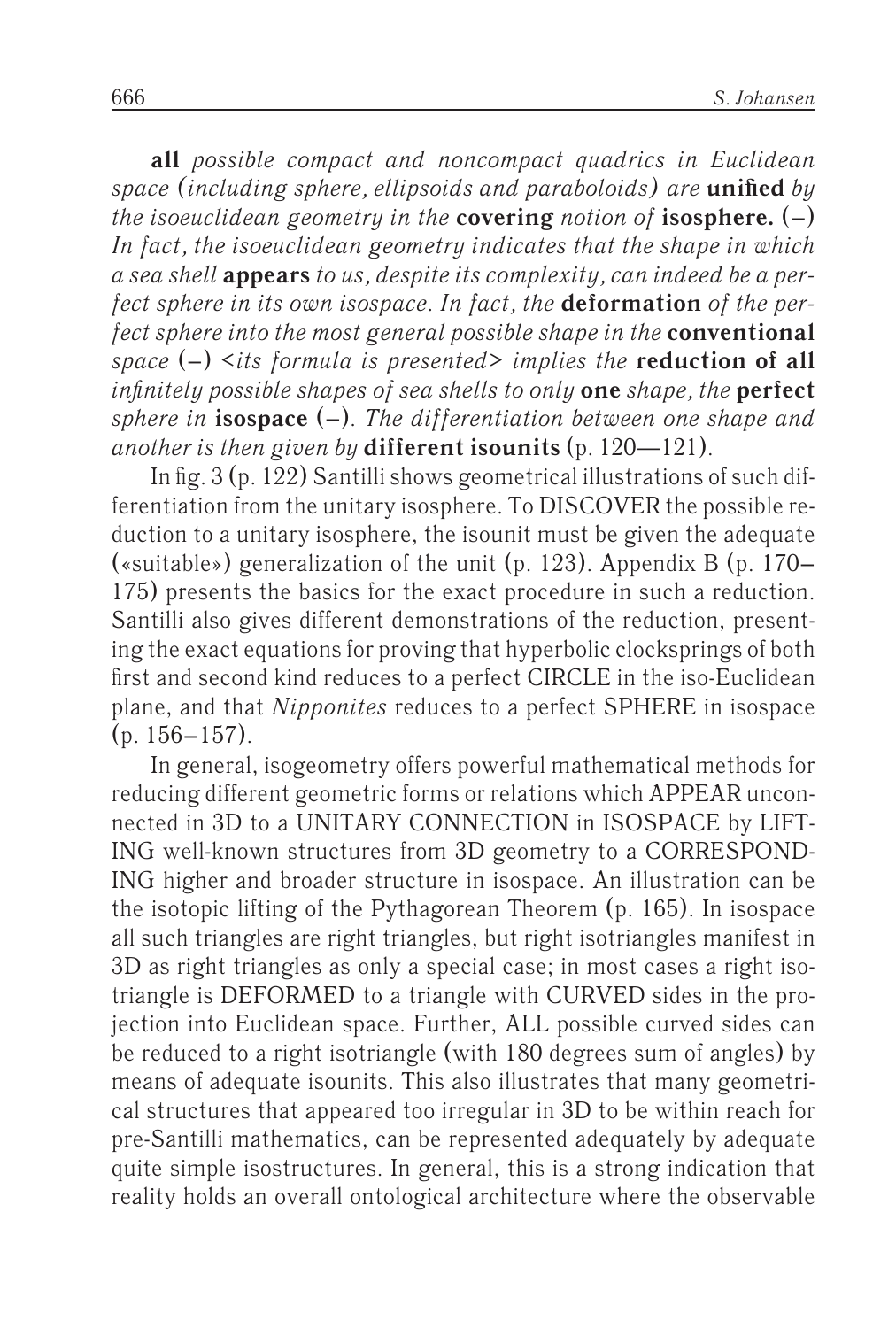multitude of 3D biological forms is ANCHORED in isospace (or above) and manifested by a projection from there by surprisingly simple algorithms.

With regard to the more general ontological point, the following remarks by Santilli are highly interesting:

*In different terms, in holding a sea shell in our hands, the lim*ited capabilities of our three Eustachian tubes give us the **impression** *that it lives in our three-dimensional Euclidean space, while in* **reality** *the sea shell lives in a structurally* **more general** *space*  (p. 114).

*The shapes <of sea shells> as we see them with our senses occur only when they are* **projected** *in our space* (p. 123).

Consistent with this, Santilli notes that the SIZE of a sea shell measured by us is the PROJECTION from its size in isospace («the sea shell in its own space»), and this isosize can be smaller or bigger depending on the space isounit (p. 121).

However, compared with the significant implications of the lifting from space to isospace, Santilli states that «the implication of the corresponding lifting of **time** is even **more** intriguing and far reaching» (p. 121).

In this lifting, the one-dimensional Euclidean time is lifted into the still ONE-dimensional iso-Euclidean time. However, the mathematical structure in this lifting to the field of isotime admits units of isotime with an ARBITRARY quantity compared to the time unit in Euclidean space, hence including NEGATIVE quantities (p. 121).

*In fact, while ordinary time has only the flow forward, isotime can* **arbitrarily** flow forward or backward depending on the sign *of its unit* (p. 121).

What is the meaning of the concept «arbitrarily» here, connected to the technical meaning given by Santilli's mathematical expressions  $(1.20 \text{ and } 1.21, \text{ p. } 121)$ ? A popular shorthand to define isonumbers is «"numbers with an **arbitrarily generalized** but fixed unit" from which the notion of isospace  $(-)$  are derived» (p. 127). Hence, there is a twofold relation here: Any choice of isounit is FIXED (for ALL further isomathematical considerations based on THIS isounit) and RE-QUIRED to construct ANY isonumber. On the other hand it is possible to choose for such a fixation ANY isounit inside the framework of the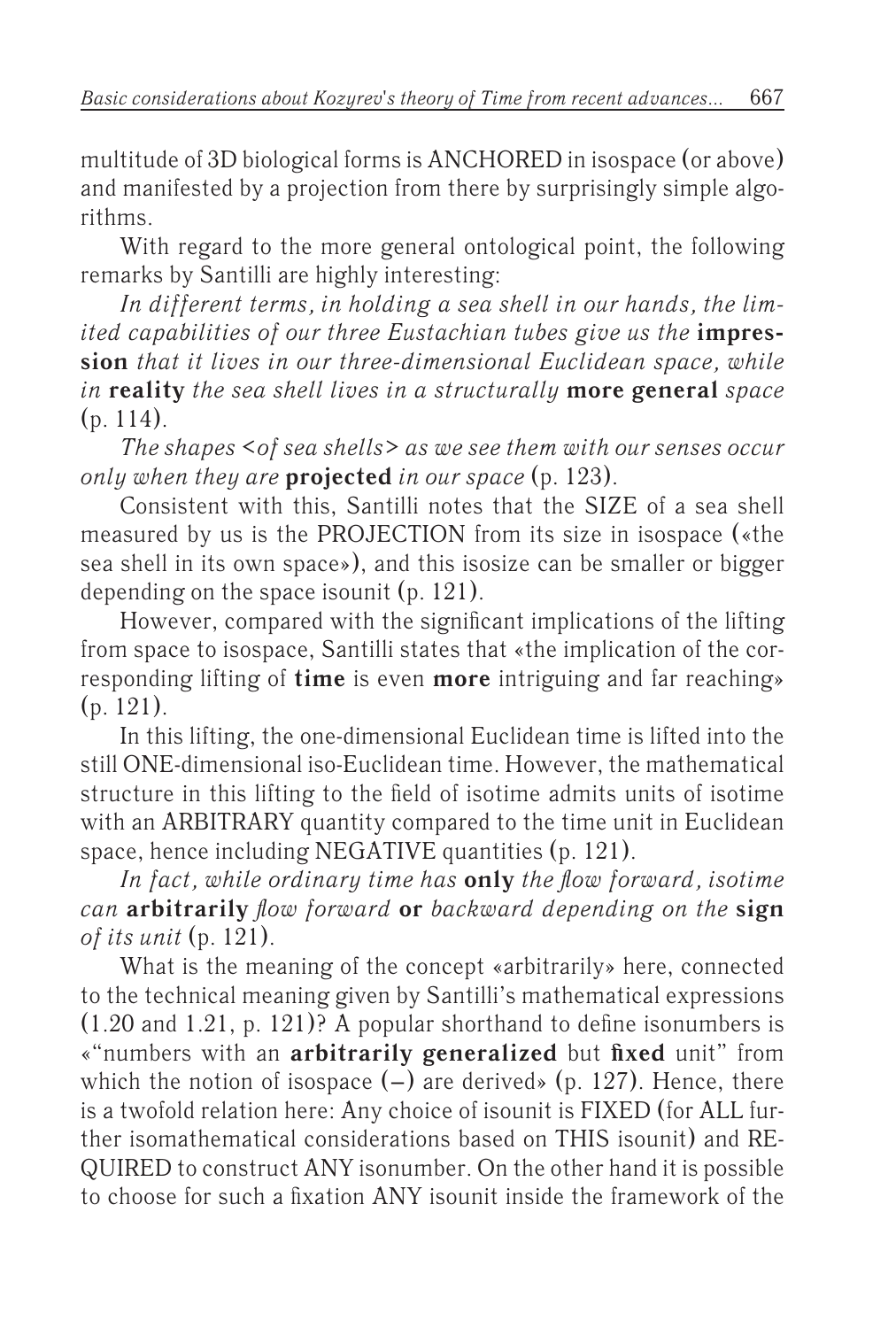mathematical field, and as such the isounit is characterized as arbitrary. Different from in pre-hadronic mechanics, the choice of (iso-) unit for a specific scientific purpose will have rich IMPLICATIONS for the descriptive and explaining power of the mathematical representation based on the unit. Some choices are way more ADEQUATE than others. This is not the case in ordinary physics, where the choice of unit is considered just a trivial question of standard convention, without any implications for the mathematical structure, because the unit does not play any INTEGRATIVE ROLE in pre-Santilli mathematics, but is EXCLUDED from the mathematics. (This indicates a significant change in the very relation between mathematics and physics, a relation that becomes much more INTIMATE after the invention of iso-mathematics. Quite obviously, this change has non-trivial implications for a scientifically compatible ONTOLOGY.) To pick ADEQUATE isounits, one has to understand the structural relation between isospace and Euclidean space and compare the implications of the picked isounits with observable empirical patterns. This was exactly what Illert's conchology study succeeded in doing, with astonishing empirical matching.

With regard to the question of «arbitrarily», it is also important to notice that isomathematics from its very structure does not give any preference for use of positive isounits compared to negative isounits; these are in principal and on the generalized level considered on an equal footing. Therefore, the same holds also for isospace and for isotime. Nor is there anything in the general mathematical structure of the RELATION between isospace and Euclidean space that gives any preference for use of positive isounits compared to negative isounits to reach an adequate mapping (from bottom-up reduction and top-down projection) of this relation. (This abstract mathematical indifference in itself gives support to the connected COSMOLOGY of hadronic mechanics, arguing a non-trivial co-existence of the matter universe with an ANTIMATTER universe with OPPOSITE signs, observed from our matter universe, of its physical units which implicates the NECES-SITY of negative isounits  $-$  cf. later.) Because the isomathematical structure admits and opens up for existence of negative isounits as well as positive ones, it would be somewhat surprising if only positive ones were adequate for scientific descriptions and explanations of empirical patterns. And the study of Illert DEMONSTRATED the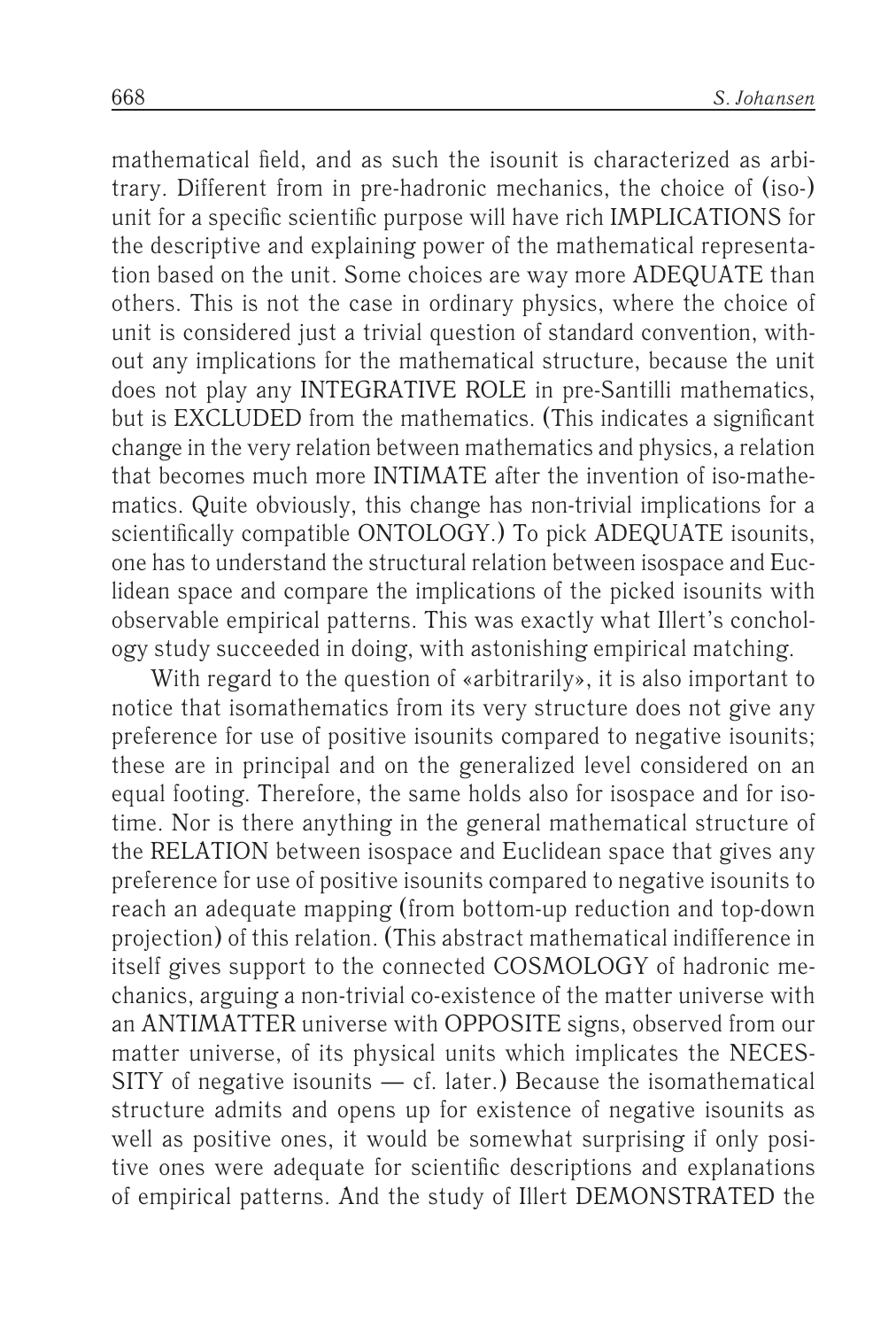adequacy of negative ones with regard to isotime, NECESSARY to describe the growth trajectories of bifurcating sea shells. This discovery was not only ADMITTED by the lifting to isospace, but a quite natural EXPECTATION from the very structure of isomathematics.

*In the same way as it occurs for spheres and isospheres,* **time and isotime coincide at the abstract level.** *In particular, our* **ordinary** *time t remains completely* **unchanged,** *because all changes occur in the* **unit** *of time* (p. 121–123).

This means that ordinary time still is INCLUDED and OVER-LAPPED in the PROJECTION from isotime, and further that the conventional unit of ordinary time can be LIFTED to a corresponding isounit.

Isogeometry includes the quite revolutionary notion of *isoduality*  (introduced by Santilli 1985) which implicates that isospace only can exist in co-existence with a new kind of space named *isodual isospace*  which can be considered as a space that exists in complementary opposition to isospace, more like a «shadow» or a «twin». Isospace and its dual exist on an EQUAL footing in the ontology embedded in isogeometry, where the shadow of one twin is the other twin. The fixation of who is the shadow and who is not, is an arbitrary choice on the isospace level, just like it does not matter for the study of the complementarity between right and left hand what hand the description of the relation starts with. However, for the twin this equal footing may not be IM-MEDIATELY obvious, because of his PRIMARY location in himself, not in his brother (the shadow space), and not in their unitary «twinness» (the upper bird eye view).

This is important for the understanding of TIME INVERSION connected to isotime, as something quite different from the ORDINARY notion of time reversal as a mapping of forward (positive) time into backward (negative) time in the SAME EUCLIDEAN space. In isogeometry time inversion is defined by isoduality as the novel antiautomorphic map transforming the sign for the isotime unit in isospace to the OPPOSITE sign for the isodual time unit in isodual isospace. For ALL physical units the sign of isospace transforms to the opposite sign in its isodual, and time is of course no exception. This means that ordinary positive time in our Euclidean space is reconstructed with a POS-ITIVE sign projected from ISO-TIME (because the arbitrary isounit by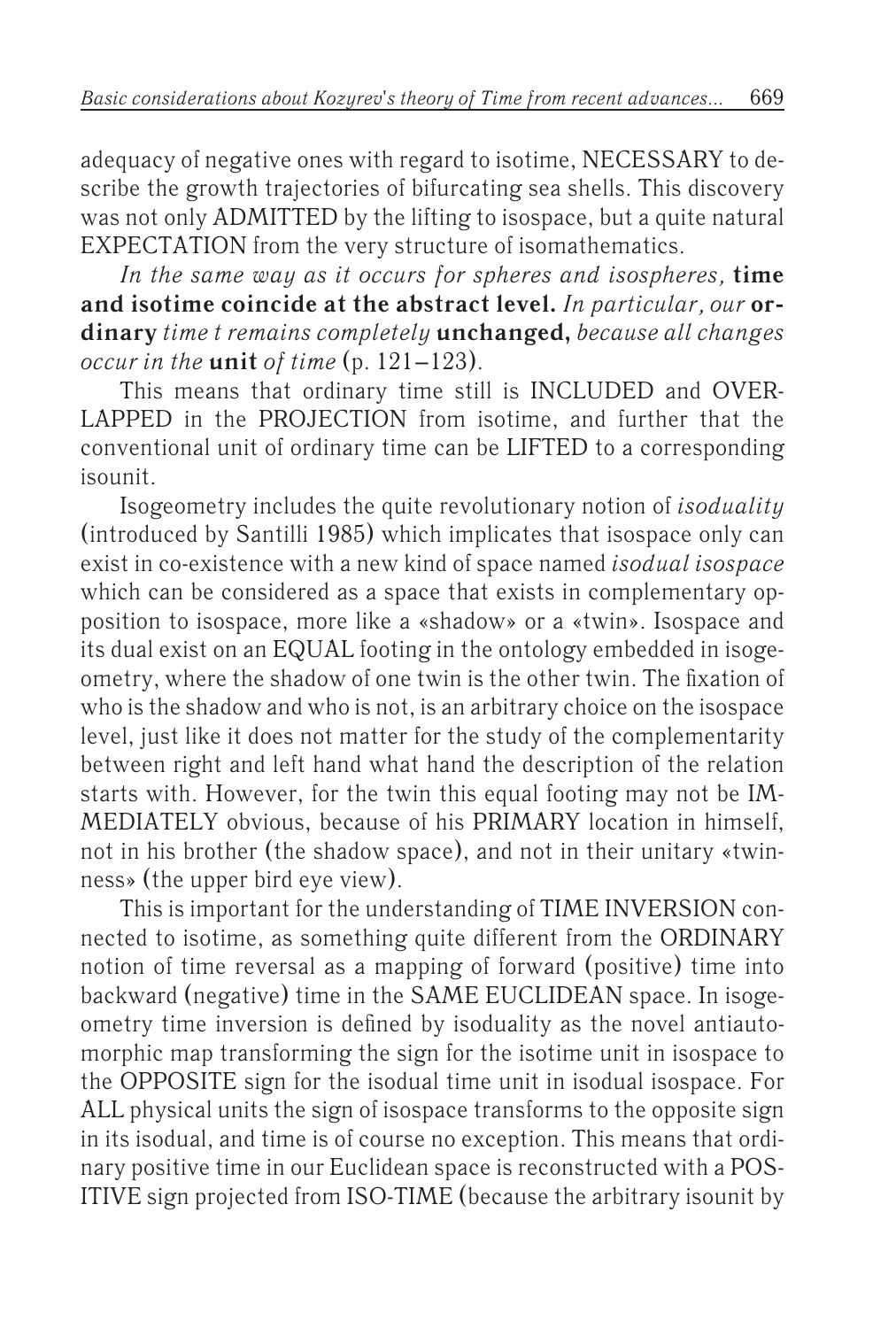convention has been CHOSEN and FIXATED with the sign to ensure this). However, ordinary positive times comes out with a NEGATIVE sign interpreted (as an IMAGINARY projection) from ISODUAL time. The reason for this is that the isodual unit automatically is derived with the OPPOSITE sign of the fixated isounit. Plainly mirroring this, positive time projected from isodual time, comes out with a negative sign interpreted from isotime. Since isospace and isodual space are considered on an equal footing, time flow in Euclidean space has to be regarded as a COMPOSITE result of projections from isotime and from isodual time, hence also involving NEGATIVE time (interpreted from isospace, but positive observed from isodual space). The new notion of time inversion can not be understood as an inversion from one time direction to its opposite in the same Euclidean space, because the two time directions have DIFFERENT and INDEPENDENT sources in a certain HYPERSPACE, respectively in isospace and isodual isospace.

The time flow observed in our 3D space must be understood from an UPPER framework COMBINING BOTH isotime and its isodual time. And from this upper framework we are able to understand that a combination of forward and backward time must be explained and adequately described from having their out spring or anchoring in DIF-FERENT (but mirrored) (hyper-)spaces, i.e. in isotime and isodual time. Hence the coexistence of forward and backward time, and the transformation between them (conventional time reversal), can NEI-THER be understood from the restricted framework of our 3D space NOR from the less restricted framework of isospace WITHOUT its isodual. Such a restriction will with NECESSITY give the APPEAR-ANCE of a way too SHALLOW distinction between forward and backward time. And at the same time the necessity of such an illusion can be understood from the UPPER framework, and ONLY from that.

There is not any hidden CONVENTIONAL 3D space (or time) due to the existence of isodual space, but the ANCHORING of one part of 3D space (and time) in NON-CONVENTIONAL isodual space is hidden. We can only observe its manifestation in conventional space and in a way that BLURS the crucial distinction between this manifestation and the other familiar observables manifested from isospace.

This means that the multidimensionality implied in the ontology of hadronic mechanics has a specific architecture quite different from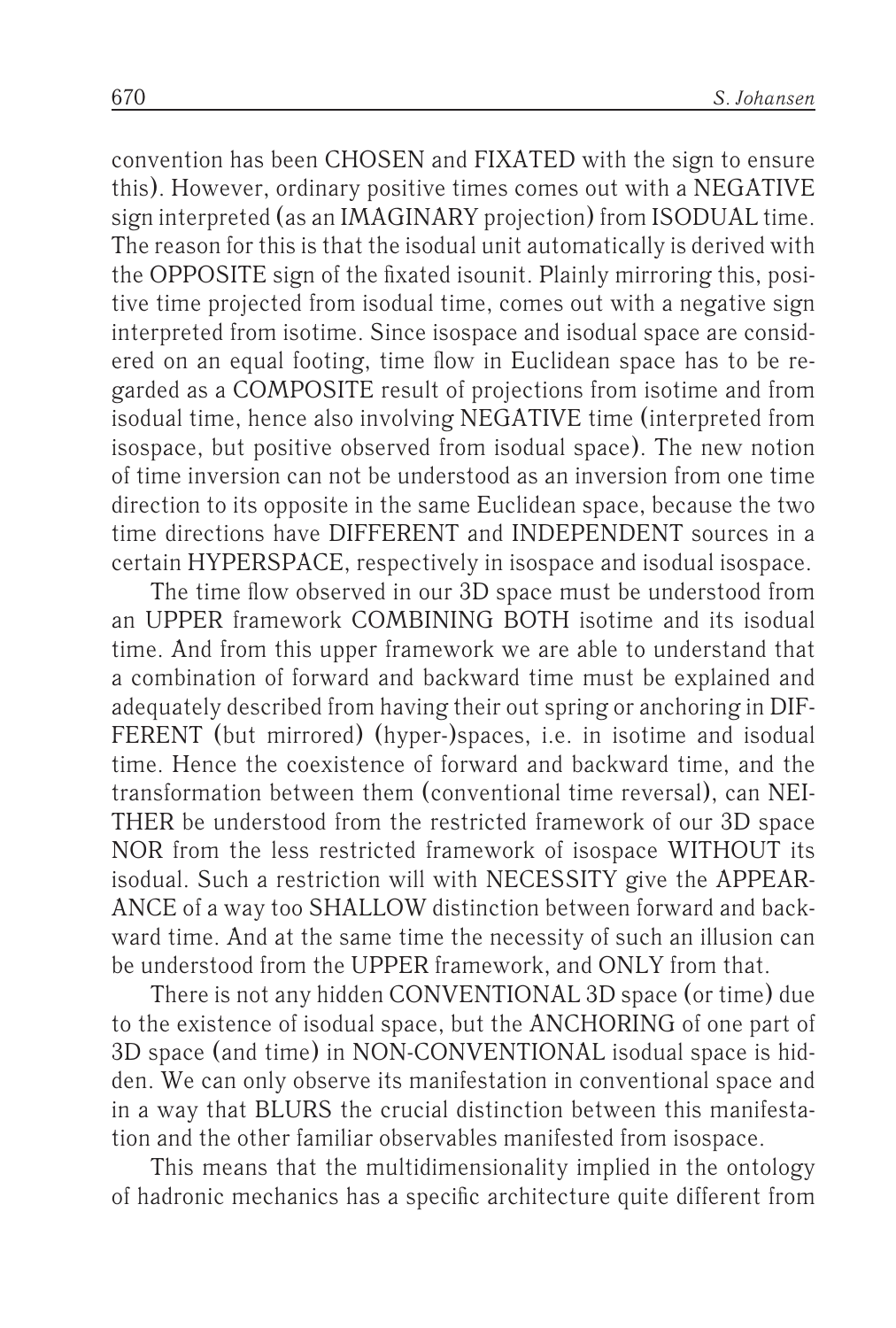other theories of multidimensionality in physics. The theory is highly non-trivial on the abstract levels, but highly familiar on the observable level. Some crucial quotes from Santilli 2006 in this regard: *this identity is at the foundation of the perception that antipar-ticles "appear" to exist in our space, while in reality they belong to a structurally* **different** *space* **coexisting within** *our own, thus setting the foundations of a "multidimensional universe" coexisting in the same space of our sensory perception* (Santilli 2006:94).

*The above isodual equations indicate the* **multidimensional**  *character of nature, not in the popular sense of increasing the dimension of the basic Euclidean space, but rather in the* **hyper** *dimensional sense that* **different 3D** *spaces* **coexisting one inside the other** (–) *extended antiparticles do not exist in the iso-Eucledian space, but rather in their* **own isodual** *iso-Eucledian space that is physically* **distinct** *from the former… Note again that classical antiparticles move* **backward** *in time, although this time referred to the* **isotime** (Santilli 2001:166).

Another possible difficulty is to understand how we can determine that backward (vs. forward) time really is anchored in isodual time and not in isotime, since the technicalities of isotime also seem to include the possibility of a projection into Euclidean space resulting in NEGATIVE time. A further inspection will clarify that this IS possible, but it is not the SAME TYPE of backward time relevant to describe and explain sea shell growth. The condense presentation by Santilli 2001:101–3 gives the basics to sort this out.

Here Santilli states that isomathematics involves **«two different** conjugations, one for the map of the **future into the past** and the other for the map of motion **forward into the backward»** (Santilli 2006:101). Isounits are per definition always POSITIVE and definite, defined over real numbers, complex numbers and quaternions, while isodual isounits always are NEGATIVE and definite over the same field.

The combination of the two conjugations gives a classification into the four non-trivial time categories deduced from isogeometry (cf. Santilli 2001:102):

I. *ISOTIME,* with the discovery of the new category of *forward in future time.* If the isotime unit is  $+1$ , this corresponds with conven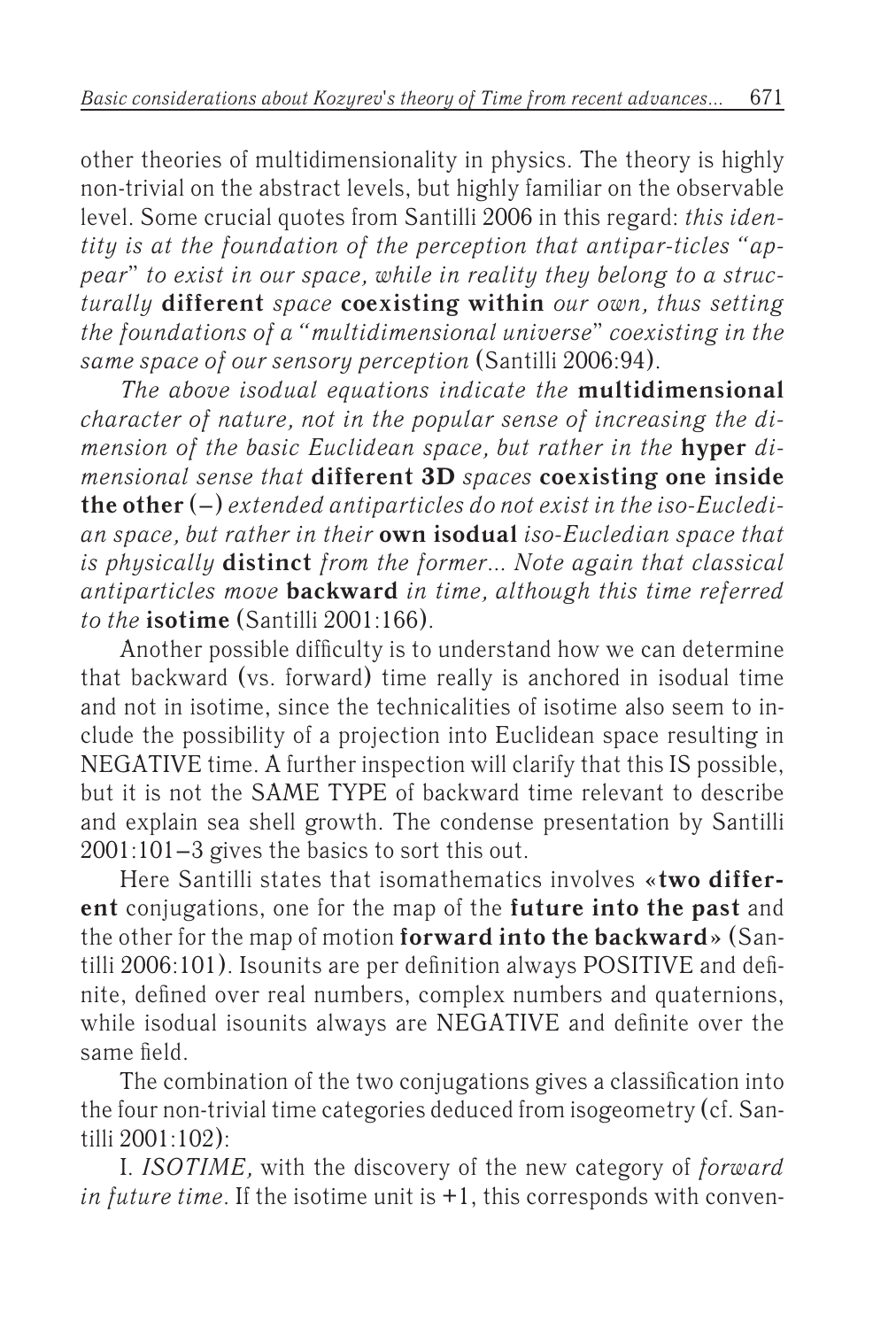tional time in the Euclidean projection; if it is smaller than 1, we get the isotime unit for time flows FASTER than conventional time; and if it is bigger than 1, we get the isotime unit for time flows SLOWER than conventional time. The size of the isotime unit depends on the isotopic scalar function (expression 1.20, p. 121).

II. *INVERSE ISOTIME,* with the discovery of the new category of *backward in past time.* This implies the SAME isotime unit as I. Technically, this time category represents a multiplication of the same unit to the left (vs. right for time category I) in the so-called *isoproduct*  (cf. Santilli 2001, chapters 2.9 and 3.2 for the theoretical background for this symmetry in the so-called Lie—Santilli theory).

III. *ISODUAL ISOTIME,* with the discovery of the new category *of forward in past time.* With regard to the unit, the same holds here as for I, but with the crucial difference of the unit being negative.

IV. *INVERSE ISODUAL ISOTIME,* with the discovery of the new category of *backward in future time.* With regard to the unit, the same holds here as for II, but with the crucial difference of the unit being negative. Also, the unit relation between I and II is the same as between III and IV.

From this systematic classification it becomes clear that the two non-trivial time categories involved in sea shell branching growth are I and IV, forward in future and backward in past, the first one from isotime and the second from isodual isotime. We notice the theoretical existence of category II for backward time flow, NOT anchored in isodual isotime. But this category is NOT involved in sea shell branching, because the relevant backward time for branching operates in FU-TURE time (constituted by I), not in PAST time. There is no other way than the specific combination of I and IV to combine some of the four categories to yield the resulting growth trajectory of branching. Therefore, we can determine with certainty that backward time involved in sea shell branching is NOT explainable from only the notion of isotime and isospacetime, but REQUIRES the addition of isodual isotime and isodual isospacetime. Backward time flow ALONE is not enough to require this; the SPECIFIC TYPE of backward time flow represented by IV is necessary.

This specifies Illert's *Gatlin propagator* to be anchored in iso-DUAL spacetime, NOT in isospacetime.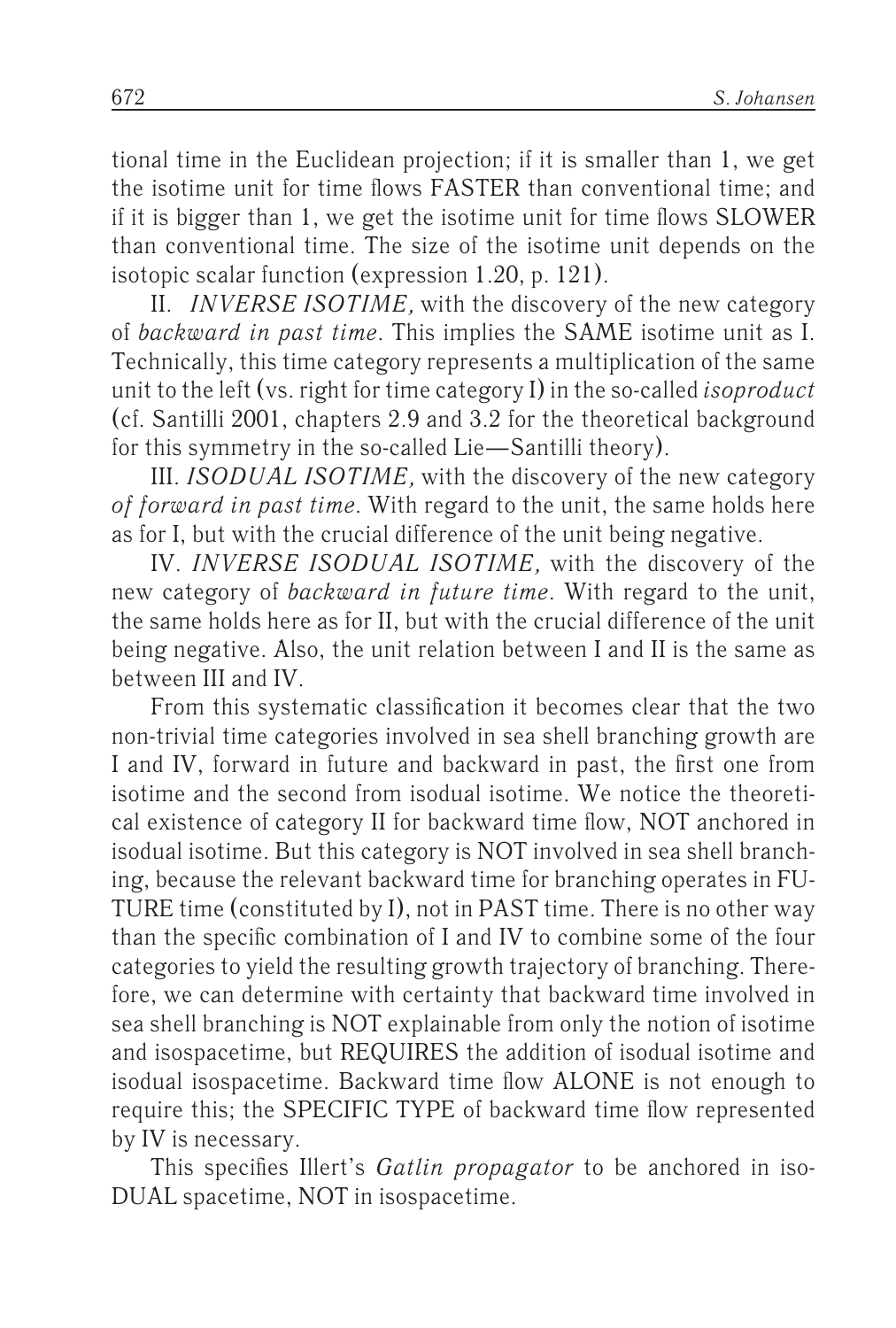Illert writes, after having stated the formula for the iso-unit for all associative products from the relevant Langrangian in isospace:

*but this exponential can equivalently be negative-definite thereby defi ning an* **isodual** *universe wherein time evolves* **backward,** and energy is **negative** definite. Thus our discovery of action *backward and forward through time at branchpoints, constitutes the* first manifestation of isodual *isogeometries ever seen in nature. The* **necessity** *for motion backward in time is precisely the geometric* **isoduality** (p. 102).

The notion of isodual spacetime is highly non-trivial, because it presupposes not only the existence of a hidden, higher order (in the sense of Bohm) of spacetime projecting our conventional space-time, but also the co-existence of a basically INVERTED and even more hidden higher order where the conventional relations of nature is upside-down (regarded from our framework), and at the same time co-MANIFEST-ING in our ordinary spacetime together with the not-inverted higher order. (However, it may be of interest that some related notions do exist in archaic and esoteric sources, such as the «twin king universe».)

In spite of this non-triviality isoduality is the NECESSARY COS-MOLOGY embedded in hadronic mechanics. The comprehensive connections here are presented in a condense format in Santilli's book *Isodual Theory of Antimatter with Applications to Antigravity, Grand Unification and Cosmology* (2006). It is interesting to note that the invention of isodual numbers was not made inside pure mathematics, but emerged from the search for mathematical tools to describe and solve some theoretical problems in particle physics. Therefore, it may seem surprising that the discipline of biology, not physics, delivered the first empirical study offering crucial support to the notion of isoduality embedded in hadronic mechanics, and by this also to the isodual theory of ANTIMATTER and the far-reaching implications from this revolutionary theory. Illert's results gave significant credibility to isomathematics and isodual mathematics not constituting mathematical toy universes, but necessary to «hit the mark» (as Bohm used to say) of a hidden key structure in the very architecture of reality. This credibility was enhanced by many other scientific findings, shortly overviewed in Santilli 2006:228-252, chapter 3.7: *Experimental verifications and industrial applications of hadronic mechanics.*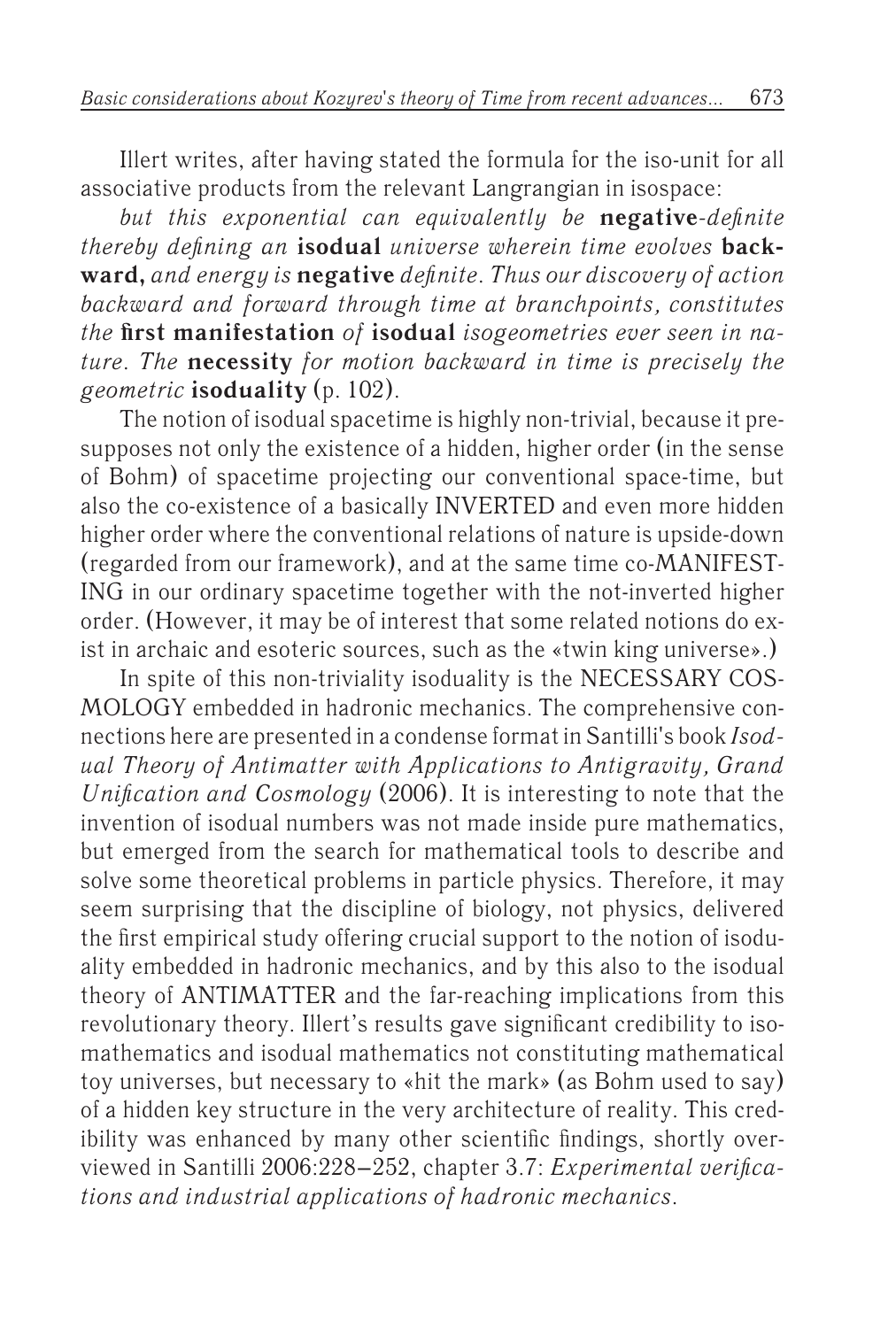Illert's results also inspired Santilli's discoveries of the so-called *Causal Time Machine* and the *Causal Spacetime Machine* worked out from the paradigmatic framework of the isoselfdual theory of antimatter:

In fact, the behaviour of sea shells at bifurcation is one **spe**cific example of what is commonly referred to as a **space-time machine,** *that is the capability of moving in* **both** *space and time in a*  **causal** *way* (p. 115).

*Also, the generalization of the unit of time has the further* **direct**  *consequence of implying a fully* **causal,** *theoretical prediction of the*  **space-time machine** *<*Deutch 1991, Li 1993 and Santilli 1994a and 1994b> (–), *that is, the capability for an elementary particle of performing a* **closed loop** *in the forward time-like cone under a certain combination of fields due to matter* **and antimatter.** (–) *this author patterned the space-time machine* (–) *along the time* **behaviour of sea shells** *at bifurcation of sea shells studied by Illert* (–) *<*Santilli 1994a and 1994b>. *In fact, for all practical purposes, there is* **no technical difference** *between* **a particle** *traveling backward and then forward in time and the evolution of a* **sea shell** *at bifurcation* (p. 124).

In isoselfdual states, which are BOUND STATES of matter and antimatter (for example particles and antiparticles), the theory of hadronic mechanics shows the potential for moving forward and backward in Euclidean time without violating the principle of causality, because the time arrows of the matter field (with gravitation) and the antimatter field (with antigravitation) are opposite of each other (in a combined description). This is NOT possible for matter or antimatter states alone, only the «amphibian» nature of the bound state makes it possible to move between and inside both fields.

The simplest form of time travel is given by the bound state switching from being immersed in the matter field into being immersed in the antimatter field and thereafter switching back to immersion in the matter field. This defines the *causal time machine*, which is a THEORETI-CAL concept, consistent with hadronic mechanics, not with necessity implying a TECHNOLOGICAL machine. Different from most theories of time travel in physics, ridden with paradoxes and inconsistencies, this theoretical machine achieves a closed loop between the two opposing spacetimes at the CLASSICAL level, which was only possible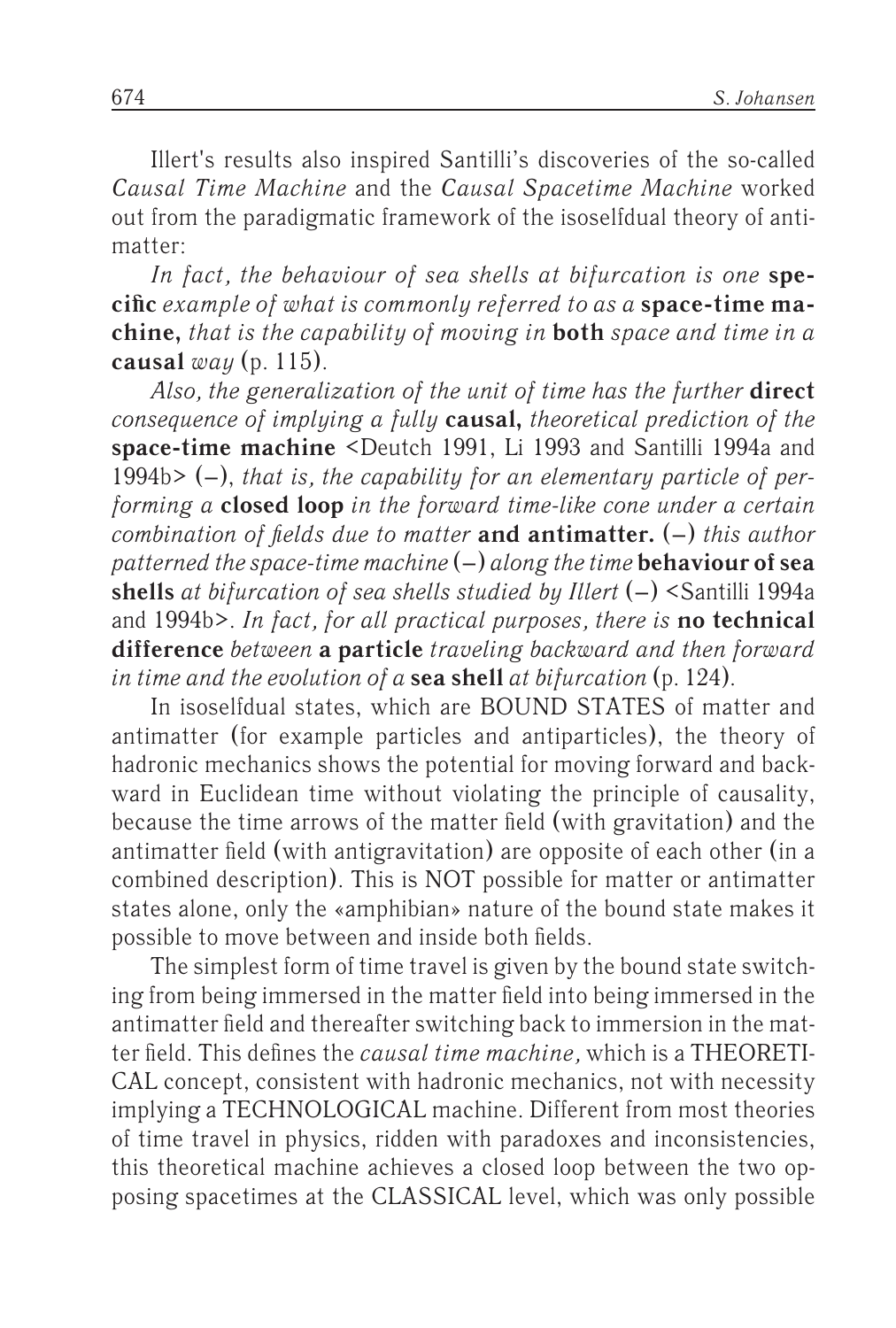with the invention of new mathematical domains covered by isogeometry and isodual geometry and with the accompanying addition of a complementary antimatter universe in physics.

If we add motion in space to the motion in time, we proceed from the causal time machine to the *causal spacetime machine.* Here the motion in space is not Newtonian propulsion, based on action and reaction, but ISOGEOMETRIC propulsion, covering distances via local DEFORMA-TIONS of Euclidean geometry WITHOUT use of action and reaction. The general equation for such geometric propulsion (Santilli 2006:282, equation 4.3.7), implies JOINT existence of space and time mutations, by the way inversely proportional to each other. (For an introduction to antigravity and the theories of causal time machines and causal spacetime machines from hadronic mechanics, see Santilli 1999b and Santilli 2006, 4.3: 273–288. For a broader treatment, see Santilli Ib.)

In general, theoretical difficulties with combining the notion of causality with time travel, sometimes leading to absurdist claims of time travel transcending the causality principle, is due to scientific and philosophical confusion concerning the conceptual and categorical logic of the causality nexus, and due to primitive and inadequate ontologies FRAMING and ANCHORING this logic. Supported by supra-Euclidean isogeometry hadronic mechanics has been able to work out ontology for physics and biology sufficiently differentiated and coherent to stay clear of many such difficulties stemming from more Flatland type problem formulations. If there are only one or just a few roads on your map, it is not possible to understand that the territory can have much traffic without collisions

From the scientific development of the theoretical concepts of causal time and spacetime machines, presupposing the general development of hadronic mechanics, the question of TECHNOLOGICAL constructions of such machines, and their empirical existence, can be approached in a sober and pragmatic scientific way. Much due to ignorance of relevant advanced physics, there is still much basic confusion in the scientific field popularly termed «UFO phenomena»  $-$  a notion with many connotations carrying emotional load and memetic noise. However, it is a matter of fact that already in 1995 Santilli wrote an article to clarify the issue from the FOREFRONT of physics. A quote from the abstract: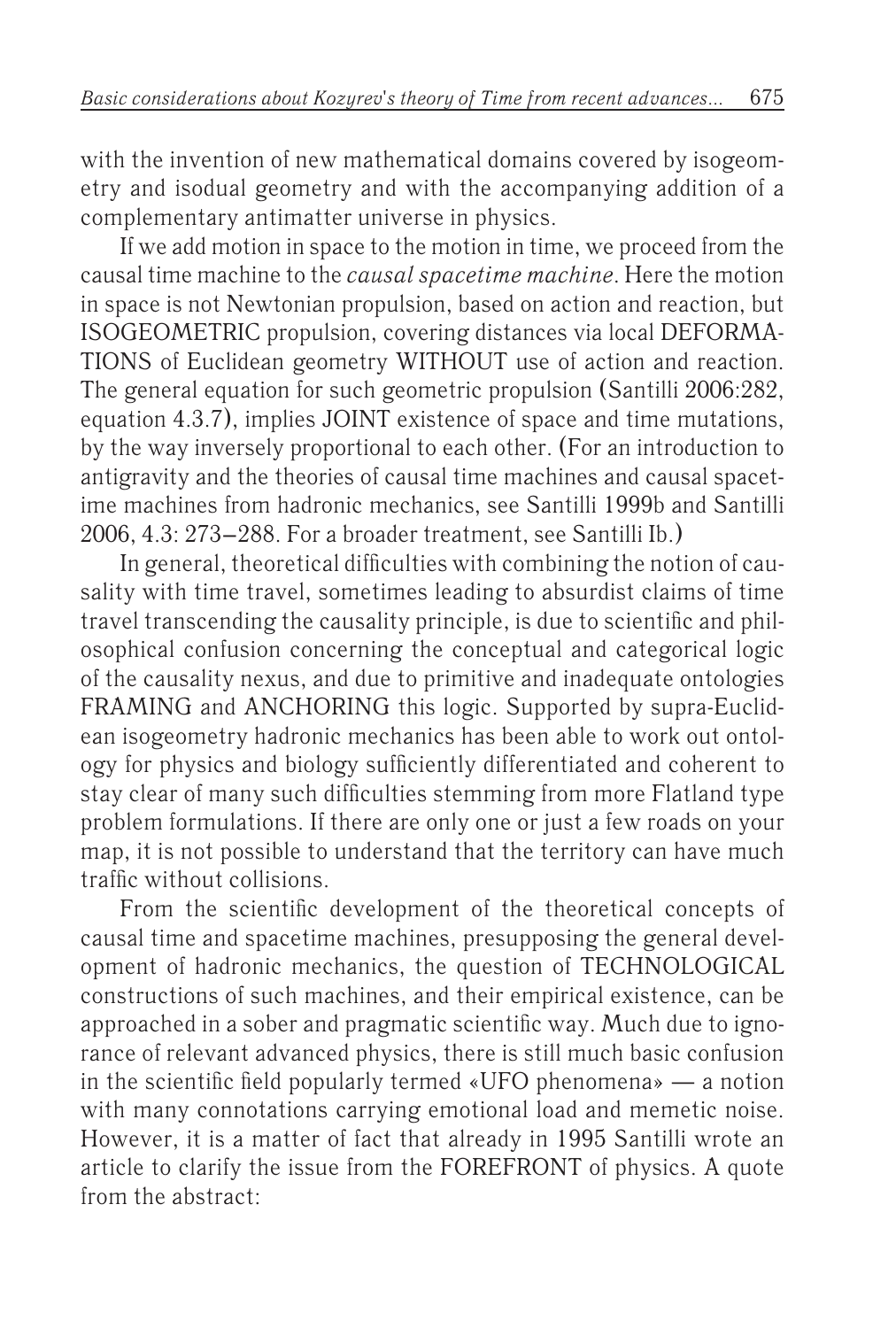*these advances* (–) *permit the initiation of rigorous, quantitative, mathematical, theoretical, or experimental studies of the phenomena, such as:*

*– New theoretical models on the elimination of inertia* (a prerequisite to do sharp turns) *which are computerizable, by therefore permitting a visual verification,* <this was *a sine qua non* for Illert's computer modelling of sea shell growth from isostructures>;

*– Novel geometries for the socalled «space-time machines» which have now reached a maturity suitable for the initiation of*  systematic experimental verifications;

*– New experimental measures which can establish the past presence of an alien vessel in a given landing site beyond any scientific doubt; and others.* (Santilli Ia).

Consistent with the potensated transdisciplinary relevance the new advances in mathematics related to hadronic mechanics do not only include isomathematics and isodual mathematics, but also huge new mathematical fields capable for description and analysis of way more complex systems of nature than most structures in the conventional scientific object of physics. These fields are coined *geno-mathematics and hyperstructural mathematics,* each also with corresponding isodual mathematics. Compared to isomathematics with its isodual, both these fields have crucial ADDITIONAL relevance for the understanding of TIME in biology, as well as in the universe as a whole.

In general isofields are included in genofields, and genofields are included in hyperfields, consistent with increasing degree of complexity in the respective mathematics and with the accompanying successive broadening of related mathematical axioms. It follows from this chain of inclusion that isogeometry is included in genogeometry which is included in hypergeometry. From pragmatic scientific economy of thought, the adequate approach to analyze a complex phenomenon of nature, such as sea shell growth, is to climb this hierarchical ladder in steps: first, analyze as much as possible from isogeometry; second, add as much as possible of the remaining from genogeometry; third, complete the analysis — if still necessary — from hypergeometry (cf. p. 128).

Genogeometry (also called «genoeuclidean geometry») is constructed via genotopies which do NOT (different from isogeometry) preserve the conventional geometrical axioms, but admit such axioms as only a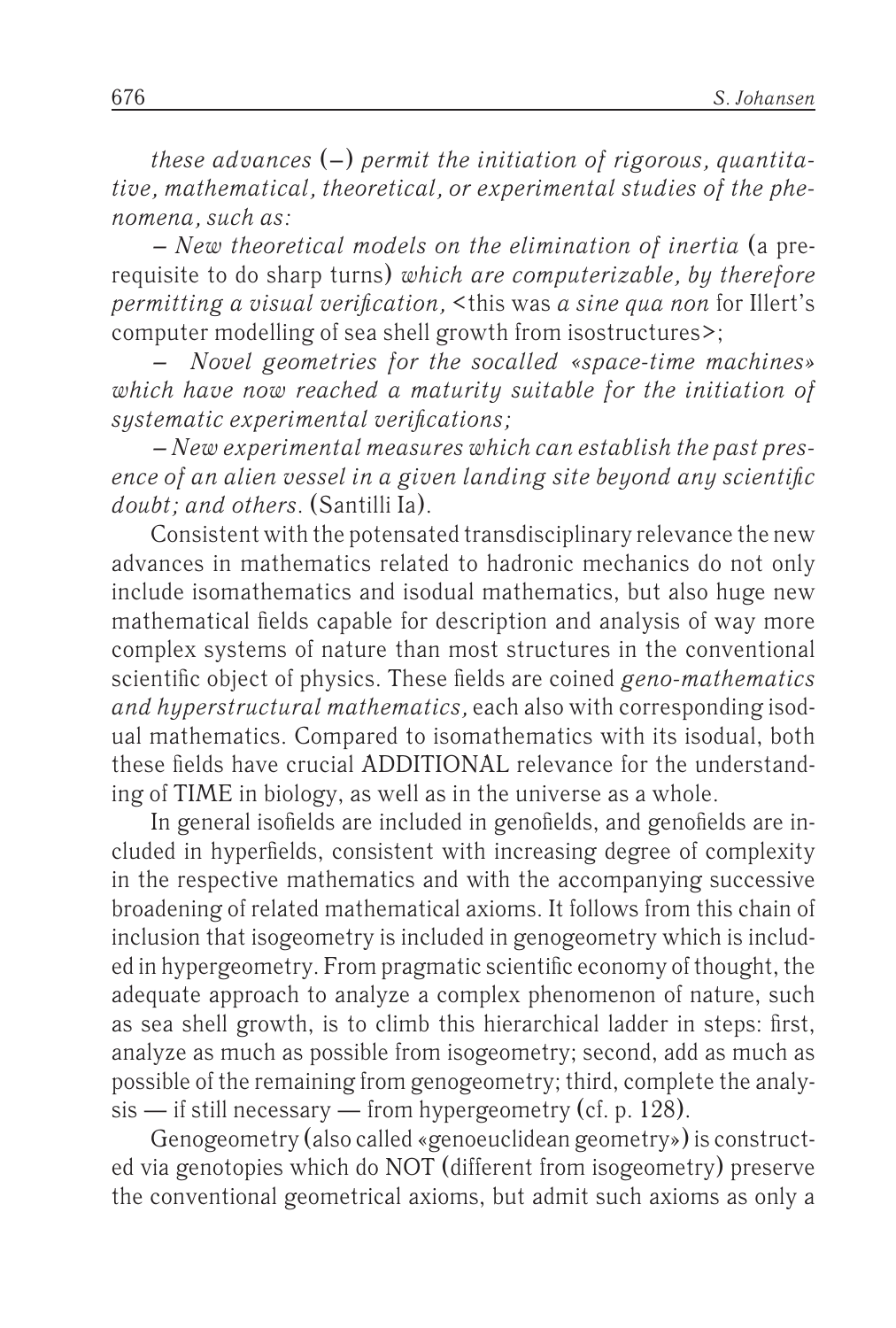particular case of more generalized axioms. While isogeometry geometrize REVERSIBLE time evolutions, this is only a special case of the more general genogeometry which geometrize IRREVERSIBLE time evolutions. (Technically this difference is due to the difference between a hermitean and non-hermitean basic unit.) Therefore, genogeometry is required for a FULL treatment of non-conservative systems of nature, such as sea shell growth. Isogeometry delivers the possibility of the four non-trivial time categories (and can also be MADE to represent irreversible processes via the ADDITION of a certain explicit time dependence), but in genogeometry these four time categories fall organically and quite immediately out of the axioms as four classes of possible time directions, all being with necessity IRREVERSIBLE. In geometry the four categories are coined *forward time genounit* (I), *backward time genounit* (II), *isodual forward time genounit* (III) and *isodual backward genounit* (IV) (cf. p. 124–127). In general, genogeometry is adequate to study biological systems because such systems are that complex that they are characterized by INTRINSIC IRREVERSIBILITY.

Hypergeometry (as introduced by Santilli from hyperstructural mathematics, not to be confused with for example the hypermathematics of Charles Muses) was developed from generalizing genogeometry by means of hypernumbers which can be defined by a popular shorthand as numbers with a FAMILY of generalized units. In hyperstructures quantities can acquire a finite or infinite family of values, with the capability of representing even more complex biological structures than sea shell growth (cf. p. 127–128). (For a monograph on such hypergeometry, see Vougiouklis 1993. For an introduction to the whole field of iso-, geno- and hypermathematics and their applications in physics, chemistry and technology, see Santilli 2001, 2002, 2003a,b, 2006.)

Different from pre-Santilli hyperstructures, Santilli's hypermathematics is general and broad enough to be able to verify the following five specified conditions required for "the achievement of a representation of the complexity of biological systems via the *most general possible mathematics":*

(1) is structurally **irreversible** (–);

- (2) can represent **deformations;**
- (3) is **invariant** under time evolution;
- (4) is **multi-dimensional;** and, **last but not least;**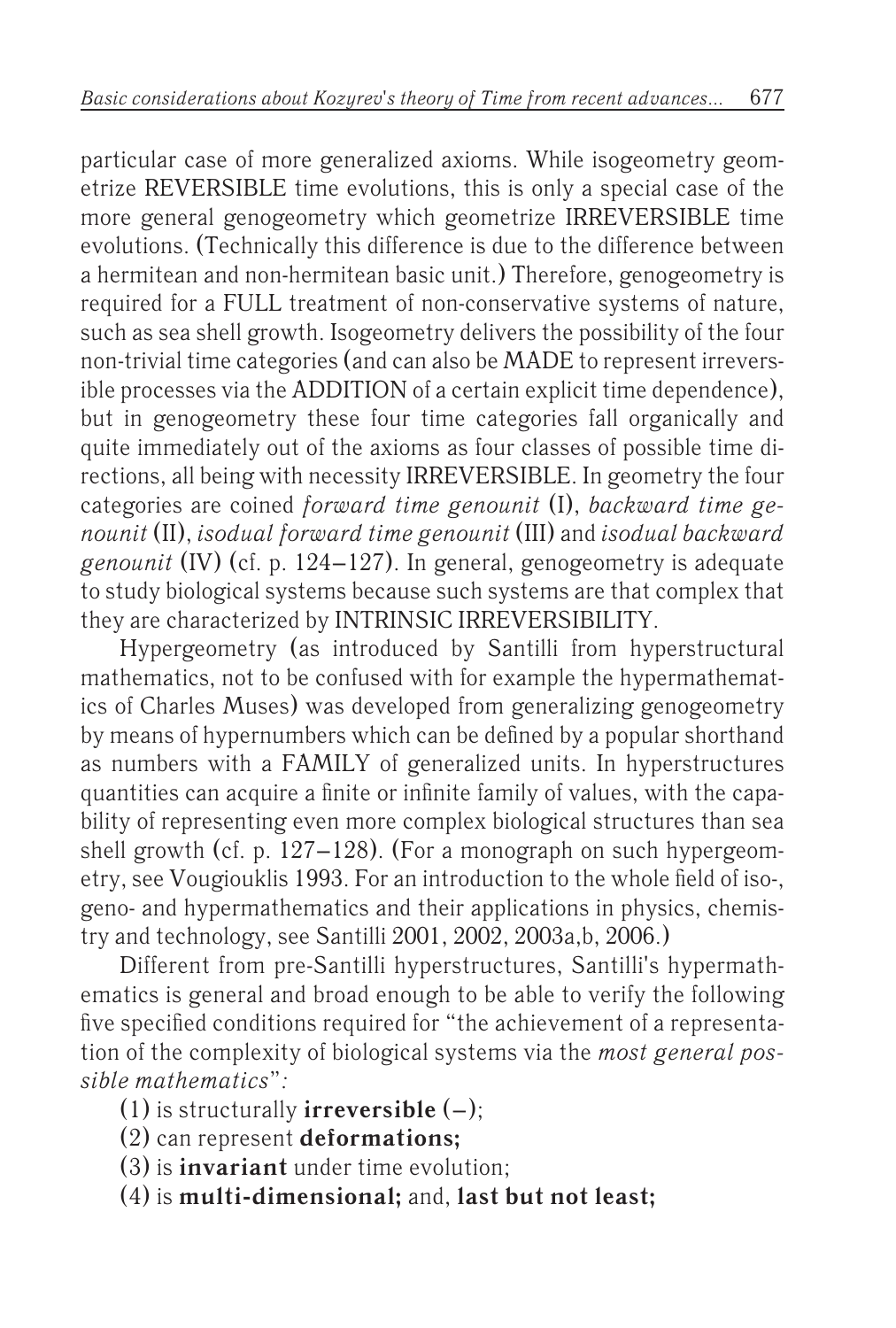(5) is **compatible** with our sensory **perception.** (Santilli 2006: 226).

With regard to time, this extension of mathematics also implies that the four listed non-trivial time categories emerging BEFORE the addition of geno- and hypergeometry do not exhaust ALL non-trivial time categories:

*we have* **four additional genotimes,** *in which the time genounit can assume* **complex or quaternionic** *values, and* **four further hypertimes,** *in which the time hyperunit is given by an ordered set of generally complex or quaternionic values* (Santilli 2001:103).

Technically, the second map conjugation, connected to isoduality, requires a NONHERMETIAN genounit which as a one-dimensional scalar is a COMPLEX function. Janussis (1990) worked out a notion of genotime with a certain COMPLEX quantity as genounit (p. 126). Santilli comments Janussis' notion as the «simplest and most effective realization» of genotime, and adds:

*Janussis' <1990> notion of complex time is a quantitative mathematical representation of the notion of* **absolute time in ancient Greek philosophy.** *This illustrates (–) that there may exist a very large difference between our* **perception** *of the evolution of sea shells in time, and that actually* **occurring** *in the reality* (p. 127).

This indicates, probably surprising for some, that the non-trivial time categories discovered from the modern science of hadronic mechanics is not so unfamiliar when moving (forward) back to the ontology of some ANCIENT thinking.

For an even fuller understanding of sea shell growth, Santilli claims (Santilli 2001:103) that also HYPERgeometry and HYPER-TIME must be applied. His argument here has far-reaching ontological and philosophical implications, so we quote it at some length:

*We recalled in Chapter 1, Fig. 1.6 <*from Illert's study*>, that the correct representation of the* growth in time *of sea shells requires the*  **doubling** *of the three Euclidean coordinates.*

*The necessity of hypermathematics is due to the fact that, via our three Eustachian tubes, we* **perceive** *the growth of sea shells as occurring in a* **conventional** three-dimensional space. *The* **only**  *known* **reconciliation** *of the three-dimensionality of our sensory perception with the doubling of the references axis is that permit-*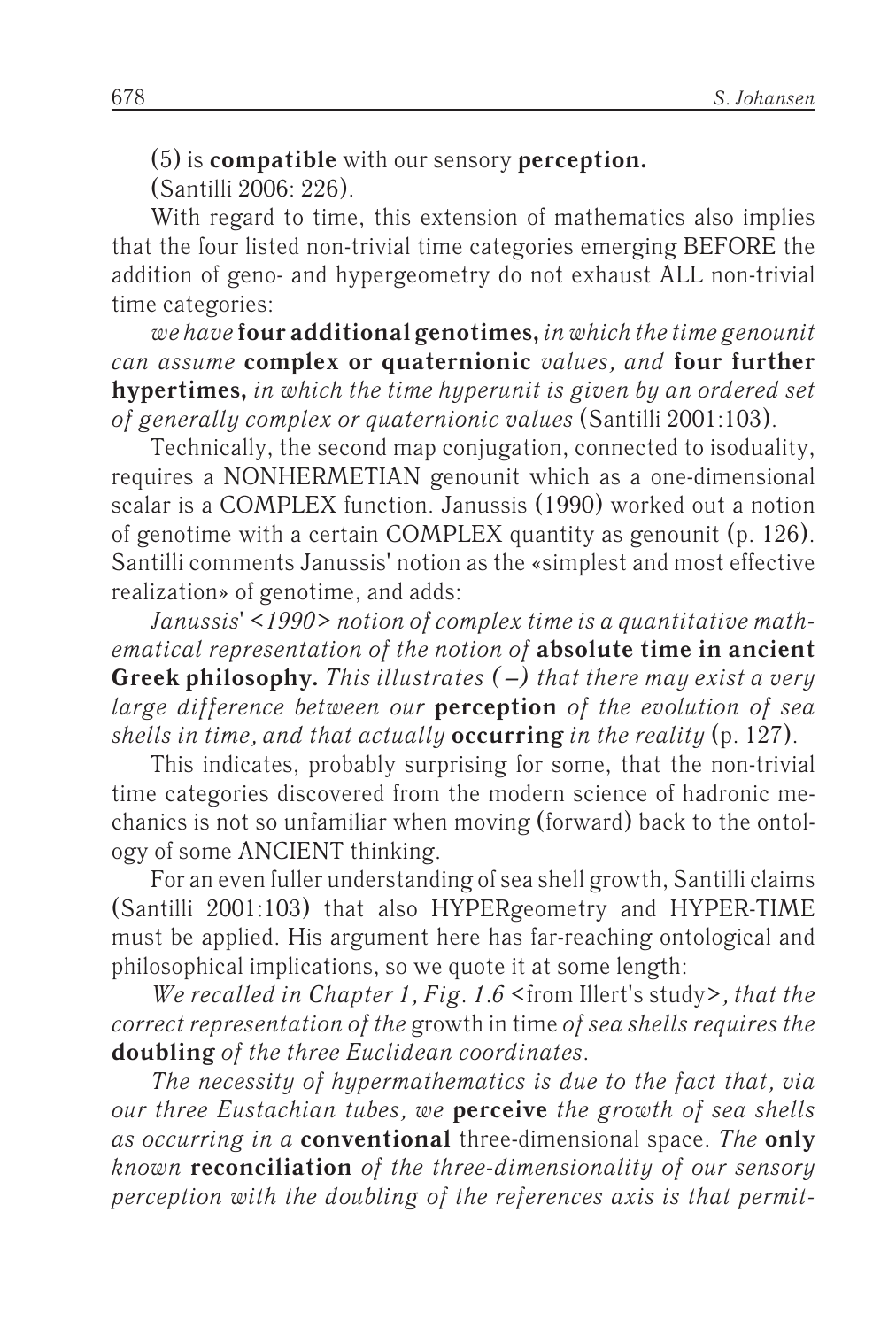*ted by* **hypermathematics,** *thanks to its* **abstract** *identity with the conventional mathematics.*

*More particularly, the hypereuclidean space* **coincides** *with the conventional Euclidean spaced at the abstract level. Therefore, our sensory perception of a 3x 2 dimensional hyper-representation of sea shells growth is fully three-dimensional for our sensory perception. In other words, the representation space of Fig. 1.6 is* **not six dimensional.** *It is instead* **three-dimensional multivalued** (Santilli 2001:98).

*The mathematics needed for the description of sea shells growth in time is hypermathematics. Consequently, the* **sole** *applicable notion of time is* **hypertime with a double multivalued structure in their four different realizations** (Santilli 2001:103).

S. Johansen (2007a) presents some analysis and discussion of Santilli's theory of hypergeometry and hypertime, with some further qualification and slight modification, as well as a theoretic extension of this theory from hadronic biology onto MENTAL SPACE (including dream space) to work out some relevant basics to initiate HADRONIC PSYCHOLOGY.

Today the total scientific body of hadronic mechanics appears as an extraordinary coherent and quite extensive scientific library, indicated by a bibliography from year 2005 listing 731 entries of main publications in the field (IBR Ic). The rise and maturing of hadronic mechanics happened in tandem with the development of hadronic mathematics initated in 1967, branching out to pioneering hadronic biology (Illert, Trell) from the mid-1990's, and quite massively to hadronic chemistry with related new technology from 1998 (Santilli 1998a, 1998b, 1999a, 2001, 2002, 2004), and recently also with some germination into philosophy (Johansen 2006) and the humanities (Johansen 2007a). Hadronic mechanics shows all the classic properties of a scientific revolution analyzed by Thomas Kuhn. Quite anomalous for such revolutions during the history of science, zero of the advances by hadronic science had, to this author's knowledge, been tried disputed by ANY antagonistic publication in scientific journals for the preceding 40 years, until a quite remarkable recent event. *(International Journal of Hydrogen Energy* published in its June 2007 issue a three pages curious critique of an article by Santilli published in an earlier issue. The critique claimed somewhat absurdistic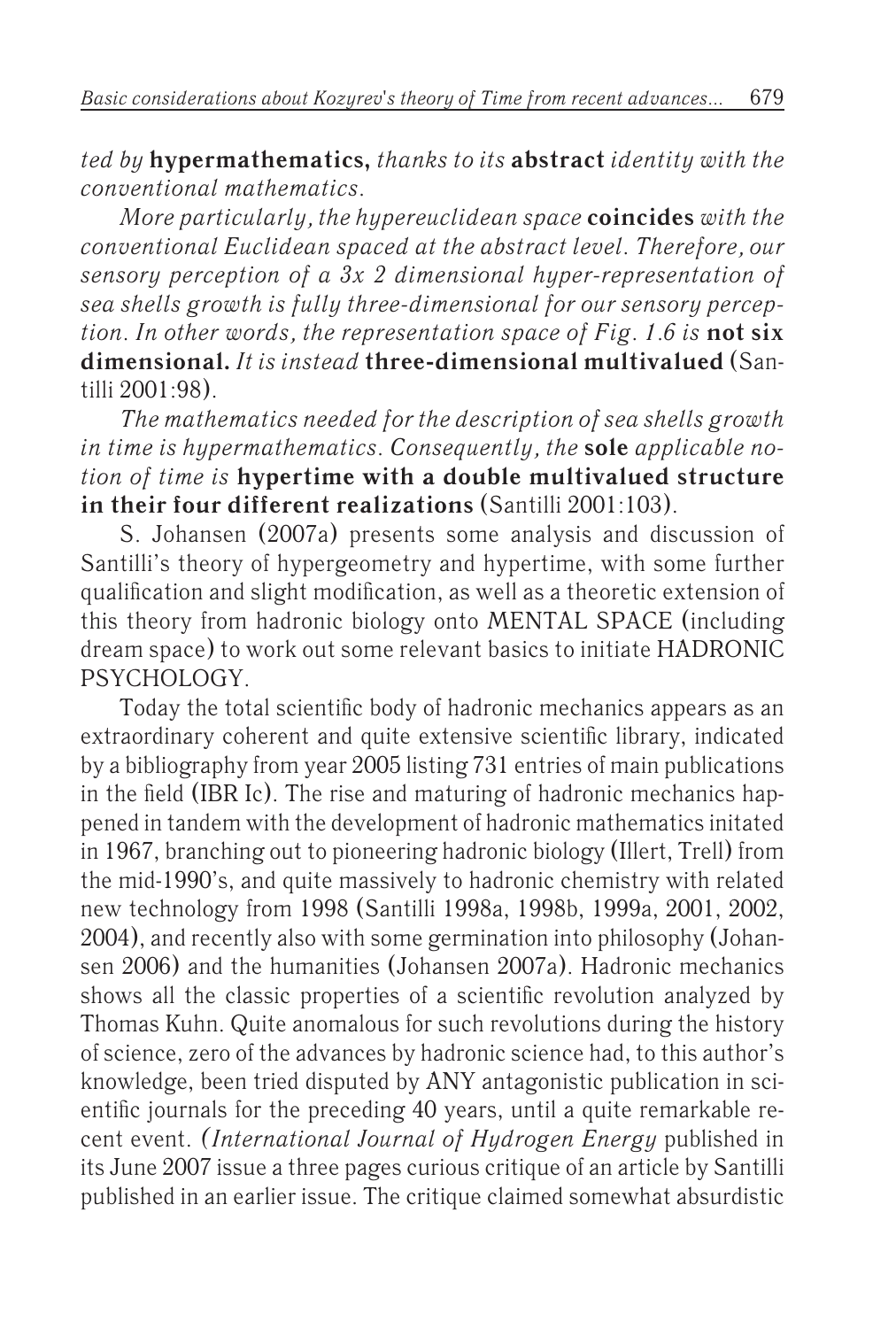the 1998 discovery of and explanation of the new chemical species of «magnecules» from hadronic chemistry to be «pseudo-scientific», while at the same time revealing a wrong understanding of the very concept of the species, as well as lack of elementary knowledge about hadronic chemistry. In a later issue the journal published two anti-critiques of Calo's article, one by the physicist Kadeisvili and one — with much chemical detail — by the chemist Cloonan.

It is obvious from our presentation above that the rise of hadronic mechanics, highly confirmed by experiments, discoveries and new technology, amplifies the mentioned relevance and support to key notions in Kozyrev's theory given from Illert's conchology study. Therefore, such support is given both from highly advanced and mature mathematical physics as well as from an outstanding empirical specialist study, both independent of the Kozyrev tradition of Russian science. With regard to Kozyrev compatibility and support, it may be useful to emphasize a few further points:

Hadronic mechanics has lifted physics to a level able to include descriptions and explanations of IRREVERSIBLE processes of nature, obviously crucial for progresses in chemistry and even more in biology, and hence established a unitary theoretical umbrella for physics and other sciences. Quantum mechanics was restricted by the basic symmetry, and according reversibility, in its underpinning mathematical axioms. The expansion of mathematics by the axioms constituting genomathematics has removed this restriction, in the most general way mathematically possible, degrading reversibility to just a special case being most relevant for simple systems. At the same time this lifting and expansion does not imply a uni-directive time arrow for the OVERALL irreversible system, due to the addition of new and nontrivial categories of time and time flows revealed by genomechanics as implied in irreversible systems. This reconciles the paradox of quantum mechanics on one hand appearing as restricted by not having much to offer to explain more complex and irreversible systems, while at the same time at first glance as more advanced by allowing reversal of the time arrow. The trick is to understand irreversibility as the MORE general and broader category and comprehend reversibility as a secondary and subordinate category from there. This is in line with Kozyrev's position comprehending time reversibility from basic time irreversibility.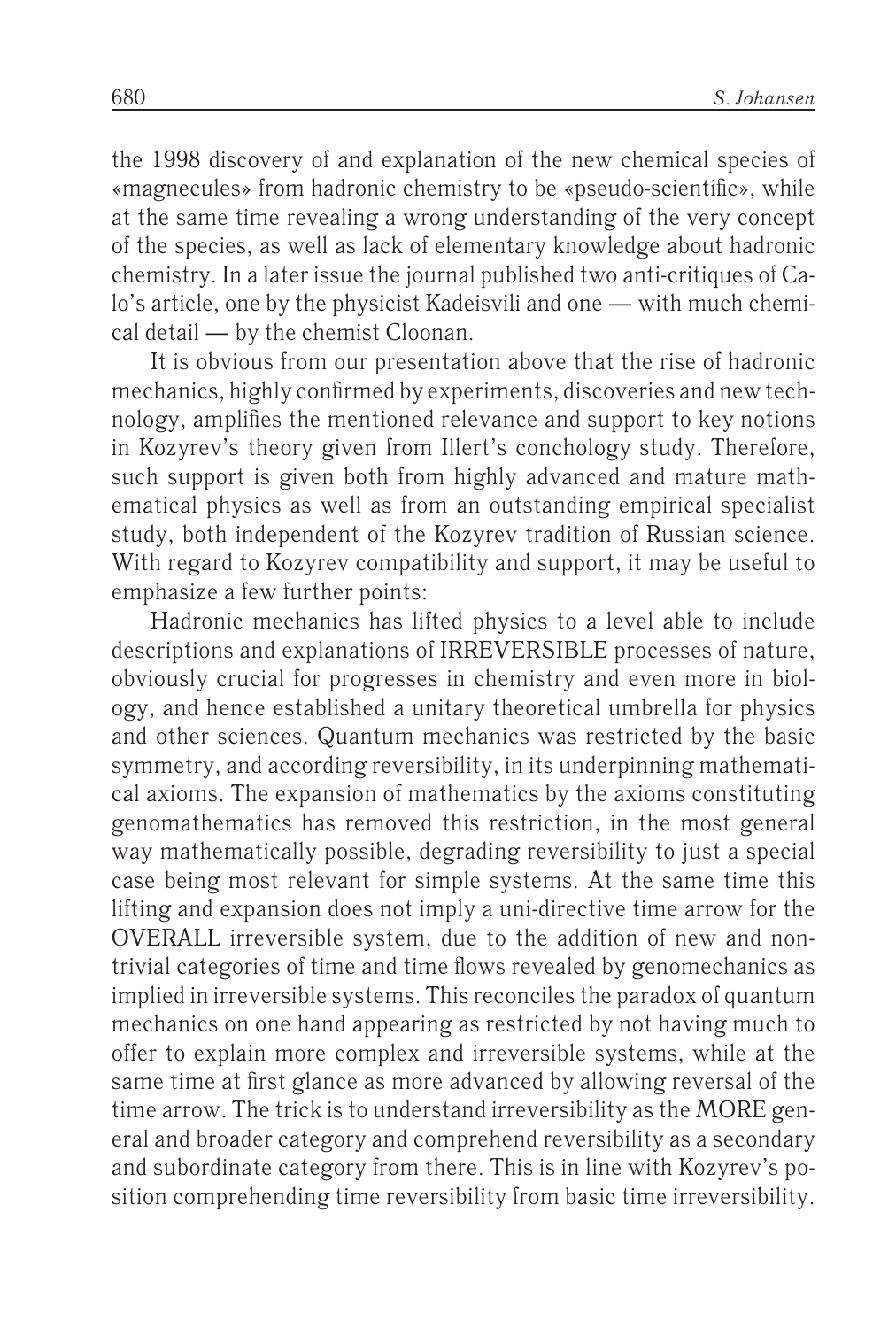Korotaev et al., noticing the contradiction between time reversibility of conventional theory of physics and irreversibility of the real world, have acknowledged this resemblance between the two revolutionary theories: «Hadronic mechanics answers to this challenge. Somewhat the similar answer had been suggested by N.A. Kozyrev in the framework of causal mechanics». (Korotaev et al. 2006:680, by the way an article achieving remarkably accurate (simulated) predictions of solar and geomagnetic activities from a quite simple «pragmatic forecasting algorithm». This impressing as well as important result illustrates the specific fertility of a Kozyrev-informed approach to explain MACROscopic nonlocality effects, as well as the general necessity of working from physics theory sufficiently advanced to have a basic irreversible structure to explain complex and non-trivial phenomena.)

Further, different from quantum mechanics hadronic mechanics by the means of isomathematics was able to describe EXTENDED objects, BOTH on the classical level and the operator level, hence leaving behind quantum mechanics' restrictive assumption of point-particles that proved impotent to calculate the strong interaction, due to the difficulties with the non-linearities between the assumed point-like baryon quarks. Also, isomathematics could describe DEFORMATIONS of extended objects at both classical and operator level, and this even more so for genomathematics to describe IRREVERSIBEL deformations. In its physical interpretation this corresponded to recognition of iso- and genospaces being for real and crucial to understand such deformations. This is in accordance with Kozyrev's notion of time and energy exchanges with an «unknown World».

Finally, hadronic mechanics, equipped with isodual mathematics, made possible recognition of ANTIMATTER as existing on an equal footing with matter, due to Euclidean space being constituted from a combination of matter and antimatter universe in an overall nilbalance between positive and negative mass, energy and time. This is in accordance with key notions in the Kozyrev school. Of special interest is the isoselfdual bound states of hadronic mechanics made up by combinations of matter and anti-matter, as also claimed by some Kozyrev scientists. According to hadronic mechanics such bound states opens the possibility for causal time machines as well as causal space time machines. The last machine also moves in space, by isogeometric pro-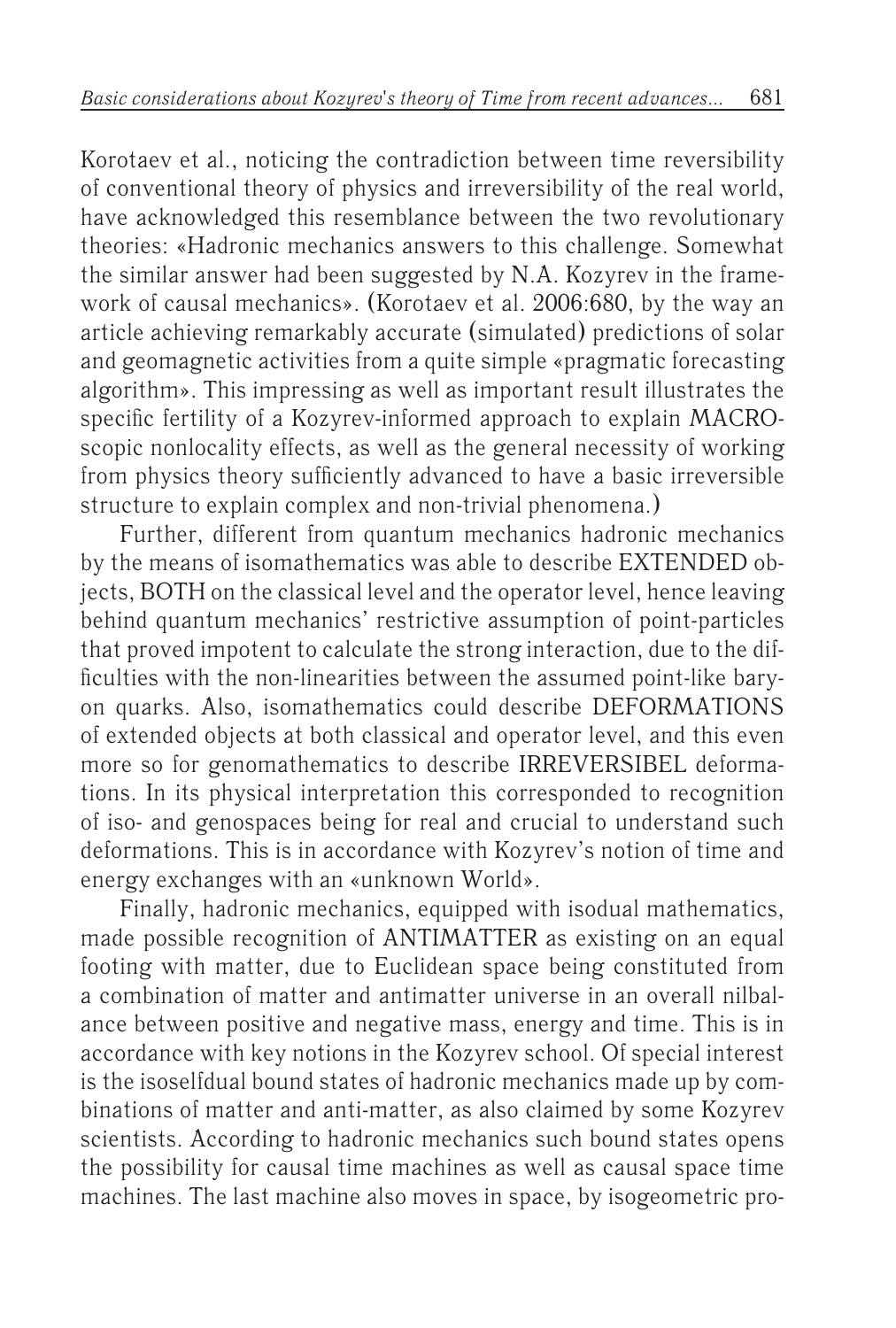pulsion, covering distances via local deformations of Euclidean geometry without use of action and reaction. This implies a joint and inversely proportional existence of space and time mutations. (Santilli 2006:282, eq. 4.3.7 presents the general equation for such geometric propulsion.) This is in accordance with the possibility argued by Kozyrev (Ib: *The Way to Space* 1969) for developing antigravitational space technology with connected time deformations to progress from bulky rocket technology. With regard to biology it may be of interest to note that Santilli states that such a quasi-ordinary phenomenon as the upwards flow of sap in trees requires a non-Newtonian geometric propulsion «caused via the alteration of the local geometry without any external applied force» (Santilli 2006: 228).

Hadronic mechanics and genomathematics seem to provide most mathematical and physical tools required for the further development of more theoretically rigorous Kozyrev-inspired science. Therefore, it is more worthwhile to clarify compatibility and promote synergy between Kozyrev and hadronic mechanics, rather than to work out the details of compatibility between Kozyrev theory on one hand and the century old theories of quantum mechanics and Einstein relativity. These theories are far from the most advanced in nowadays mathematical physics, and clinging to objectively surpassed theories because most physicists still do due to ignorance or paradigmatic blockings, will not enhance scientific progress, but reduce it. All theories of physics have a restricted time span of superiority, as noted by both Kozyrev and Santilli.

### **III. KOZYREV COMPATIBILITY WITH RELATED ONGOING PARADIGMATIC ADVANCES IN PHYSICS AND BEYOND, CLUSTERING INTO SUPERIOR NATURAL SCIENCE**

Hadronic mechanics is not the only paradigmatic shift advanced and potent enough to facilitate huge progress in science and technology in the global scientific ecology of today. Johansen (2007b) traces and highlights five such grand theories: Hadronic mechanics and chemistry (initiated by Santilli), universal nilpotent rewrite system (Peter Rowlands 2007, I), Global Scaling Theory (Hartmut Muller I), causal mechanics (Kozyrev Ia,b) and topological geometrodynamics (Matti Pitkanen I). Apart from Kozyrev all these theories have blossomed from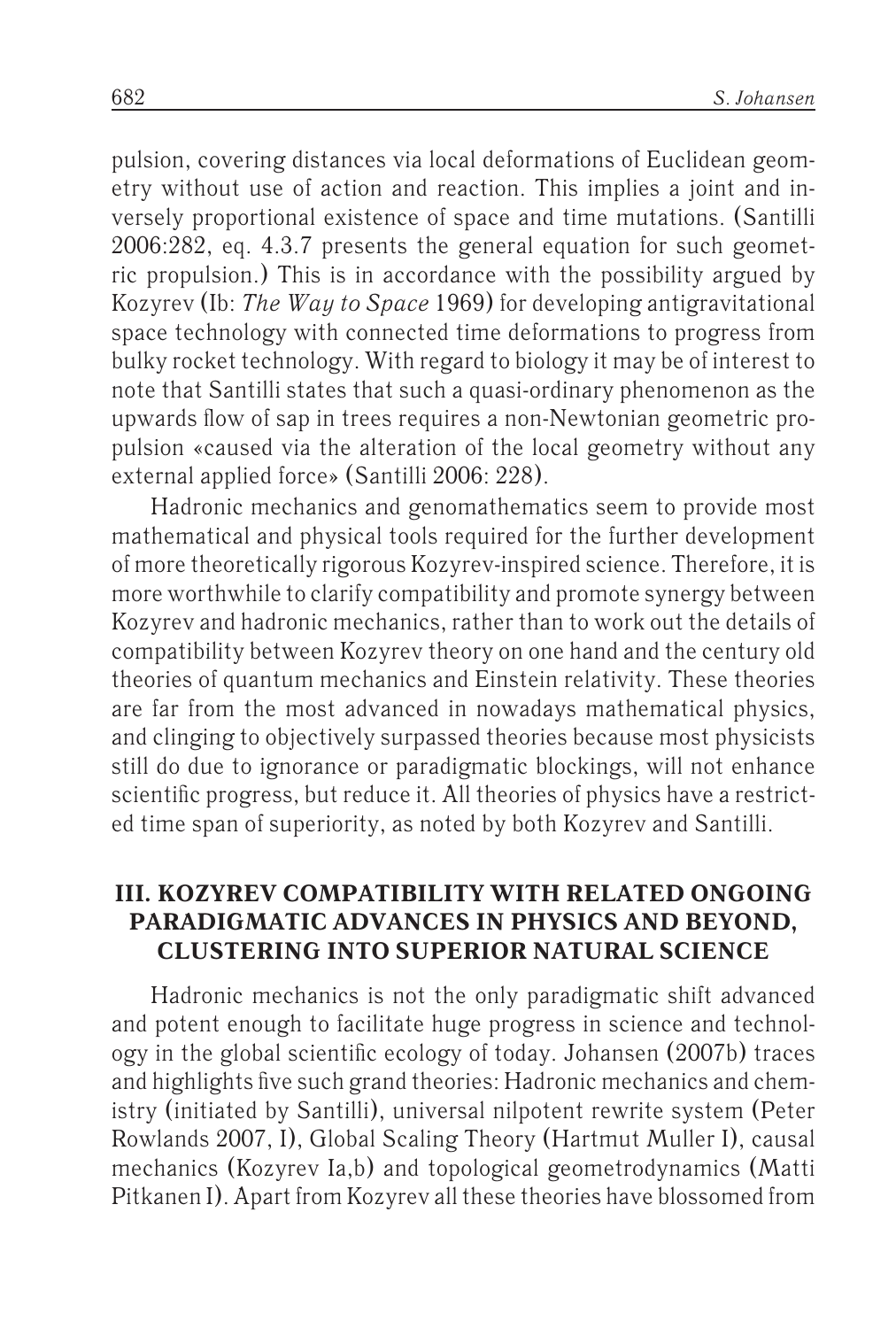significant advances in sophisticated mathematical physics. The article argues these five theories to be the most advanced, judged from six criteria, with special emphasis on the criterion of inducing technological breakthroughs not possible from standard physics. These five theories are argued to be highly compatible with each others, with potential for further compatibility and mutual synergy effects. Together the five theories constitute a quite solid assembly of superior natural science compared to the century old standard physics with related theories and restrictions in technology. However, due to severe restrictions on optimal flow of scientific memes inside the global science ecology, this *de facto* clustering into superior natural science from remarkable scientific revolutions, is not much known or acknowledged.

Both Muller and Pitkanen have explicitly stated the significance of Kozyrev's work for their own advances. From his theory Muller (2001, 2004a, b, c) was able to develop new technology which in 2001 experiments succeeded in INSTANT transfer of energy and information applying gravitational standing waves, hence confirming Kozyrev's theory of such instant transfer being possible. Pitkanen's theory has not resulted in new technology, but is by far the most advanced, extensive and detailed scientific theory offering explanations of a plethora of phenomena considered paranormal by earlier physics. Rowlands theory is highly relevant due to its extraordinary level of abstraction and broadness, its connection to wave genetics and quantum holography, and its fundamental acknowledgement of nil-balance (as well as nil-potency) in the cosmos as a whole. (For further discussion of compatibility between Kozyrev science and the theories established by Rowlands, Muller and Pitkanen, we refer to the article itself.)

Considering the analysis in the referred article, it seems obvious that Kozyrev-inspired science by looking into the three mentioned theories will recognize significant scientific backing being already around from more or less independent sources, as well as receive crucial ideas to propel further progress. Also, the paradigm as well as the results achieved by the Kozyrev school seem to have crucial ideas and knowledge to offer the four other grand theories, especially with regard to advance the scientific understanding of non-trivial properties and flows of time and energy. Further catalyzing of the tendency of clustering into superior science needs some conscious efforts from involved scientists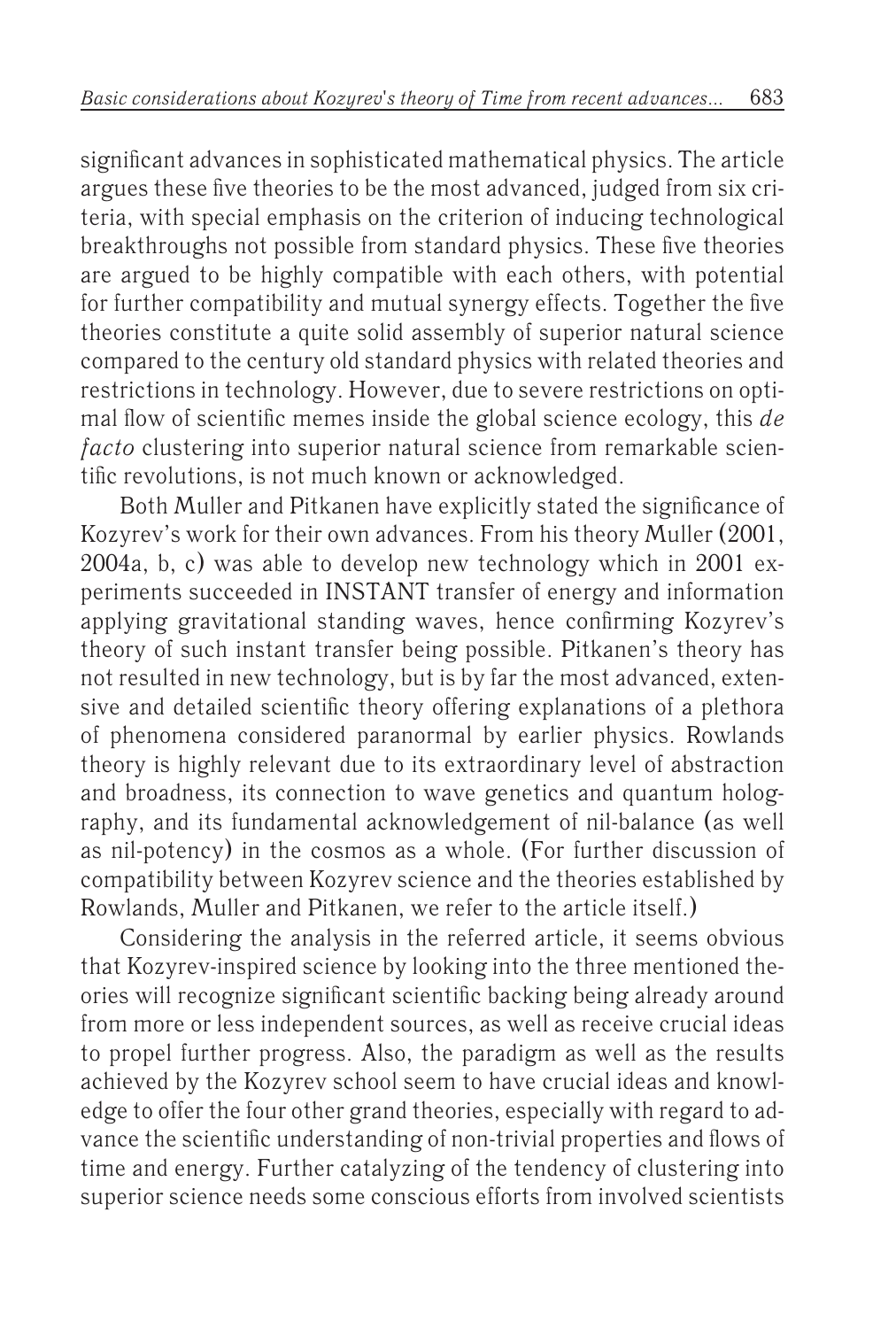in mentioned theories, as well as bridging activities by middle men. Increasing cooperation and coherency will also offer better protection against anti-scientific obstruction and destruction from the surpassed scientific paradigm still dominating the global science ecology by possession and execution of power means.

#### **IV. COMPATIBILITY WITH CAUSALITY AND TIME AS ANALYZED IN DIFFERENTIAL PHILOSOPHICAL INFORMATICS**

The book *Outline of Differential Epistemology* (Johansen 1991) presents a universal differential ontology (including epistemology) from a systematic, abstract and quite rigorous philosophical unfoldment of what is enfolded in the very category of INFORMATION comprehended in its most abstract and elementary sense as Bateson's «difference that makes a difference» (with some qualifying modification). This unfoldment shows that a description of a dynamic system always implies, usually as not explicitly stated or even conscious categories, a differentiation between a PHYSICAL dimension and an ALGORITH-MIC dimension. In the physical dimension (comprehended as the unity of classical 3+1D) something leads to something somewhere in 3D space in a PROCESS, i.e. during duration of conventional TIME. In the algorithmic dimension some information leads to some other information in a TRANSFIGURATION, WITHOUT duration of convential time. Informational transfiguration has zero extension in the physical dimension, and physical process has zero extension in the algorithmic dimension. However, transfiguration and process are with necessity linked in a movement of diagonal gait, where the output from one is received as the input of the other. Process is completely determined from the output of an informative transfiguration, and must be comprehended as an automatic «differential movement». This is for the process comprehended at the most micrological level implied in the description. All broader spans of the dynamic systems consist of PLU-RAL directed sets of alternating processes and transfigurations, that can be assembled at higher levels of systemic description.

Further, a description of a dynamic system also implies a third TRANSALGORITHMIC dimension with meta-algorithms, meta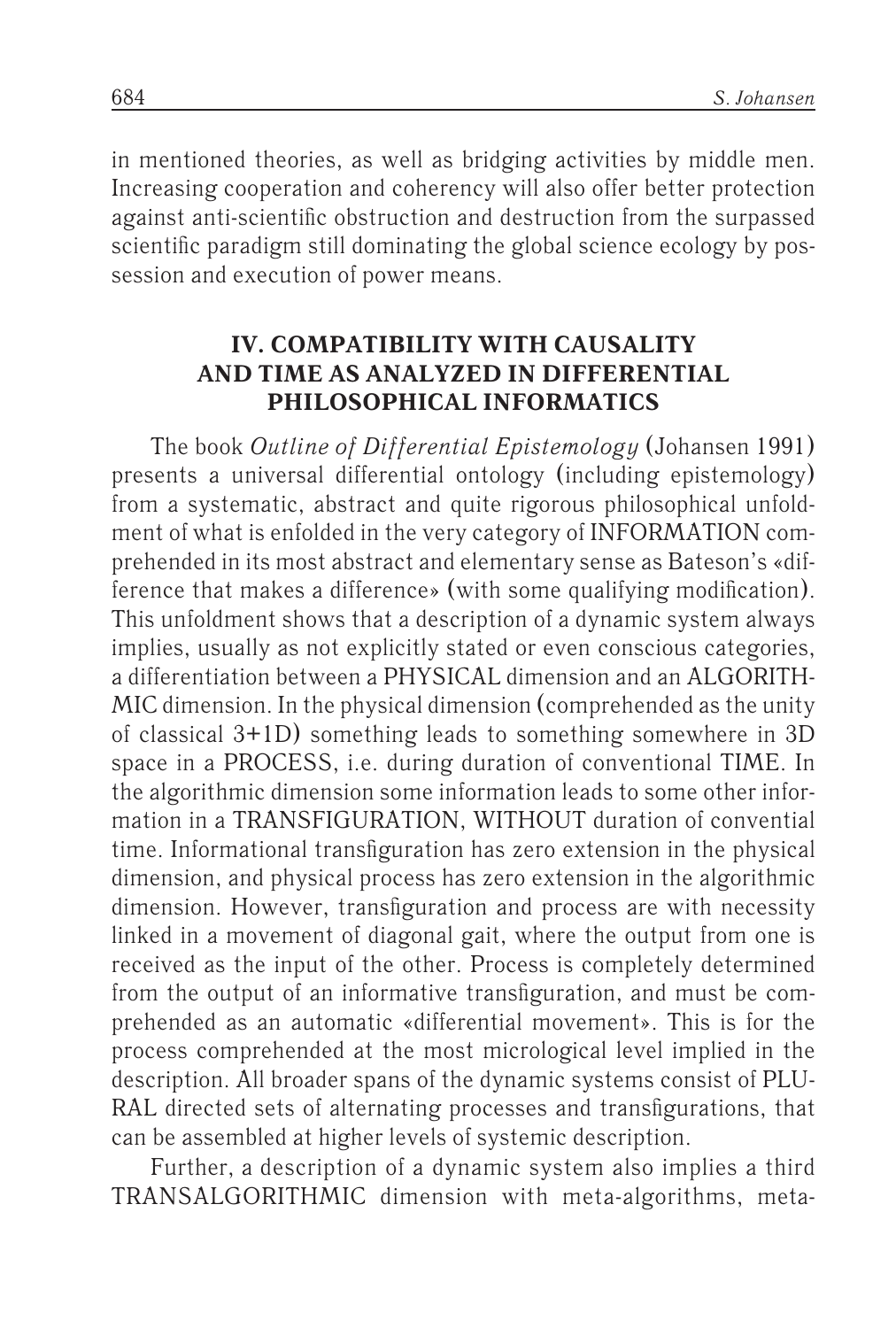meta-algorithms etc. The relation between meta-algorithmic and algorithmic transfiguration is analogous to the relation between algorithmic transfiguration and physical process. An implication of this is that algorithmic transfiguration has zero duration of time (and space) in the framework relating it to its physical process, while it MUST HAVE duration of time (and space), of the second order, in the framework relating it to meta-algorithmic transfiguration where it is to be comprehended as physical process itself. Therefore, there is no description or understanding without time, but what is to be considered as time vs. algorithm is RELATIVE to the level of system description, and the timeless algorithm always holds the upper hand. In COMBINED descriptions of PLURAL pairs of algorithmic transfiguration and physical process, with the pairs being of different transalgorithmic order, the time unit at an upper physical order can be compared to the time unit at a lower physical order and hence constitute a meaningful concept of TIME VELOCITY. The time unit being identical for different physical orders, appear as only a special case. Hence, this is consistent with the differences between the time unit in Euclidean spacetime vs. in iso- or genospacetimes. Hadronic geometry's description of projective deformation from genotime to Euclidean time can be interpreted as the relation between two such physical orders with the interlaying transalgorithmic order giving the deformation modes and quantitites. Also, transalgorithmic transfigurations include the possibility of CHANG-ES in the ratio between an upper and a lower time unit, which means changes in time velocity, a notion only meaningful measured by the unit of ANOTHER time unit, corresponding to the physical process and the spacetime from another transalgorithmic order. Then the last time unit has to be comprehended as absolute and constant in THIS combined system description, which does not mean that the same has to be the case in ANOTHER combined system description.

This work establishes the abstract, universal and elementary category of causality as with necessity implied in the abstract category of information, CONSTITUTING the input-difference and the outputdifference as its necessary relata or «poles». The ordinary notion of «implication» in formal logic is the set of three pairs of truth values in two ordered expressions different from the pair of (true, false). Such a notion of causality is not sufficiently profound, because it assumes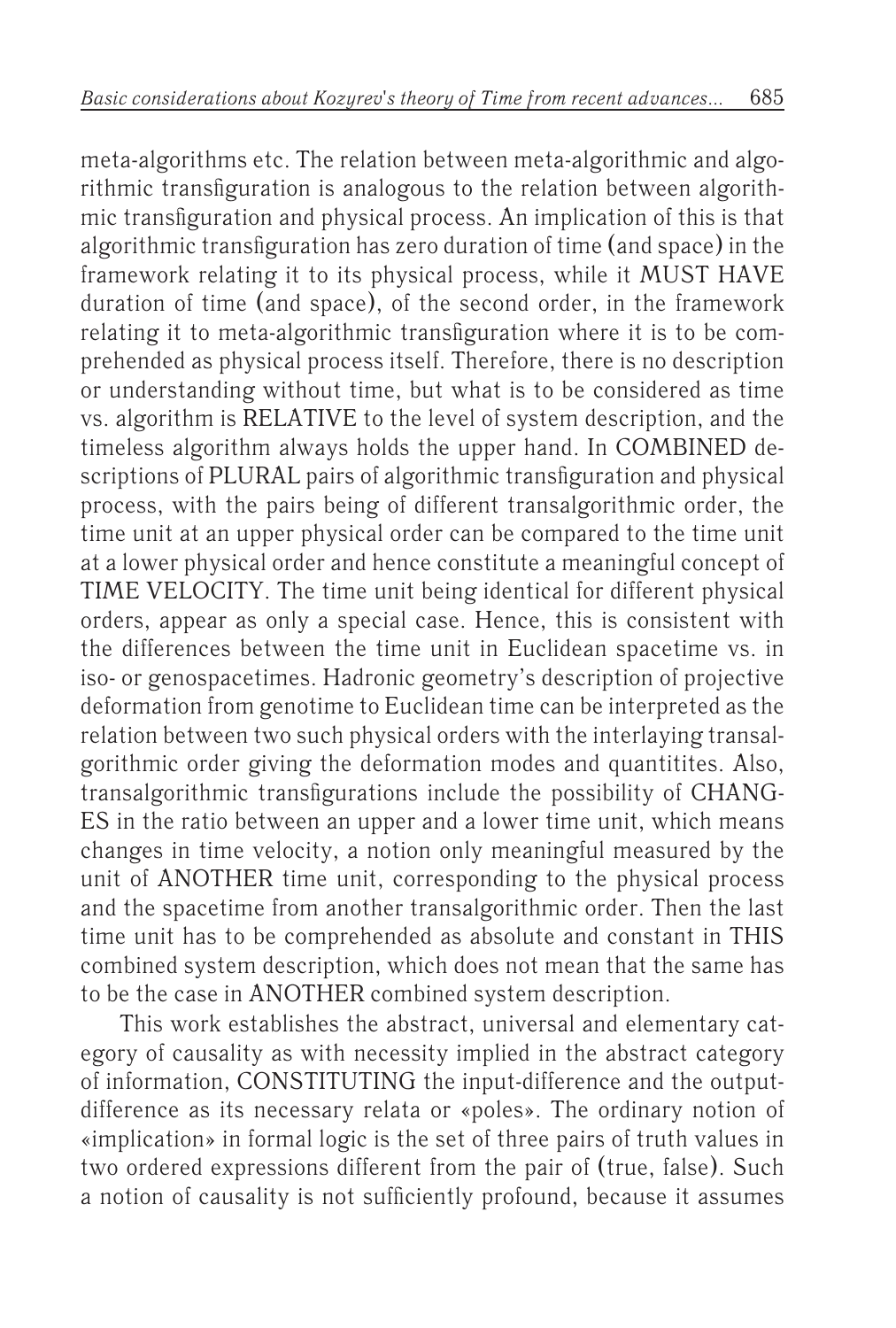the «cause» and the «effect» to be ALREADY separated. Therefore it also leads to classes of logical expressions contra-intuitively being deduced as true. Johansen's work establishes the category of causality as a rigorous back-reflection on what *de facto* has to be operative in the «atom» of thought as such, which is more in line with the notion of «strict implication» in modal logic, but with the difference that Johansen causality is developed with rigor from the already established differential ontology it has to be anchored in, since this ontology unfolds from information as such.

This implies that any notion of non-causal relations reflects flaws in the thinking or a notion of causality that is too shallow to precisely back-reflect and make coherently explicit what is implied in the heart of the information or thought atom. With regard to notions claiming the possibility of opposing causality to chance, such shortcomings with necessity lead to corresponding shortcomings in scientific results and their ontological interpretation, as in the case of the Copenhagen branch of quantum physics (Johansen 1991:191–205; Bohm 1987, 1993).

This does not imply that research in the Kozyrev school arguing different degrees of probability in the relation between «cause» and «effect» does not hit any significant mark (cf. Korotaev et al. 2006:681-685). On one hand Johansen has clarified that such a probability claim does not make sense for causality in the most abstract, universal and elementary sense. On the other hand it may make very good sense for certain classes of SPECIFIED relations, conventionally CONSIDERED to be «causal» in the strict and absolute sense, both in standard physics as well as in folk psychology, proving by closer theoretical or experimental investigation NOT to be accurate and to HIDE crucial associated relations important for scientific comprehension. More specifically, said notion is meaningful only when presupposing PHYSICAL causality, which is a causality type far from being the most abstract, universal and elementary (Johansen 1991:178–180), when inspecting relations between PHYSICAL OBJECTS (in the broad sense) inside this framework. To qualify the discussion we will name these objects not as «cause» and «effect» as in the Kozyrev tradition, but as «causeobject» and «effectobject».

To adequately frame the exploration and place its results, the whole causality nexus must be unfolded systematically and precisely from differ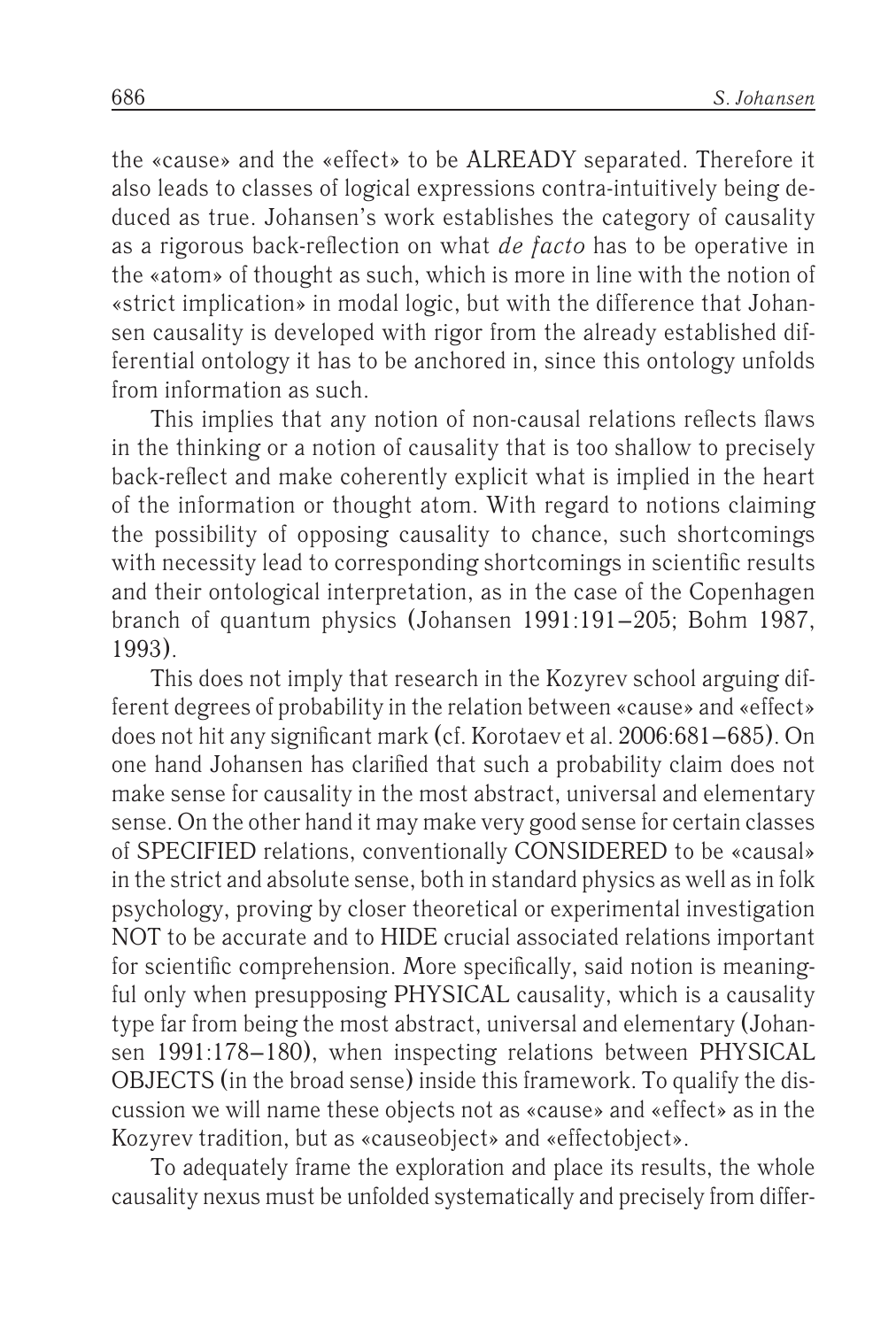ential ontology as its anchoring. This is done in Johansen (1991:124–225) where a typology of eleven basic TYPES of causality is DEDUCED FROM the universal, abstract and elementary category of causality, shown to constitute the necessary and sufficient types existing in Nature and its description. Ten significant secondary types of causality are then treated as elaborations from the basic types (Johansen 1991:181–218).

The result of the deduction of the basic causality types, moving in specified succession, is indicated by Fig. 2.



FIG. 2. Illustration of the causality nexus anchored in the three dimensions physical (black; 3+1D compressed as 1D time), algorithmic (yellow) and transalgorithmic (red). Description of first order alternates between process (black) and transfiguration (yellow), second order between blue and orange. Higher orders activate from emergence (red) and unfolds as structural change in process (light blue) or innovative change in transfiguration (dark green), with the possibility of the last being retroactive (purple). Whatever degree of order the illustrated conglomerate of causality types and arrows constitute the nexus of the whole information in the cosmos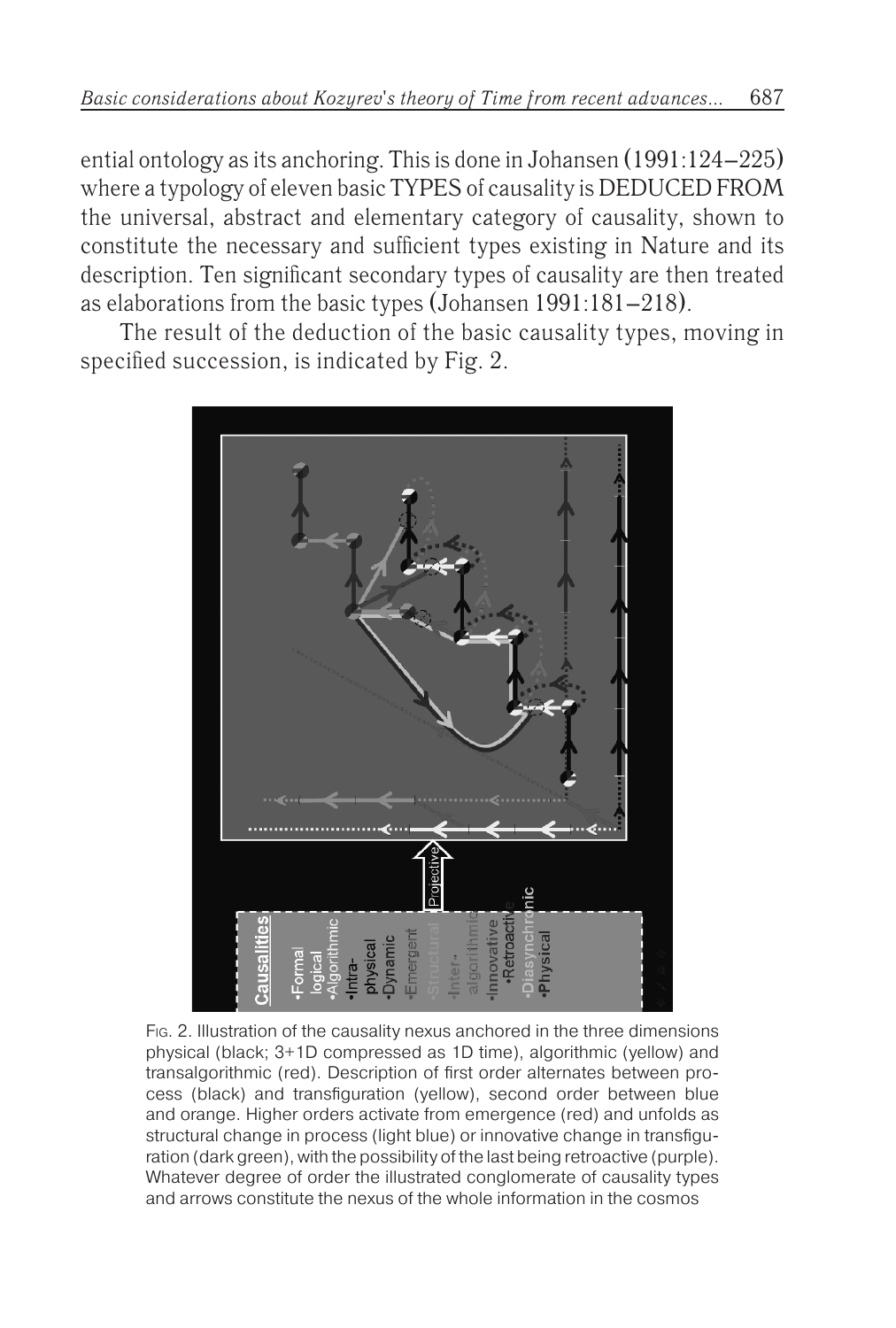### **Formal logical**

This category is universal for all thinkable information, i.e. for ANY information flow in ANY described information matrix, i.e. in the imagination of a pure and free-standing logical universe. Formal logical causality is deduced in its precise form from specified classification logic between the thinkable classes and elements from ontology differentiated vertically. All other causality types are subtypes and «clothes» of this abstract one, which is what qualify them as causality types. They unfold from specified additions of different SIMILES, NECESSARY in any dynamic system description, explicitly stated or not.

### **Algorithmic**

This is the causal relation from an input-value to an output-value inside the algorithm.

#### **Intra-physical**

This is the causal relation from start point to end point of a process.

### **Dynamic**

This is the causal relation with the two sub-classes:

- a) from end point of a process to start point in an algorithm;
- b) from end point of an algorithm to start point in a process.

#### **Projective**

This is the causal relation from the meta-subject to the thought object as a whole, the potential inner classifications and causal relations being actualized in this projection (including formal logical causality). (In fig. 2 the arrow of projective causality derives the whole indigo field with its nexus, from the corresponding nexus generated in the green field denoting a segment INSIDE the thinking meta-subject that makes the description. The frame of the green field is marked with broken white lines to distinguish its ontological status from the nexus projected into the indigo field.)

#### **Structural**

This is the meta-algorithmic causality relation directing the process-output from an algorithm to the process-input for another algorithm and hence positioning all algorithms in a structure.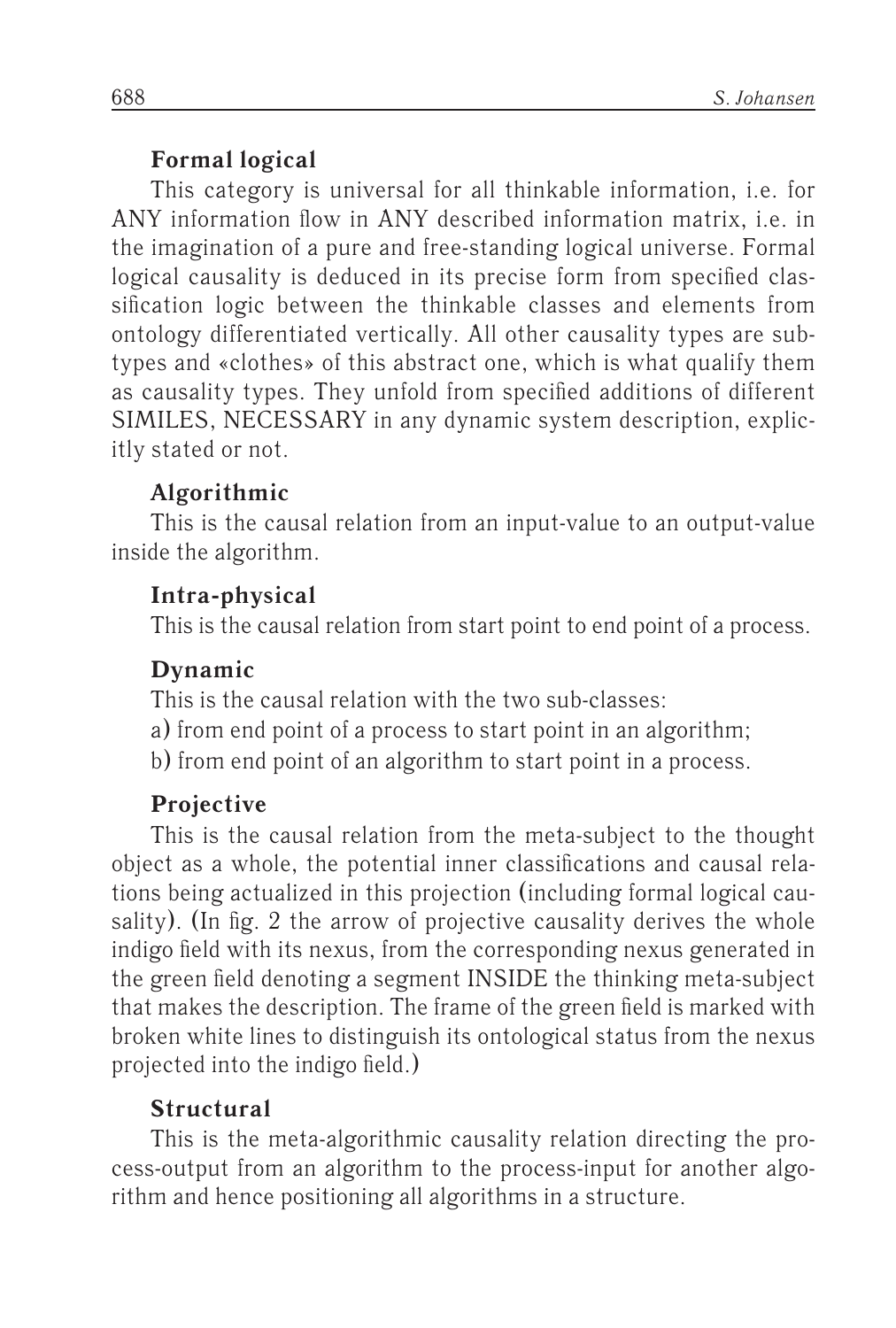### **Inter-algorithmic**

This is the causal relation from an algorithmic output to the algorithmic input for another algorithm, hence ignoring the intermediary physical process by a projection to the vertical algorithmic axis.

### **Emergent**

This is the causal relation from an algorithm to a meta-algorithm.

## **Innovative**

This is the causal relation from a meta-algorithm to a first order algorithm. An important sub-type of innovative causality is the **retroactive** causal relation from a meta-algorithm to a first order algorithm earlier connected to the meta-algorithm by emergent causality.

# **Diasynchronic**

This is the causal relation made up by a CIRCUIT of algorithmic, physical, intraphysical, dynamic, projective, emergent, structural, and retroactive innovative causality.

# **Physical**

This is the physical relation from a process output to the process input of the next process, hence ignoring all intermediary algorithmic and transalgorithmic transfigurations by a projection from the vertical axis or the depth axis to the horizontal axis.

It follows from this illustration of the causality nexus that the conventional notion of physical causality is far from constituting the most fundamental causality type. It is also far from trivial, due to its condensation of many involved causality paths through lots of shortcuts and similes.

Kozyrev experiments have provided rich documentation of cases with deviation from a one-to-one relation between (changes in) a conventionally considered causeobject and a considered effectobject in our Euclidean spacetime. The sources for such deviations can be interpreted as being of three different classes:

1) deviation due to the degree of RESOLUTION of the physical description. Any description of physical cause- or effectobjects must be specified at a certain LEVEL of physical description, considered adequate for the purpose of description. Only in the extreme case will this be the highest possible description of Euclidean spacetime (mat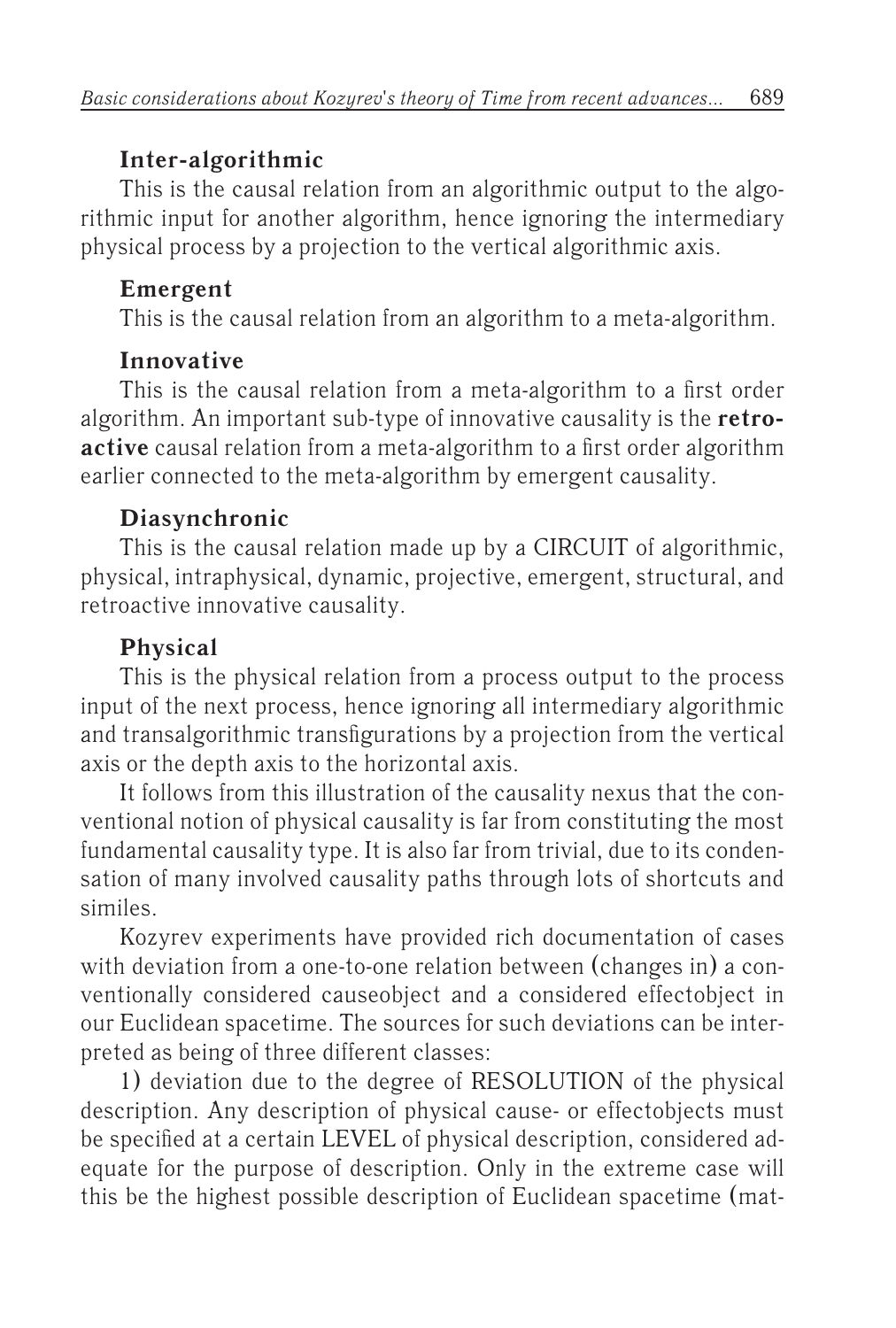ter vs. antimatter) or the lowest possible (at the Planck length). In principle, the degree of deviation can change by decreasing the degree of resolution to more macro cause- and effectobjects or increasing the resolution to more micro cause- and effectobjects. If such level-transportation decreases the degree of deviation, this difference can explain the corresponding deviation discovered at the original level of description and resolution;

2) deviation due to the physical description ignoring INNOVA-TIVE causality influencing the relation between physical cause- and effectobjects, strictly linked to certain values of physical constraints involved in the relations of physical causality. This innovative causality corresponds to the notions of «Kozyrev force» or «Time energy», and requires a COMBINED description of physical process, algorithmic transfiguration, and the meta-algorithmic transfiguration emitting innovative causality. Observed from the meta-algorithmic order, the algorithmic transfiguration then is to be described as (second order) physical process including Time, just as (first order) physical process including time is described from the related algorithmic (first) order. From this one can describe the relation between Time, time and causeobject-effectobject in a compressed description of the two levels of physical process;

3) deviation due to profound ONTOLOGICAL NECESSITY. Kozyrev argues the NECESSITY of deviation due to the causeobject being distinguished from the effectobject by an intermediary gap in time and space, whatever microscopic, and hence a spacetime VECTOR existing as an intermediary between the two objects. This is consistent with a basic point in universal nilpotent rewrite theory of Rowlands stating that there always is a certain DEVIATION between the action force from something (ultimately the fermion) and the reaction force from something else. If something else is considered less than everything else, the reaction force will have to be correspondingly less than the action force. A glass put on a table meets MOSTLY the reaction force from the table, but with necessity there is an ADDITIONAL reaction involved, whatever small, from everything else than the glass and the table, and it is only for the totality of Spacetime that we have nilbalance. Also, if ALL the reaction force is directed into the effectbject, this seems to imply that the interaction between the causeobject and the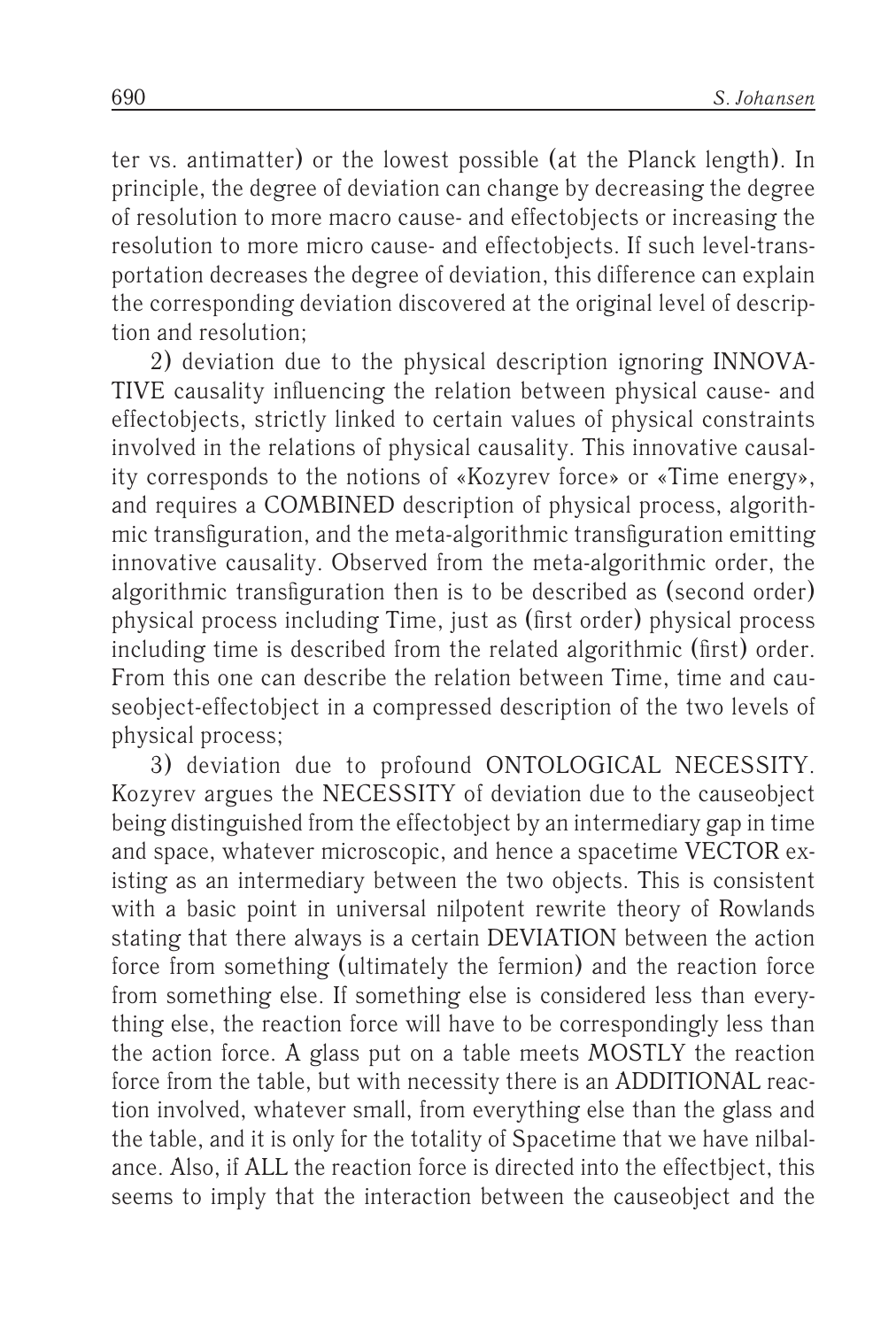effectobject creates a BOUND STATE of the two (as of particle and antiparticle) DELETING the deviation. Then the two objects do not exist as objects anymore (only as aspects of the same object), and there will emerge a deviance on a new level: between the action force of the bound state object and the somewhat smaller reaction force of an effectobject it acts on. Therefore, there will always exist a certain deviation between change in causeobject and change in effectobject, and if the deviation is deleted this is equivalent with deleting the objects as distinguished physical objects with the result that the physical cause-effect relation is not around anymore. This means that physical causality between two physical objects ALWAYS is a SIMILE in the sense of ASSUMING a one-to-one relation in spite of this never being the whole and complete truth. Such an assumption is very useful for many purposes when the deviation is small or not relevant for the targeted aspect of the relation. Also, such an approximate assumption is NECESSARY because suspending it would mean skipping physical causality as such and making physical description and explanation impossible. (To step from physical causality to physical probability is not any final or principal solution because this only transports the deviation issue to a lower level of physical description, and because the very category of probability is a certain configuration of causality types.) On the other hand, for OTHER, and often more subtle and interesting purposes, this deviation has to be HIGH-LIGHTED, as in the Kozyrev tradition. However, also in this case the deviation issue will show up again on an upper level of description. This is the condition for human understanding from the very architecture of the causality nexus of reality. This condition can not be annihilated, but may serve through the awareness of reflection as a tool of thought for more advanced scientific navigation and exploration.

On this background experiments showing deviations between causeobject and effectobject can be interpreted as more or less combinations of the three sources pointed out. The recognition of more than one source may also show useful to explain differences in deviation between similar cause- and effectobjects from different experimental set-ups at different times.

Kozyrev Postulates II and III in the highly informed, clarifying and constructive (including critical) presentation by Shikhobalov (Ic:3) of the fundamentals of Kozyrev causal mechanics, claiming an inter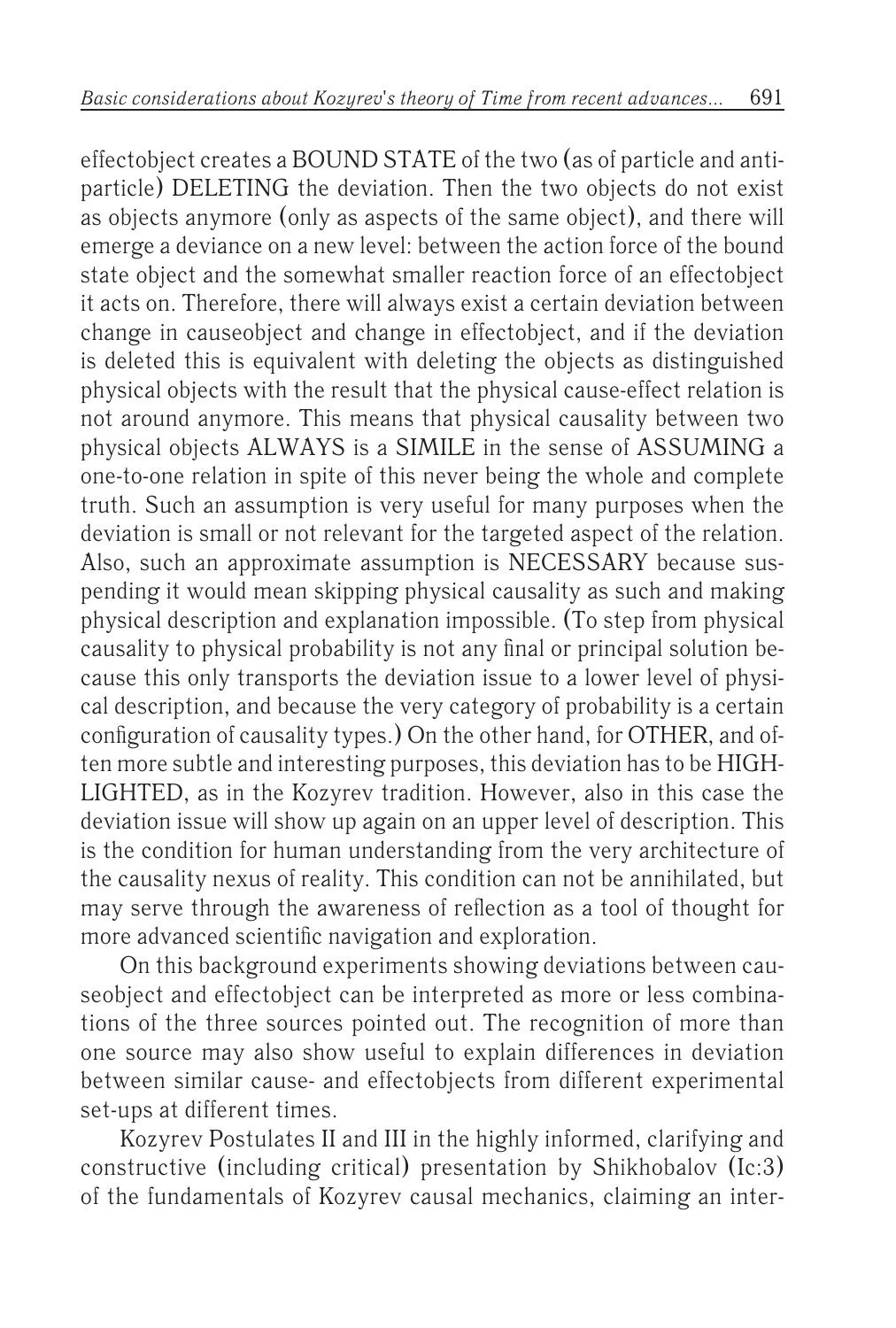mediary distance between causeobject and causeeffect in space and time, respectively, can receive confirmation from increasing the resolution of physical process and transforming segments of considered intraphysical causality between causeobject and causeeffect to physical causality supplemented by intermediary algorithmic and dynamic causality. The postulates claim that it is always possible to insert such an algorithm, so that NOT inserting it reduces the description to an approximation. However, such approximations will always be necessary to a certain extent as well as adequate for the task of description. When intraphysical causality is transformed to algorithmic, the relevant physical properties of the causeobject and the causeeffect only count as physical outputs and inputs, respectively, received and emitted through dynamic causality as ALGORITHMIC inputs and outputs, respectively. In the algorithm they are not physical objects anymore but summed up and distilled as pure information, the information corresponding to the algorithmic SEMANTICS linking it to properties of physical objects on the input and output side. The set of differences constituting this algorithmic inputs and outputs has zero extension in time, and at the same time they are LINKED to preceding and proceeding differences, respectively, ONLY comprehensible as properties of physical objects WITH EXTENSION in physical time.

This means that Postulates II and III imply a recognition of the necessity of leaping from a (quasi-)pure physical description to a description also including and focusing the intermediary algorithm, and by this way adequately extend the ontology of physics into better self-referential coherence, in line with Rowlands' general statement: «Physics is metaphysics, has always been metaphysics, and will always be». The challenge is of course to develop and apply the ADEQUATE metaphysics with the necessary systematic differentiations and relations.

Kozyrev Postulate IV (Shikhobalov Ic:5), claiming «course» of time as a fundamental constant is extremely interesting because this represents a notion of this kind of intermediary algorithm as having a UNI-VERSAL form, specifying difference in causeobject making a difference in effectobject in the physical dimension as variants (given by the two parameters space and time difference between the two objects) of a universal algorithm, not discovered before, in some analogy to what Illert discovered with regard to sea shell growth. The Weber–Fechner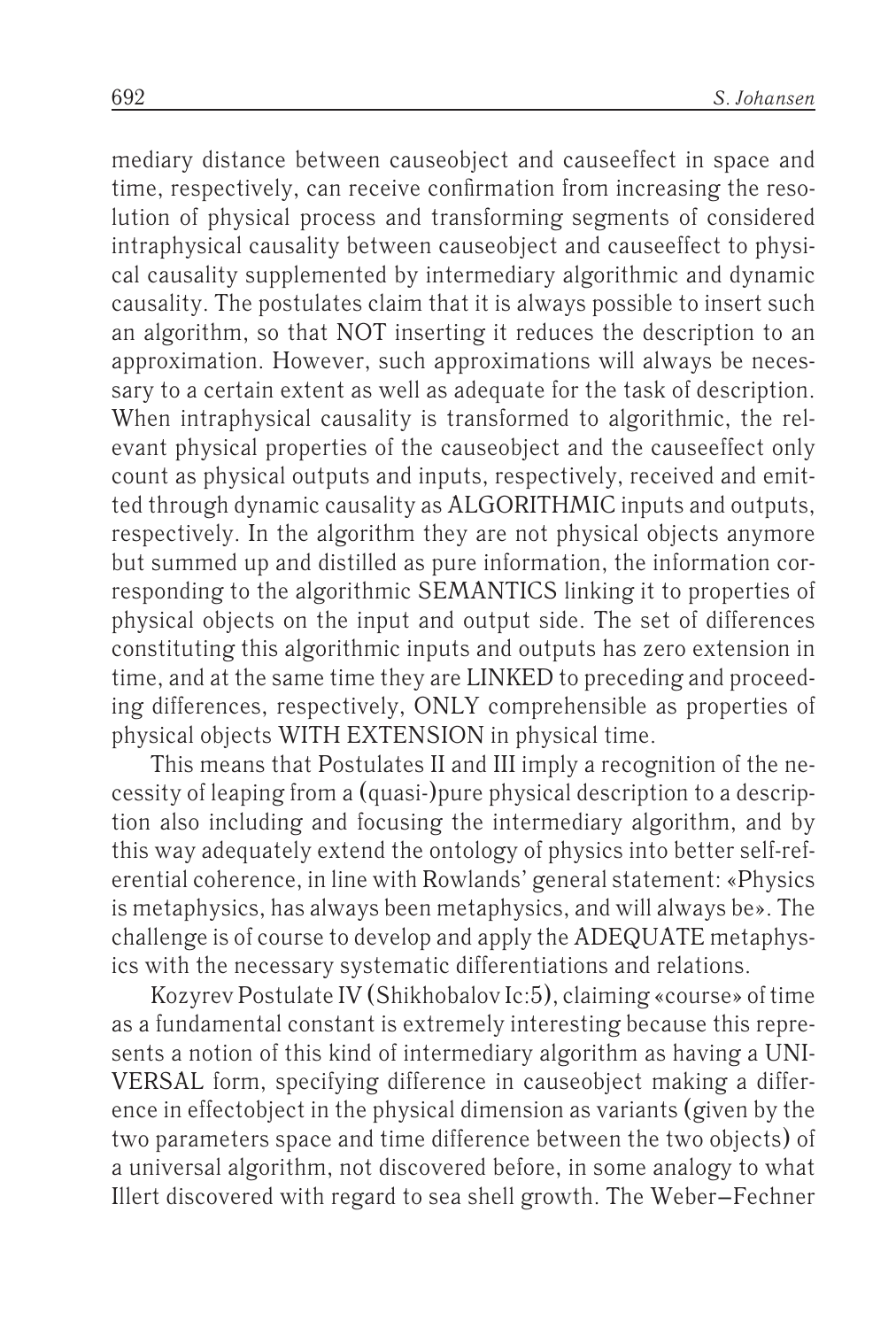relation is found to empirically constitute an approximate information law specifying the quantitative relation between physical output and algorithmic input as logarithmic, in differential philosophical informatics being argued as a result of «traceless classification» (Johansen 1991:25–35). The Kozyrev course constant of time seems as a related discovery, with its universality being connected to physical relations between objects mostly being that simple that their informative classifications are traceless, not reflexive. (With regard to the concepts of traceless and reflexive classification and their relation to information processing, see Johansen 1991:36–58.)

Kozyrev Postulate I (Shikhobalov Ic:3) states that (second order) Time distinguishes causeobject from causeeffect with a directionality (which can be revealed by the probability method developed by Korotaev; cf. for example 2006:681–685). From differential philosophical informatics this is to be interpreted as STRUCTURAL causality from SECOND transalgorithmic order, which translates in a combined description to a specified algorithm from second order physical spacetime onto first order physical spacetime. Hence, the causality type involved in Postulate I is not the same as the causality types involved in Postulates II, III and IV, and the interrelations between the different causality arrows and time categories encompassed by the four Postulates all together, must be worked out in combined descriptions including more than only first order algorithms.

This may indicate that it also will show possible as well as clarifying to interpret Kozyrev Postulates V and VI (Shikhobalov Ic: 5–10) in the framework of the sketched ontological causality nexus, which may illuminate scientific results compatible with the Postulates as well as potentially fertilize further research based on the Postulates.

If all points and paths in the 3D illustration of the causality nexus are imagined as activated, this constitutes the totality of relations imaginable in the free-standing universe of logic. This universe of logic exists as a part of the cosmic whole, but only as a PART. Far from all of the points and paths of the causality nexus is REALIZED in the cosmos APART from its segment constituted by the universe of logic. From the architecture of the causality nexus it follows that the cosmos changes by ACTIVATION of POTENTIALLY already existing points and paths, with the changes being more far-reaching with activations from increas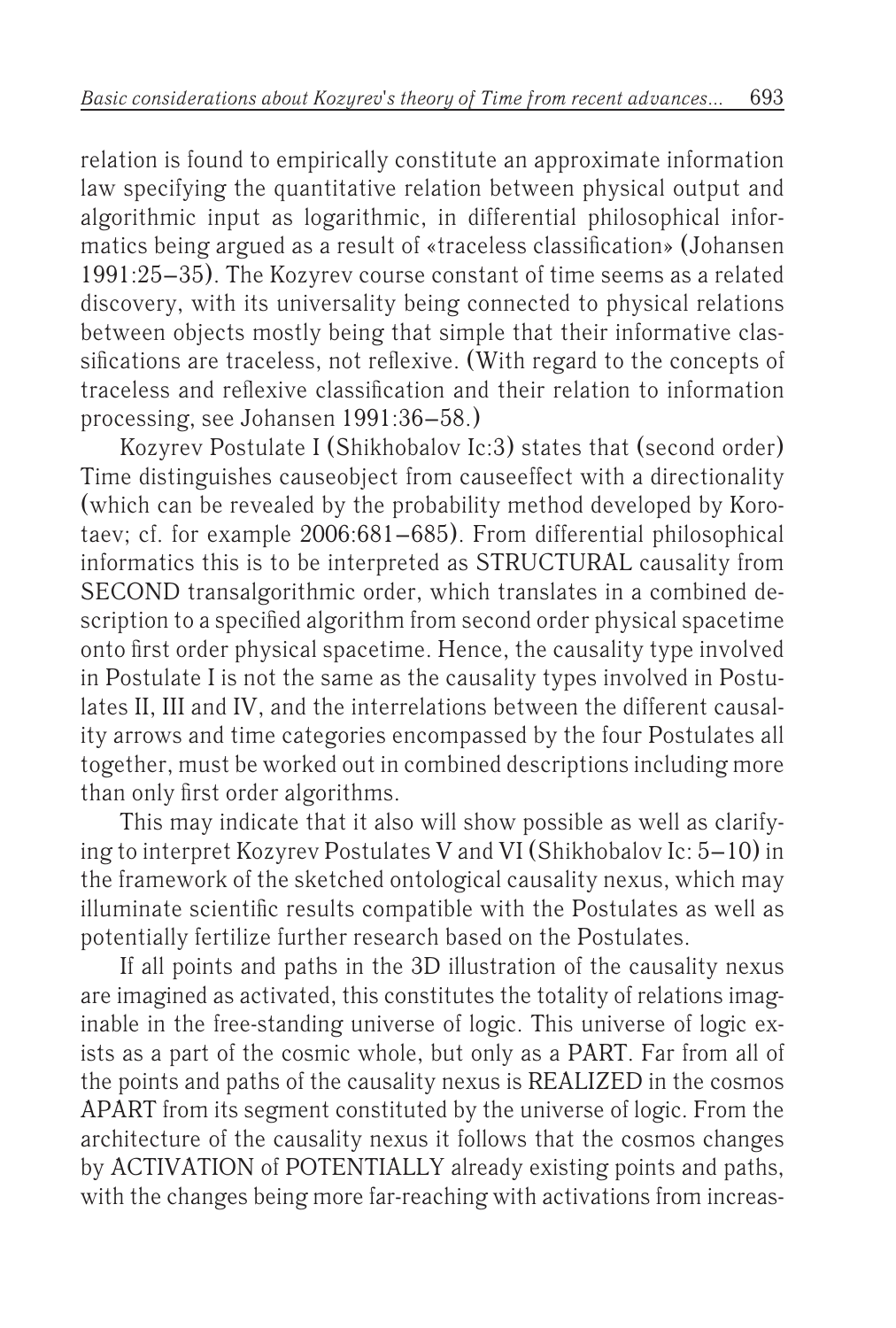ing transalgorithmic order. (Connected to fig. 2 the potential-for-actualization nexus may be imagined as broken path lines, distinguished from unbroken lines denoting the segment of the nexus being actualized at a certain time.) This is consistent with the results from the ontological mapping and investigation by Bohm (1997). In general this gives some credit to the Aristotle paradigm of potentiality/actuality. Also, it offers a general reconciliation of the paradox consisting in complexity science highlighting the key connection between «emergent relations» and increasing order/complexity, while other scientists and philosophers like Bohm have highlighted top-down causation and the «formative cause» for information. The reconciliation appears from acknowledging emergent causality as inputs triggering activation of the potential causality points and paths already existing on higher/deeper ontological order, and where what appear as emergent causality in a combined description appear as mere intraphysical causality between two algorithms in the description from the higher order.

The 3D illustration of the complexity nexus does not specify the paths and points corresponding to anti-homomorphic universes, at the lowest transalgorithmic order considered as antimatter universe(s) with time arrows manifesting as negative observed from the coordinate system of the matter universe. For such a completion we may consider the 3D nexus as inscribed in a CUBE anchored in one corner points as its origin, to complement it with its asymmetric anti-cube anchored in the corner point in 3D diagonal opposition to the first origin, and to consider the 3D superposition of the two asymmetric coordinate systems as the whole complexity nexus. In this way the overall Cube can be imagined as nil-balanced across the inner midpoint or Origin of the Cube. One possibility to account for bound states of matter and antimatter, or of positive and negative time, is to imagine such states as being located in an inner cube around the Origin, for example by transporting the two origins of the two cubes to opposite corner points of the INNER cube.

The Origin may further be considered as the singularity in the neck of the Klein-bottle, with the cube and the anti-cube manifesting in tandem through this point in some analogy to the implied Klein-bottle dynamically manifesting as the two alternating aspects of the Necker cube. In this sense the Origin could be said to not only constitute nilbalance but also nil-potency.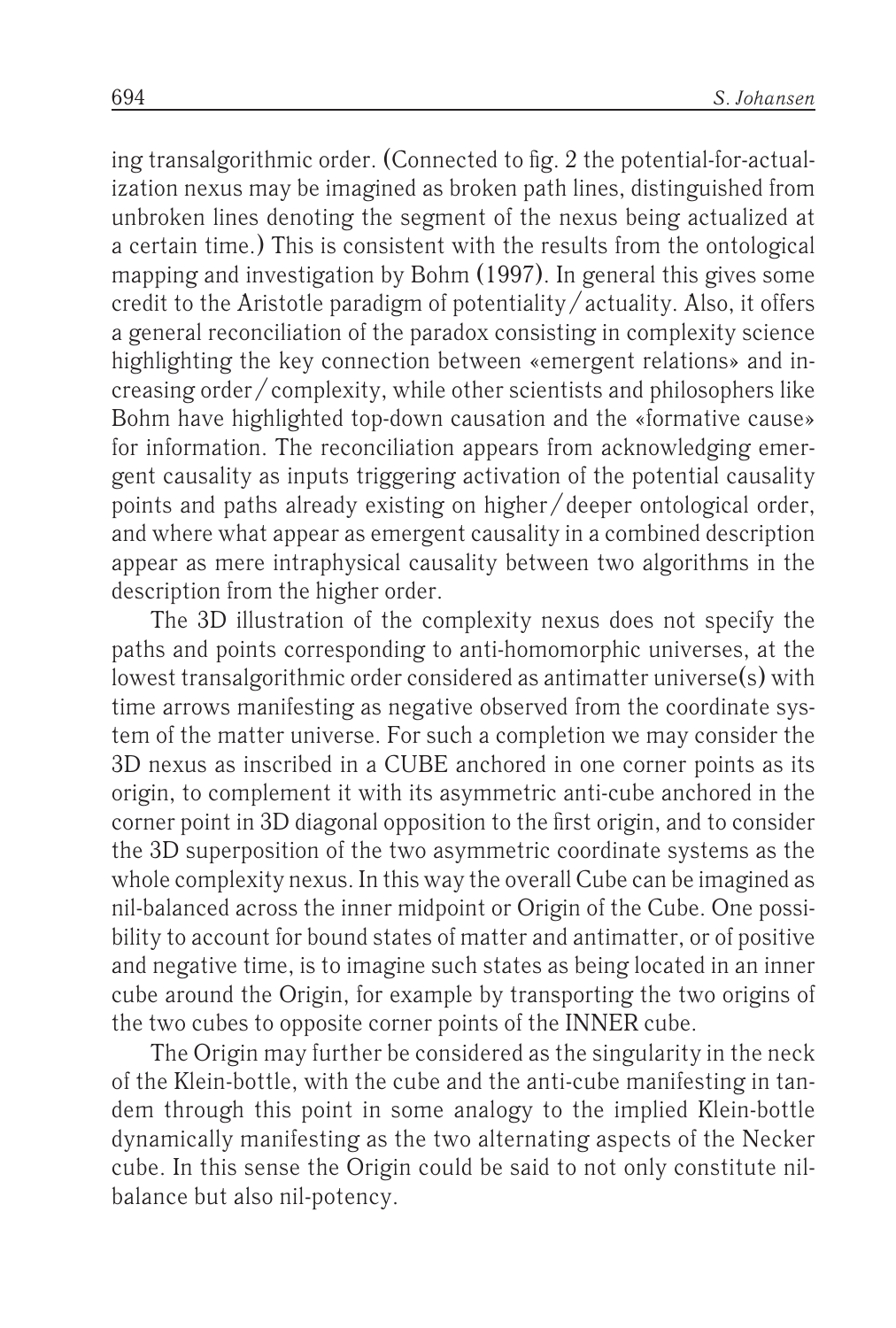There is also the possibility to consider the sign of the time unit to alternate in tandem with increasing transalgorithmic order for each of the two cubes. If so, the structure of Cube would be somewhat similar to two 3D chess boards in mutual superposition as when combining the view of the board from one player and the view from his opponent on the diagonally opposing corner point, and with the inner cube acting as a glass structure.

Further research is necessary to work out the architecture of an adequate superimposed model with required detail, including the role of holographic projections, probably in some synergy between philosophical informatics, mathematical physics and sophisticated interpretation of crucial experiments and facts. However, to reach a more complete comprehension of the co-existence and co-influence of negative time arrows, it is NECESSARY to establish a superposition of the causality nexus and its asymmetric nexus. Then the points and pathways of negative time in the superimposed causality nexus can be tracked down directly from the comprehension of the causality nexus ALREADY worked out.

It seems quite obvious that not all points and paths of the causality nexus as imagined in the universe of logic exist as POTENTIAL points and paths possible to activate from emergent causality, OUTSIDE the segment of cosmos constituted by the universe of logic. This poses the question of HOW the architecture of this potential-for-real causality nexus is and how it is generated by constraints and direction.

The causality nexus is universally valid for any description and explanation of any phenomenon. However, far from the WHOLE potential-for-real causality nexus is mapped or unfolded by a specific description, and a specific description does not always have a good match to the targeted segment of this nexus which it ATTEMPTS to reveal by the amount of bits applied in the description. Adequate descriptions are not accidental constructions but matching RE-constructions which «hit the mark» (Bohm) in a «snap of recognition» (Rowlands). Thus, the whole potential-for-real causality nexus has a PRECISE architecture, more or less recognized in the description generated from it.

The question then arises if it is possible to tell something more qualified and universal about the GENERATION of this reality architecture.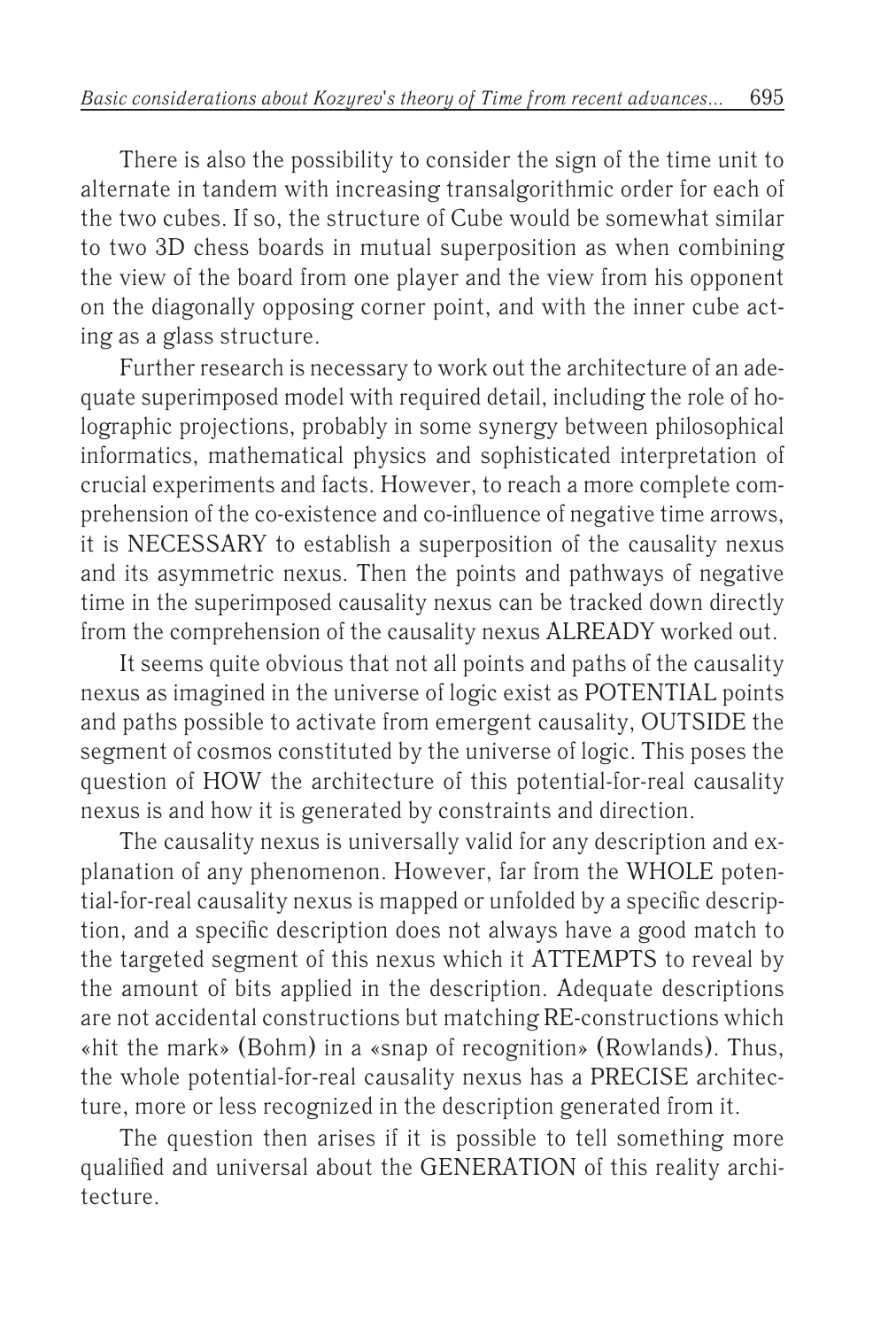From universal key properties of the category BORDER as unfolded from differential philosophical informatics (Johansen 1991:66–73) it has been deduced by Johansen (2006) that the FIBONACCI ALGO-RITHM is the abstract, universal and elementary algorithm of Nature, all other algorithms manifesting as mere epi-phenomena of this as «organic» results of the Fibonacci algorithm's unfoldment into complexification. This provides the basic bridge between the qualitative and quantitative aspects of Nature. If this deduction is correct, it implies that the whole potential-for-real complexity nexus is to be comprehended as a gigantic cosmic Fibonacci nexus with the differentiations between different layers and orders in the 3D nexus, as well as their interlinkings, generated from FIBONACCI SELF-REFERENCE on and of the Fibonacci-algorithm itself into hyperstructures in stead of mere progressing as the linear Fibonacci series. Some closer examination of the Fibonacci «reality atom» itself may therefore be fruitful also for the general understanding of the Time complex.

An imagined timeline divided into the three time categories past, now and future, covering their respective and successive intervals of the timeline, is only thinkable INSIDE another and ontologically UP-PER now, which we therefore term «supra-now» or «Now». Therefore, the past, now and future are manifested aspects from and by the Now, and the Time complex must have a vertical architecture with an upper category manifesting into three lower ones. (More complex Time structures are then easily constructed or reconstructed by operators making different groups and movements between these four categories.)

Let's relate the Fibonacci algorithm to this elementary «atom» for time differentiation and complexification. Just for illustration we take the Fibonacci number «3» picking the preceding Fibonacci number «2» and creating the proceeding and new Fibonacci number «5» from adding «2» to «3». This procedure constitutes a TIME relation: The subject starts at a certain time point (and space point) with the «object» 3. Then the subject moves from present to future by stepping back to the position in its PAST with «2». Then the subject moves ACROSS its past now to its next now with «2» and steps forward to its next future now at the position of  $\angle 3 \rightarrow \angle 2 \rightarrow = \angle 5 \rightarrow$ . This whole operation is ANTICIPATED in a present Now before it is REALIZED in the next future Now which is DISCONTINUOUS to the Now of anticipation. In the anticipation of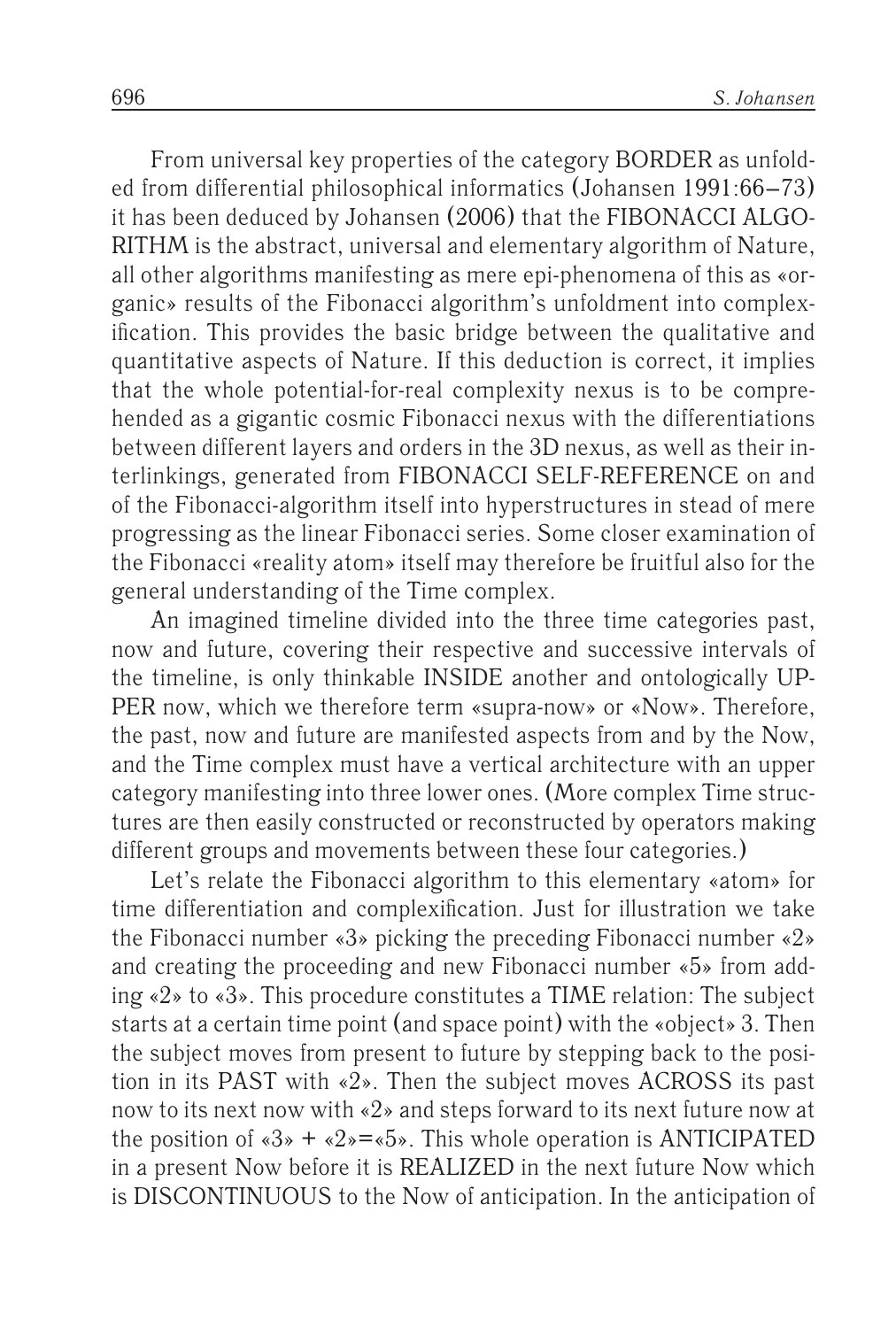the first Now the past  $\&2\&3$  has to be RECALLED as a conjugation to NEGATIVE time. In the realization this negative time is conjugated to POSITIVE time. Also, after the realization to the Now at «5», there is a discontinuous jump to the Now at «5» ANTICIPATING the next operation picking «3» from the base of «5» and adding them into «8».

Without working out the further details of this, it ought to be sufficient to indicate that the reality atom of the Fibonacci algorithm provides a vertical differentiation of time (and therefore also the vertical split between algorithmic and physical, or between relational and substantial time) with a corresponding horizontal differentiation of three time categories at the lower level, just as in the elementary and universal time atom of Now/ (now, past, future). Therefore, already the Fibonacci algorithm provides a differentiation in positive and negative time, and qualifies this differentiation in a certain alternating and successive procedure, involving conjugation, superimposition and discontinuous jumps from one  $Now/(now,$ past, future) to next Now/(now, past, future). Hence, a detrivialization and concise comprehension of the Fibonacci algorithm may reveal some of the most profound mysteries of the Time complex.

It seems significant that the Fibonacci algorithm holds a paradoxical unity regarding the absolute and relative properties of time. One step in the Fibonacci series is always relationally identical to the preceding step (as well as the proceeding step). Also, INSIDE the framework of one whole Fibonacci step, i.e. from the observation post of the Fibonacci subject, the length of the step backward is identical to the length of the step forward because this length all the time IS the basic unit of the Fibonacci «walk». On the other hand, these relations are never (quantitatively) identical when observed in the COMBINED framework covering both whole Fibonacci steps, or when observing the backward and forward step of each from an OUTSIDE observation post. With regard to time it might be that this is related to Time influence from the specified past position of a star being mirrored also in its symmetrical future position, but with a weaker quantity. Korotaev (1996:13), following Kozyrev (1980b), gives a tempting explanation of this striking triplet phenomenon from a quite simple argument applying Minkowski geometry as its framework for interpretation. However, it may be that this also is consistent with interpreting the macro-phenomenon as fractally generated from a fundamental Fibonacci structure. It might be fruitful to check by experiment if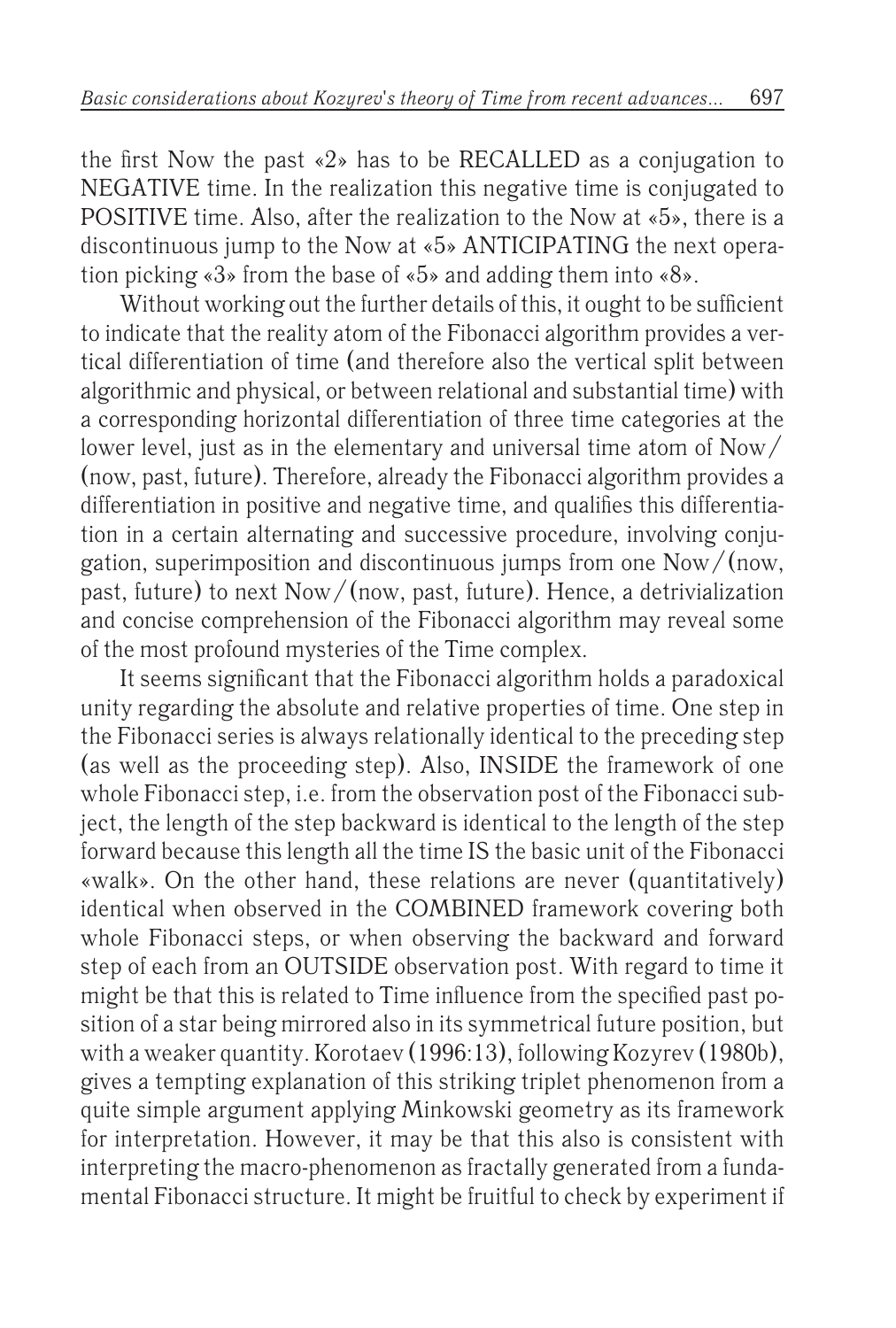EARLIER past positions of stars, as well as positions FURTHER away in the future, would relate, in positioning on the sky or magnitude of influence, to the positions and influences discovered from the specified past and future positions by precise Fibonacci series.

The significance of the past star positions corresponding to the distance measured by the velocity of light, might be directly connected to light visible for our vision being the medium CONSTITUTING physical objects by the visual criterion. Topological geometrodynamics has presented a theory of coherent topological light rays manifesting at different scales corresponding to specified fractal multiples of the Planck length, with the ordinary visual light constituting just one of many such wavelengths in the hierarchy. If this is the case, it seems likely that experiments will reveal non-trivial time influences similar to those observed from stars, also from coherent topological light rays with wavelengths systematically different from visual light and at spacetime spots not overlapping with space-time positions of separated heavenly objects visible for our sensory apparatus.

The work and legacy from Kozyrev is compatible with crucial scientific advances already made by superior natural science, and has to a significant extent fueled such advances, inside the Kozyrev tradition as well as outside. In the years to come Kozyrev will keep on inspiring scientific imagination as well as careful investigations in different areas and disciplines. Hopefully, some mysteries of the World will become more or less solved from this, while at the same time new mysteries will be created as a vital force regenerating the spirit of true scientific exploration unfolding from the marriage between heavenly inebriation and earthly sobriety.

#### REFERENCES

BOHM, David

1987 (with F. D. Peat) Science, Order, and Creativity. Toronto: Bantam.

1993 (with B. J. Hiley) The Undivided Universe. An ontological interpretation of quantum theory. London: Routledge.

BRODEY, Warren

I Biotopology.

http://www.radicalsoftware.org/volume1nr4/pdf/VOLUME1NR4\_art02.pdf CHERNOBROV, Vadim A.

1996 Experiments on the Change of the Direction and Rate of Time Motion.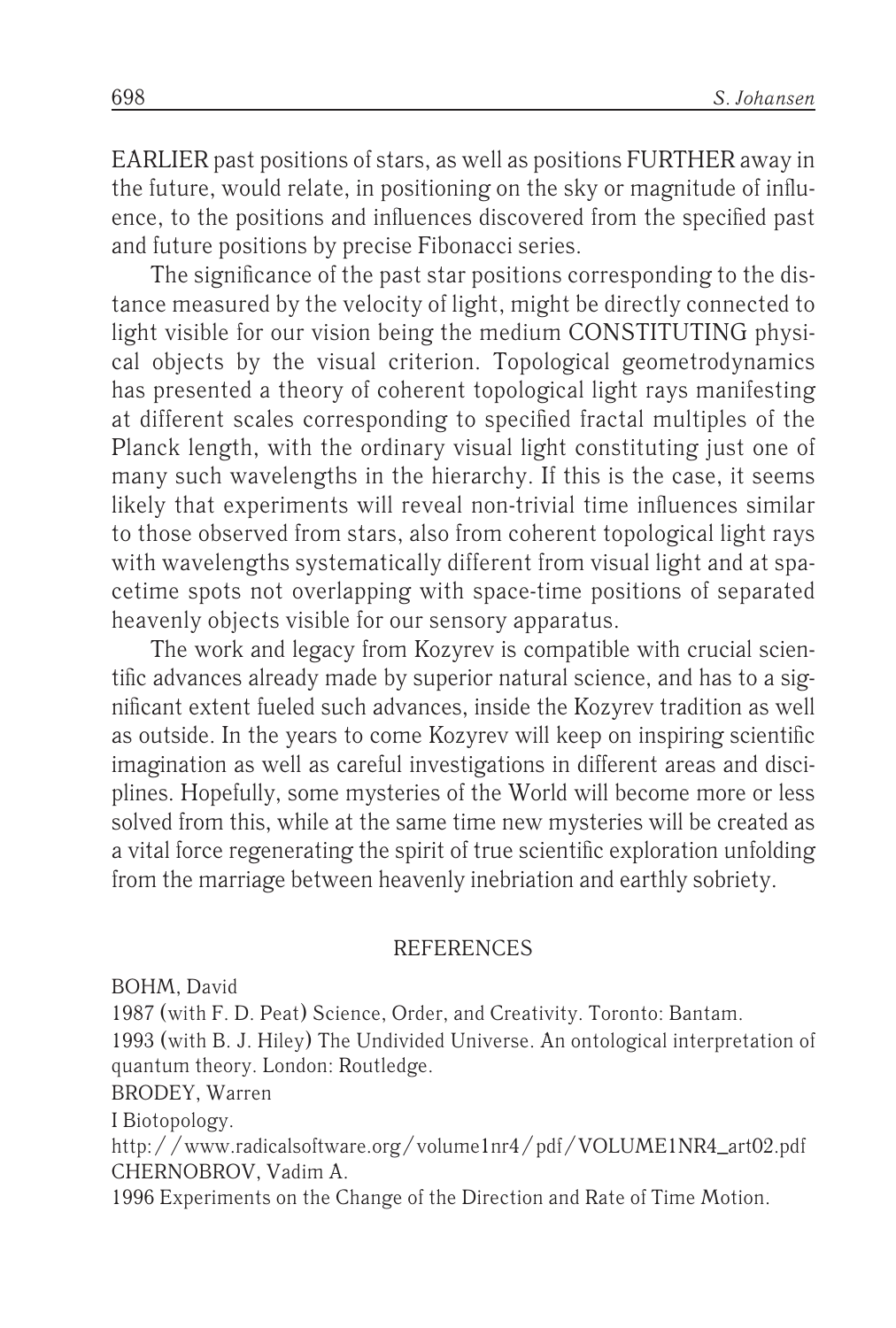A. P. Smirnov and A. V. Frolov: New Ideas in Natural Sciences, 575–582. St. Petersburg. PiK Publishing.

http://www.galactic-server.com/radio/chpaper.htm

2001 Experiments with a man in the Time Machine. New Energy Technologies, 3, 6–8.

DEUTCH, P.

1991 Physical Review D 44, 3197.

IBR

Ia Institute for Basic Research — Centre for Advanced Scientific Inquiries.

http://www.i-b-r.org/

Ib Institute for Basic Research — history. http://www.i-b-r.org/ir00008.htm Ic GENERAL BIBLIOGRAPHY ON HADRONIC MECHANICS

http://www.telesio-galilei.com/HMref.pdf

ILLERT, Christopher Roy

1983 Mathematical Biosciences 63, 21–56.

1987 Formulation and Solution of the Classical Sea Shell Problem. I. Seashell Geometry. II Nuovo Comento 9D, 791–814.

1989 Formulation and Solution of the Classical Sea Shell Problem. II. Tubular Three-Dimensional Seashell Surfaces. II Nuovo. Comento 1D, 761-80.

1990a Nipponites mirabilis — a challenge to seashell theory?. Il Nuovo Comento 12D(10), 1405–1421.

1990b The new physics of ultra-thin elastic conoids. Il Nuovo Comento 12D(12), 1611–1632.

1992 Generating irregularly oscillating fossil shells. IEEE Computer Graphics and Applications 12(3), 18–22.

1993 An Introduction to Theoretical Conchology. East Corrimal, Australia: Chris Illert Publications.

1995 (with R. M. Santilli) Foundations of Theoretical Conchology (2. ed.). Palm Harbor, USA: Hadronic Press.

1995b Australian supercomputer graphics exhibition. IEEE Computer Graphics and Applications 15(4), 89–91.

2007 Iso-euclidean space. Letter to Stein Johansen, Apr. 30.

JANUSSIS, A. 1990 Hadronic Journal 13, 399.

JOHANSEN, Stein Erik

1991 Grunnriss av en differensiell epistemologi. Trondheim, Norway: University of Trondheim. (English translation in transit: Outline of Differential Epistemology, to be published 2009.)

2000 Owl of Minerva. Some radical transcendental implications of the Bohmian turn in cutting-edge science. Norwegian University of Science and Technology (e-book in Norwegian).

2004 Hyperdimensjonal ontologi og bevissthet — frontvitenskapelige tankedrypp av relevans for psykologisk vitenskap. (Hyperdimensional ontology and con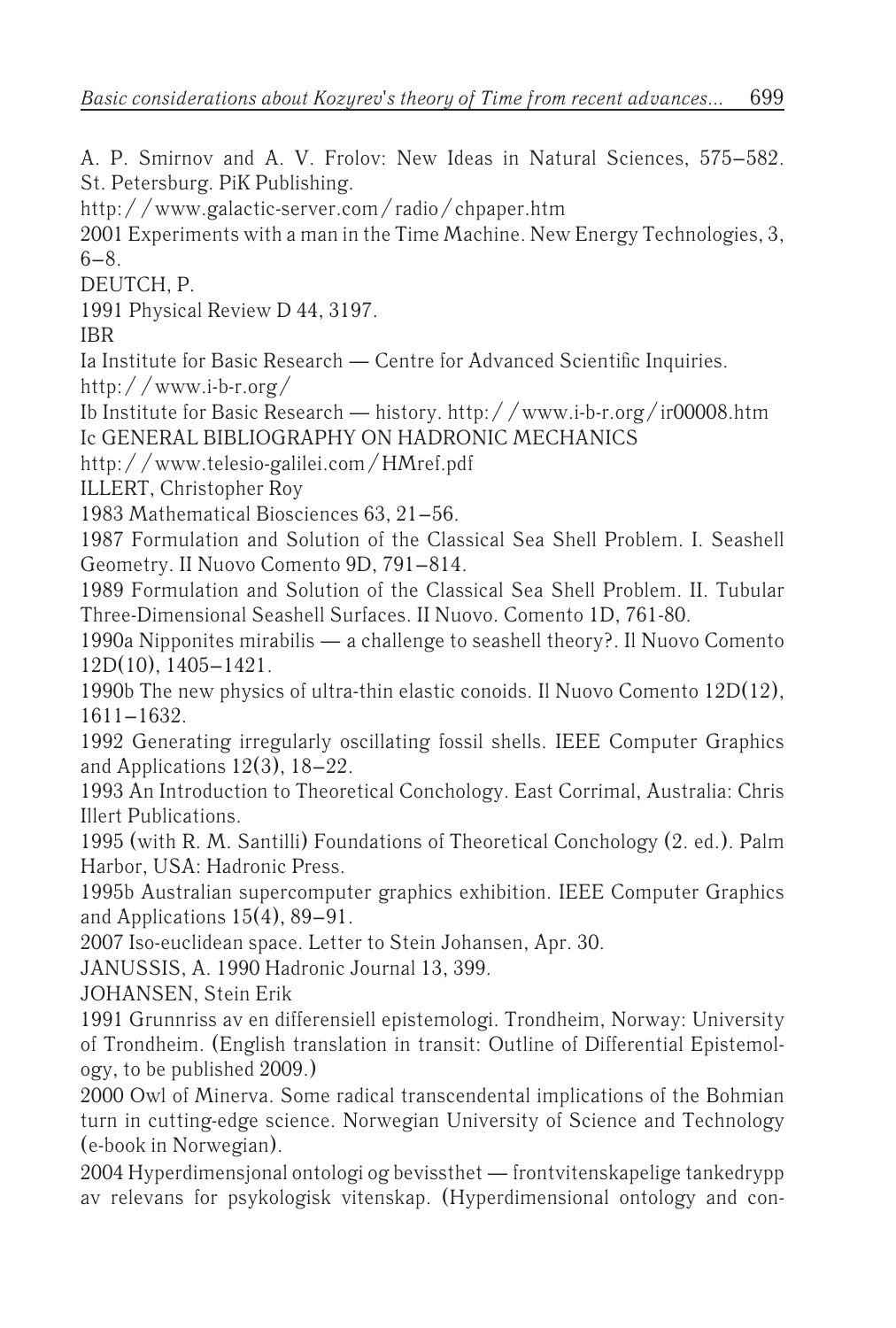sciousness — front science thought drops relevant for science of psychology.) Psykologisk Tidsskrift 1/2004.

2006 Initiation of «Hadronic Philosophy», the Philosophy Underlying Hadronic Mechanics and Chemistry. Hadronic Journal 29, 111–135.

2007a Time out of Time. Towards an expanded, non-trivial and unitary theory of time from recent advances in the hadronic sciences. Festskrift i anledning Johan Arnt Myrstads 60-'rsdag. Unipub, University of Oslo: Oslo.

2007b Judging and Explaining Extraordinary Phenomena and the Global Science Ecology from Superior Natural Science and a Syntropic Anthropology of Science. Society for Scientific Exploration: The 7th European SSE Meeting August 17–19, 2007, Röros, Norway. Proceedings, 43–92. 7th Biennial European SSE Meeting (2007)August 17 to August 19th, 2007.

KOROTAEV, S. M.

1996 Logic of Causal Mechanics: Observations-Theory-Experiments.

http://www.chronos.msu.ru/Public/korotaev\_logic.html

2006 (with V.O. Serdyuk and J.V. Gorohov) Forecast of Solar and Geomagnetic Activity on the Macroscopic Nonlocality Effect. Hadronic Journal 29, 679-96 KOZYREV, Nikolai Aleksandrovich

1980a Astronomical proofs of reality of 4D Minkowski geometry. Manifestation of Cosmic Factors on the Earth and Stars, 85-93 (in Russian). Moscow-Leningrad.

1980b (with V.V. Nasonov) On some properties of time discovered by astronomical observations. Manifestation of Cosmic Factors on the Earth and Stars, 76–84 (in Russian). Moscow-Leningrad.

Ia Institute of Time Nature Explorations: Library of Electronic Publications http://www.chronos.msu.ru/eelectropublications.html

Ib Nikolai Kozyrev TIME (Supplemental Files)

http://www.rexresearch.com/kozyrev2/kozyrev2.htm

LAKHTAKIA, Aklesh (ed.)

1990 Selected Papers on Natural Optical Activity. SPIE Milestone Series. Volume MS 15.

LAVRENTYEV, M.M., V. A. Gusev, I. A. Yeagnova, M. K. Lutset and S. F. Fominykh 1990a Detection of the true position of the Sun. Soviet Physics Doklady 35(11), 957–959.

1990b Remote effect of stars on a resistor. Soviet Physics Doklady 35(9), 818–820.

1991 Detection of the reaction of matter to an external irreversible process. Soviet Physics Doklady 36(3), 243–245.

LAVRENTYEV M. M., I. A. Yeagnova, V. G. Medvedev, V. K. Olejnik and S. F. Fominykh

1992 Scanning the celestial sphere with a Kozyrev's detector. Soviet Physics Doklady 37(4), 163–164.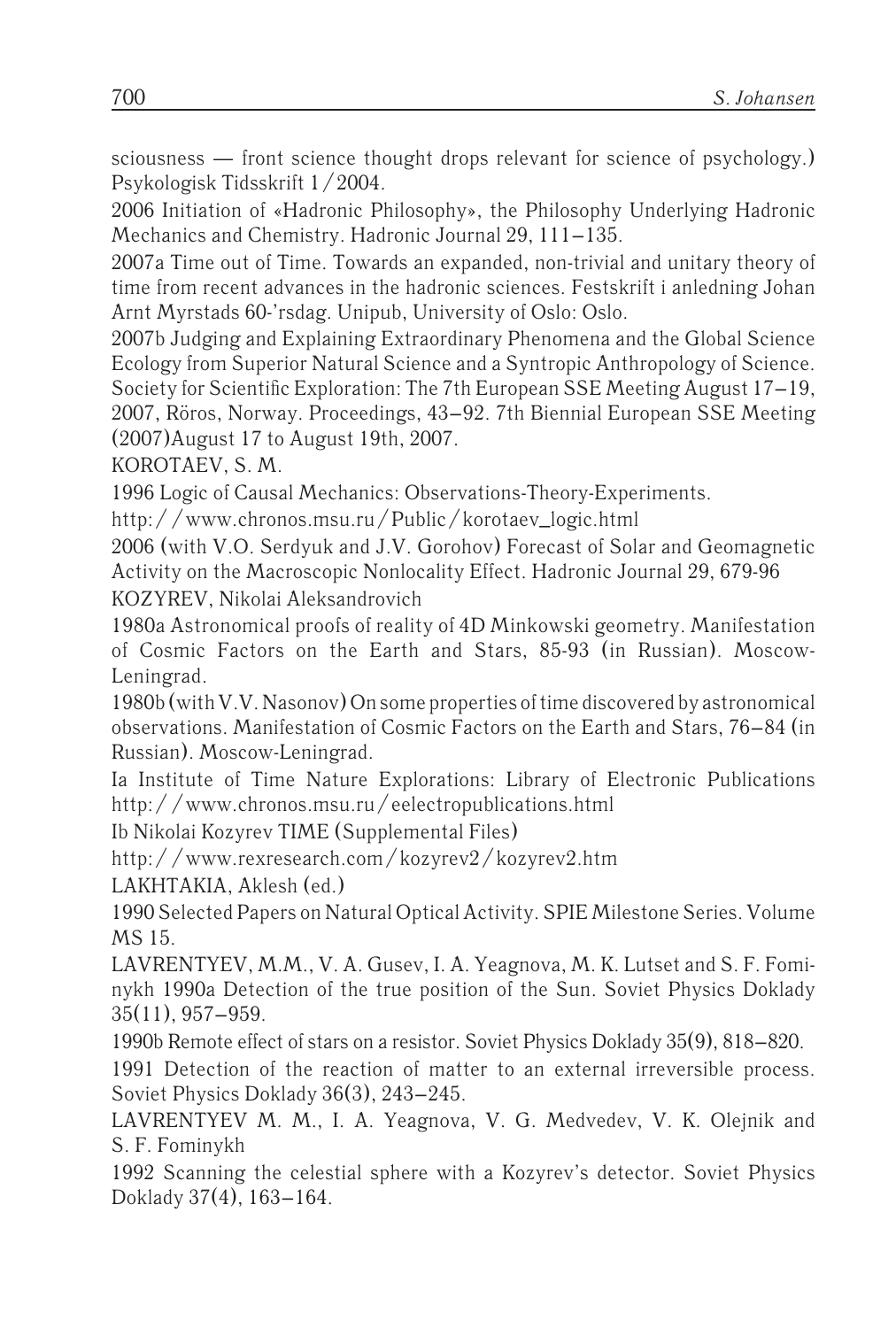LI, L.-X.

1993 Physical Review D 48, 4735.

MORGAN, Sheila

I Kleinbottle.net.

http://www.kleinbottle.net/Morgan/index.htm

MÜLLER, Hartmut

2001a Telecommunication free of electric smog. raum&zeit 114, 99–108.

2001b Schock fur die Gentechnik: Gen-Information nicht in der DNA enthalten! (Shock for the genetic engineering: Gene information isn't contained in the DNA!) raum&zeit 109.

2004a The Discovery of the Century: Telecommunications Free from Electric Smog! Raum&Zeit special 1: Global Scaling — basis of holistic science (2001– 2004), 119–126.

http://217.160.88.14/\_data/G-Com.pdf

2004b Der Kosmos als Provider — Premiere: Wireless Datenbertragung über kosmisches Hintergrundfeld. raum&zeit 127. http://217.160.88.14/ data/127\_076.pdf

2004c Revolution in telecommunication: no cable, no sender. raum&zeit 128. I Die Theorie zu Global Scaling?

http://www.info.global-scaling-verein.de/info/Global-Scaling/Global-Scaling-Theorie.htm

PITKANEN, Matti

I Topological Geometrodynamics.

http://www.physics.helsinki.fi / matpitka/index.html

PURCELL, Melanie Claire

1998 What are the relationships between infinity and zero? The implications of a cyclic universe and the diagonally woven single joined thread Klein Bottle, Proceedings of the Fifth Australasian Philosophy Postgraduate Conference, University of New South Wales, Sydney.

2006 Towards a New E.R.A. Epistemological Resolution Analysis by, through and from Klein-Bottle Wholeness and Transdisciplinary Education. Ph.D thesis. University of Newcastle, Australia.

ROSEN, Steven M.

1988 A Neo-Intuitive Proposal for Kaluza-Klein Unification. Foundations of Physics 18, 1093–1139.

1994 Science, Paradox, and the Moebius Principle. The Evolution of a Transcul tural Approach to Wholeness. New York: State University of New York Press.

1995 Pouring Old Wine into a New Bottle. A modern alchemical interpretation of the ancient hermetic vessel. M. Stein (red.): The Interactive Field in Analysis. Volume I. Wilmette: Chiron.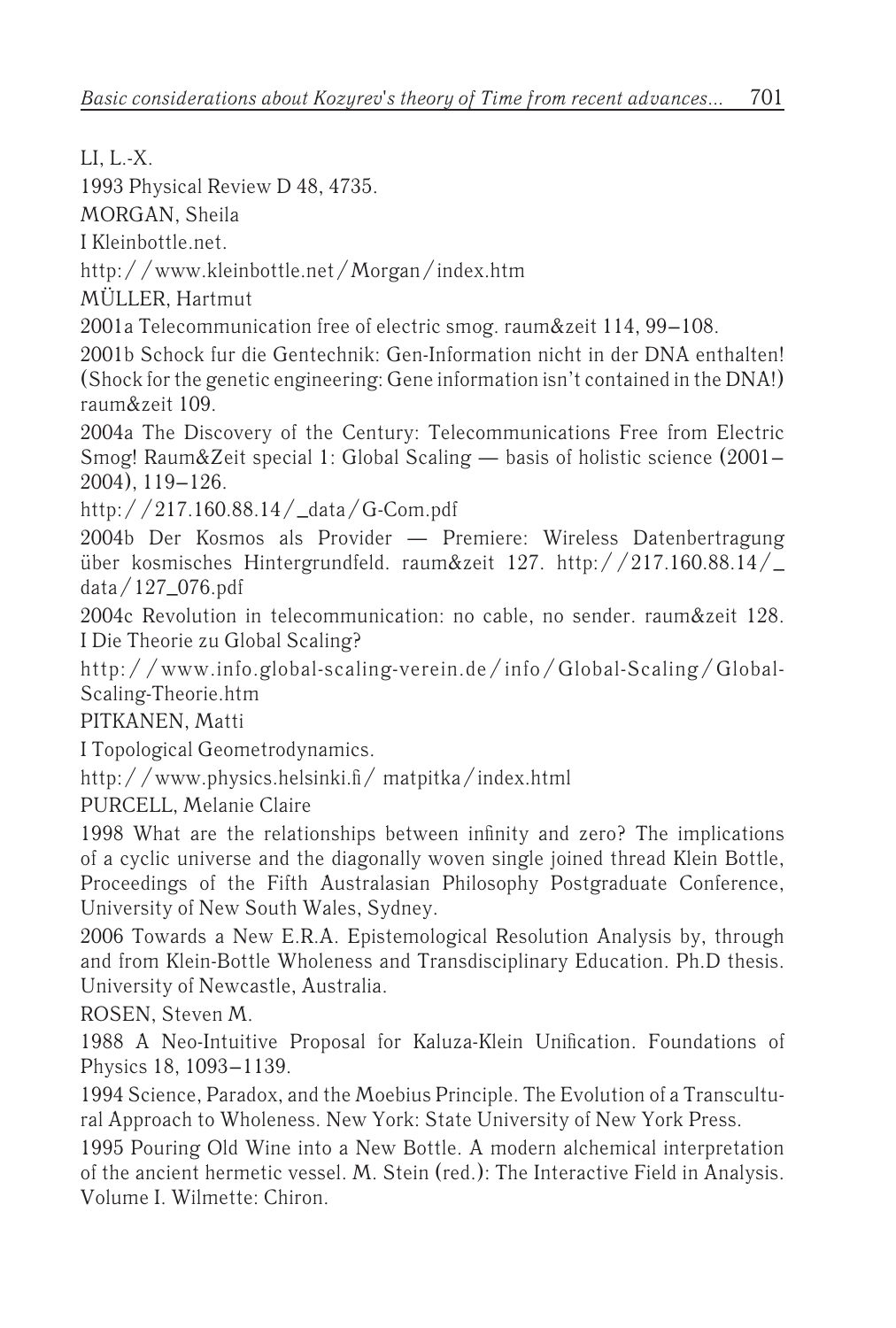1996 Wholeness as the body of paradox. Journal of Mind and Behavior 18:4. ROWLANDS, Peter

2003 (with B. Diaz) A universal alphabet and rewrite system.

http://arxiv.org/ftp/cs/papers/0209/0209026.pdf

2006 (with V. Hill): Fundamental Mathematical Structures Applied to Physics and Biology. Proceedings of the 27th annual meeting of the Alternative Natural Philosophy Association (ANPA), Cambridge 2005, ed. K. Bowden.

2007 Zero to Infinity. Singapore: World Scientific.

I Articles of P. Rowlands.

http://front.math.ucdavis.edu/author/P. Rowlands

SANTILLI, Ruggero Maria

1985a Lie-isotopic Lifitngs of Lie Symmetries, I: General Considerations. Hadronic Journal 8, 25–35.

1985b Lie-isotopic Liftings of Lie Symmetries, II: Lifting of Rotations. Hadronic Journal 8, 36–51.

1988 Hadronic Journal Supplement 4A, 1.

1991 Isotopic Generalizations of the Galilei and Einstein Relativities. Palm Harbor, USA: Hadronic Press. Second ed.: Ukraine Academy of Science, Kiev (1994).

1994a Hadronic Journal 17, 257.

1994b Hadronic Journal 17, 285.

1995 Elements of Hadronic Mechanics Volume I: Mathematical Foundations. Volume II: Theoretical Foundations. 2. ed. Kiev: Ukraine Academy of Sciences.

1996 Isotopic, Genotopic and Hyperstructural Methods in Theoretical Biology. Kiev: Ukraine Academy of Sciences.

1998a (with Donald D. Shillady) Ab Initio Hadronic Chemistry. I: Basic Methods. II: Isochemical Model of the Hydrogen Molecule. III: Isochemical Model of the Water Molecule. Hadronic Journal 21, 633–788.

1998b Theoretical Prediction and Experimental Verifications of the New Chemical Species of Magnecules. Hadronic Journal 21, 789–894.

1999 (with D. D. Shillady) A new iso-chemical model of the hydrogen molecule. International Journal of Hydrogen Energy 24, 943–956.

1999b A classical isodual theory of antimatter and its prediction of antigravity. International Journal of Modern Physics 14, 2205–2238.

2001 Foundations of Hadronic Chemistry With Applications to New Clean En ergies and Fuels. Dordrecht, Netherlands: Kluwer Academic Publishers.

2002 The novel magnecular species of hydrogen and oxygen with increased spe cific weight and energy content, International Journal of Hydrogen Energy 28, 177.

2003a Iso-, geno-, hyper-mechanics for matter, their isoduals, for antimatter, and their novel applications in physics, chemistry and biology. Journal of Dynamical Systems and Geometric Theories, 1, 121–193.